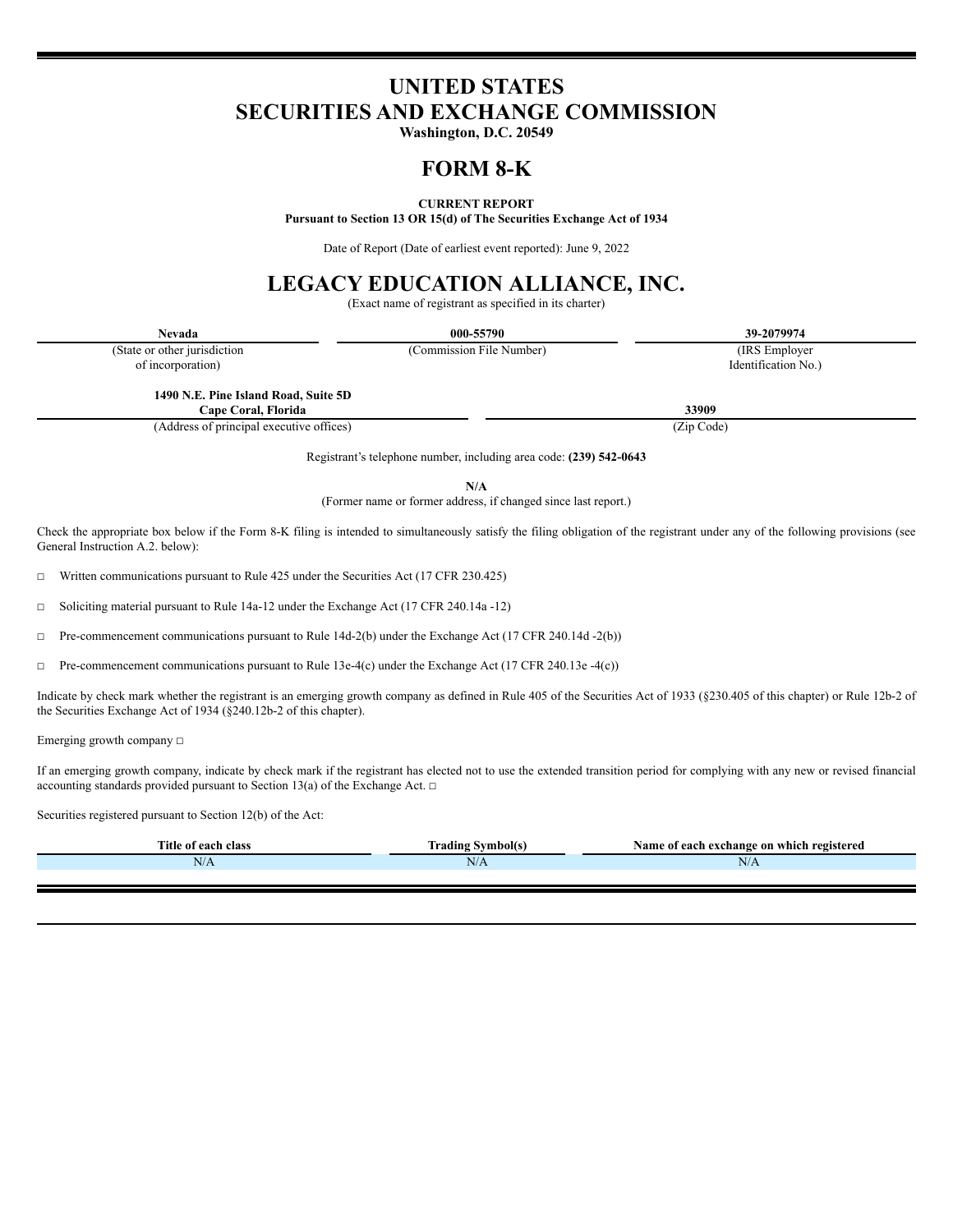### **Item 1.01 Entry Into A Material Agreement.**

The information set forth in Item 2.03 is incorporated by reference into this Item 1.01.

## Item 2.03 Creation of a Direct Financial Obligation or an Obligation under an Off-Balance Sheet Arrangement of a Registrant

On June 9, 2022, Legacy Education Alliance, Inc. (the "Company") borrowed \$50,000 (the "Loan") from ABCImpact I, LLC, a Delaware limited liability company (the "Lender"), evidenced by a 10% Convertible Debenture (the "Debenture"). Pursuant to the Debenture, the Lender has the option to loan up to an additional \$4,950,000 to the Company.

The Lender is a newly-formed entity in which an affiliate of Barry Kostiner, the Company's Chief Executive Officer and sole director, has a non-controlling passive interest.

The maturity date of the Debenture is the earlier of 12 months from the issue date and the date of a Liquidity Event (as defined in the Debenture), and is the date upon which the principal and interest shall be due and payable. The Debenture bears interest at a fixed rate of 10% per annum. Any overdue accrued and unpaid interest shall entail a late fee at an interest rate equal to the lesser of 18% per annum or the maximum rate permitted by applicable law, which shall accrue daily from the date such interest is due through and including the date of actual payment in full.

The Company intends to use the net proceeds from the Loan for general corporate purposes and working capital.

The then outstanding and unpaid principal and interest shall be converted into shares of Company common stock and an equal number of common stock purchase warrants at the option of the Lender, at a conversion price per share of \$0.05, subject to adjustment (including pursuant to certain dilutive issuances) pursuant to the terms of the Debenture. The Debenture is subject to a beneficial ownership limitation of 4.99% (or 9.99% in the Lender's discretion).

The Company may not prepay the Note without the prior written consent of the Lender.

The Note contains customary events of default for a transaction such as the Loan. If any event of default occurs, the outstanding principal amount under the Debenture, plus accrued but unpaid interest, liquidated damages and other amounts owing through the date of acceleration, shall become, at the Lender's election, immediately due and payable in cash at the Mandatory Default Amount. "Mandatory Default Amount" means the sum of (a) the greater of (i) the outstanding principal amount of the Debenture, plus all accrued and unpaid interest, divided by the conversion price on the date the Mandatory Default Amount is either (A) demanded or otherwise due or (B) paid in full, whichever has a lower conversion price, multiplied by the VWAP (as defined in the Debenture) on the date the Mandatory Default Amount is either (x) demanded or otherwise due or (y) paid in full, whichever has a higher VWAP, or (ii) 130% of the outstanding principal amount of the Debenture, plus 100% of accrued and unpaid interest hereon, and (b) all other amounts, costs, expenses and liquidated damages due in respect of the Debenture.

The Warrant has an exercise price per share of \$0.05, subject to adjustment (including pursuant to certain dilutive issuances) pursuant to the terms of the Warrant. The exercise period of the Warrant is for five years from the issue date.

The exercise of the Warrant is subject to a beneficial ownership limitation of 4.99% (or 9.99%) of the number of shares of common stock outstanding immediately after giving effect to such exercise.

The shares underlying the Debenture and the Warrants have "piggy-back" registration rights afforded to them.

The foregoing is a brief description of the Debenture and the Warrant, and is qualified in its entirety by reference to the full text of the Debenture and the Warrant, copies of which are included as Exhibit 10.1 to this Current Report on Form 8-K, each of which are incorporated herein by reference.

### **Item 9.01 Financial Statements and Exhibits.**

| <b>Exhibit</b> | Description                                                                 |
|----------------|-----------------------------------------------------------------------------|
| 10.1           | Convertible Debenture, with form of Common Stock Purchase Warrant           |
| 104            | Cover Page Interactive Data File (embedded within the Inline XBRL document) |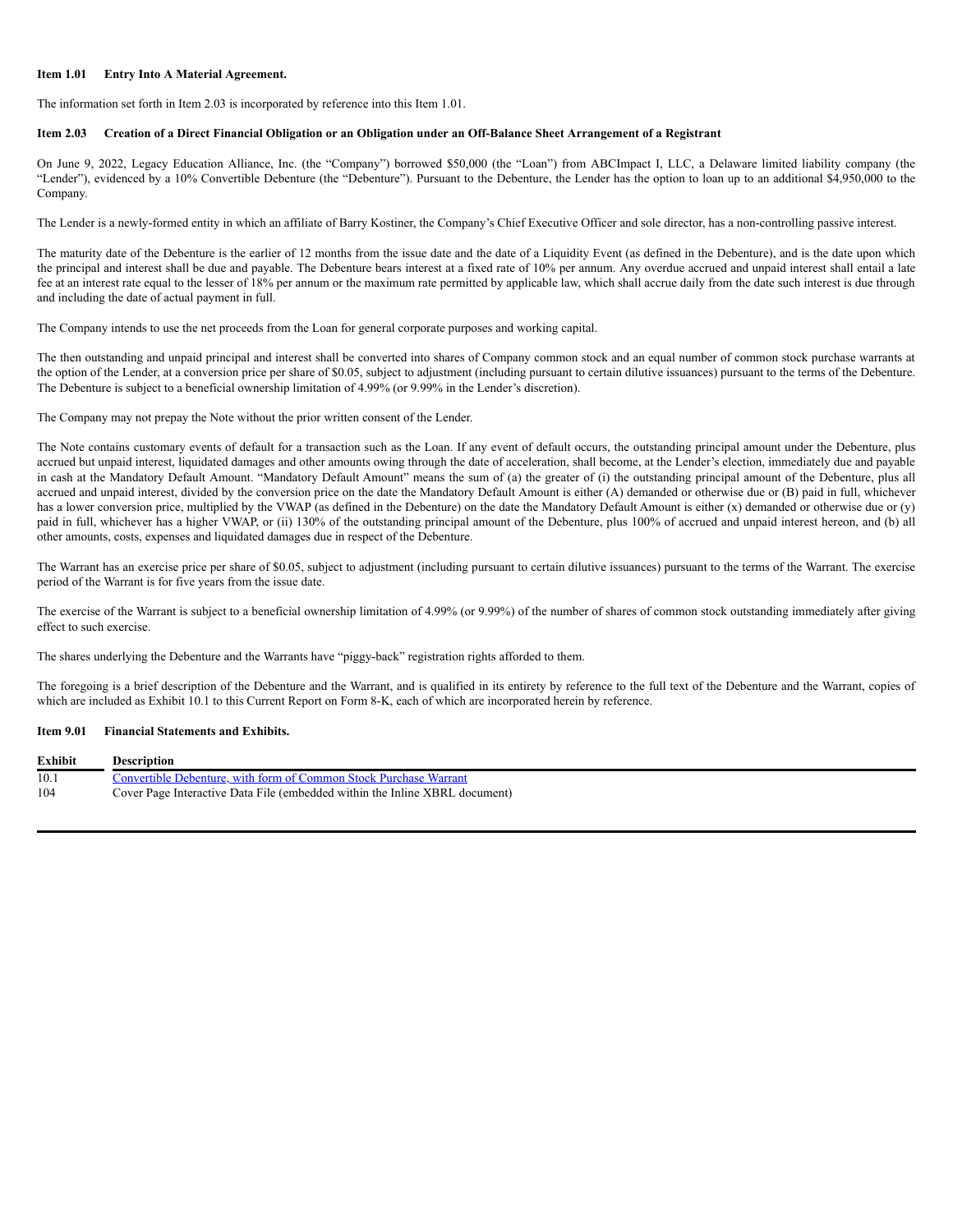# **SIGNATURES**

Pursuant to the requirements of the Securities Exchange Act of 1934, the registrant has duly caused this report to be signed on its behalf by the undersigned hereunto duly authorized.

# **LEGACY EDUCATION ALLIANCE, INC.**

Date: June 15, 2022 By: */s/ Barry Kostiner*

Name: Barry Kostiner Title: Interim Chief Executive Officer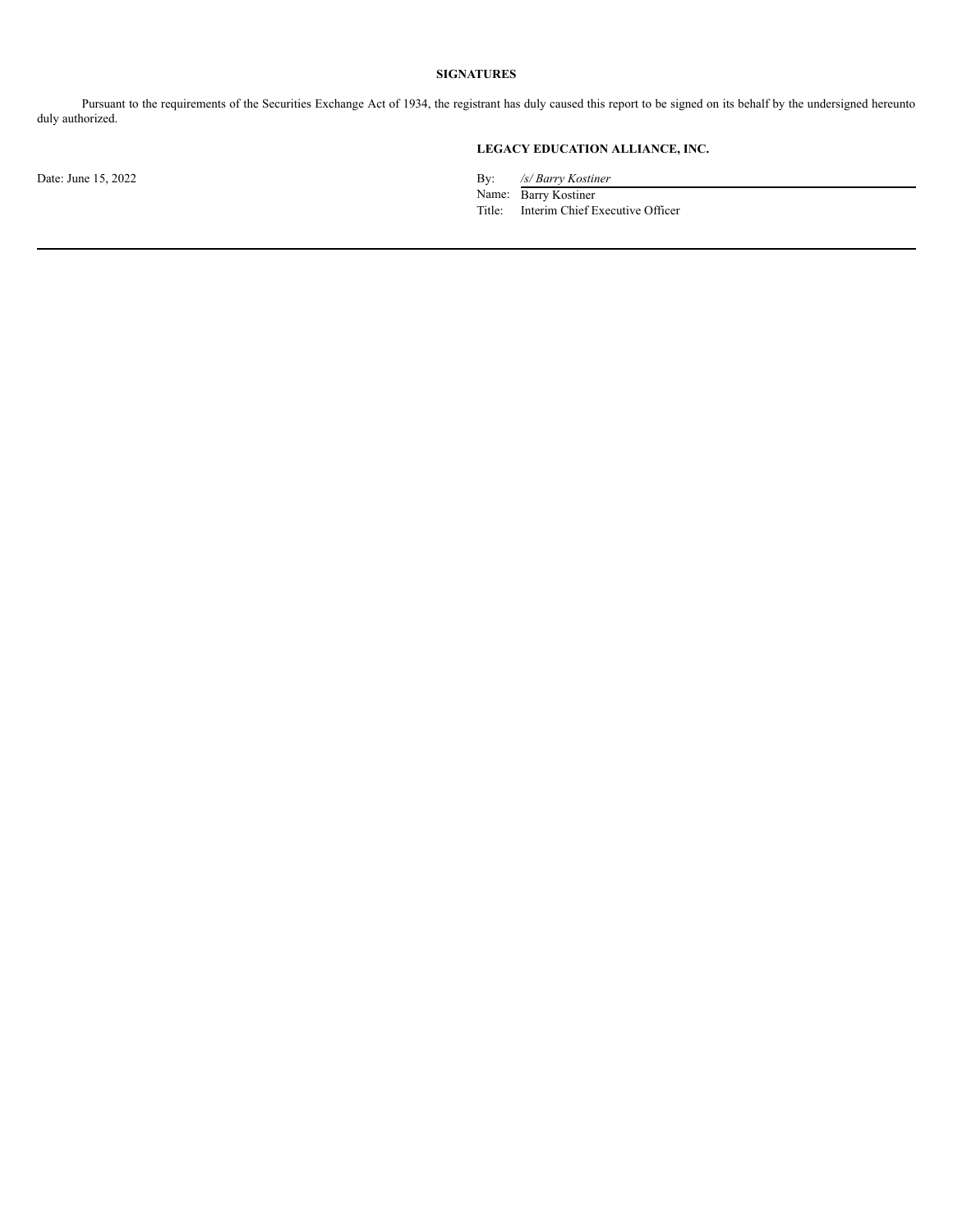NEITHER THIS SECURITY NOR THE SECURITIES INTO WHICH THIS SECURITY IS CONVERTIBLE HAVE BEEN REGISTERED WITH THE SECURITIES AND EXCHANGE COMMISSION OR THE SECURITIES COMMISSION OF ANY STATE IN RELIANCE UPON AN EXEMPTION FROM REGISTRATION UNDER THE SECURITIES ACT OF 1933, AS AMENDED (THE "SECURITIES ACT"), AND, ACCORDINGLY, MAY NOT BE OFFERED OR SOLD EXCEPT PURSUANT TO AN EFFECTIVE REGISTRATION STATEMENT UNDER THE SECURITIES ACT OR PURSUANT TO AN AVAILABLE EXEMPTION FROM, OR IN A TRANSACTION NOT SUBJECT TO, THE REGISTRATION REQUIREMENTS OF THE SECURITIES ACT AND IN ACCORDANCE WITH APPLICABLE STATE SECURITIES LAWS. THIS SECURITY AND THE SECURITIES ISSUABLE UPON CONVERSION OF THIS SECURITY MAY BE PLEDGED IN CONNECTION WITH A BONA FIDE MARGIN ACCOUNT OR OTHER LOAN SECURED BY SUCH SECURITIES.

Conversion Price (subject to adjustment herein): **\$0.05** Dated: June 9, 2022

**\$50,000**

### **10% CONVERTIBLE DEBENTURE DUE JUNE 9, 2023**

THIS 10% CONVERTIBLE DEBENTURE is one of a series of duly authorized and validly issued 10% Convertible Debentures of Legacy Education Alliance, Inc., a Nevada corporation (the "Company"), having its principal place of business at 1490 N.E. Pine Island Road, Suite 5D, Cape Coral, FL 33909 designated as its 10% Convertible Debenture due June 9, 2023 (this debenture, the "Debenture" and, collectively with the other debentures of such series, the "Debentures").

FOR VALUE RECEIVED, the Company promises to pay to ABCImpact I, LLC, a Delaware limited liability company, or its registered assigns (the "Holder"), or shall have paid pursuant to the terms hereunder, the principal sum of \$50,000 on the earlier of (i) the date a Liquidity Event occurs and (iii) June 9, 2023 (the earliest of such dates, the "Maturity Date") or such earlier date as this Debenture is required or permitted to be repaid as provided hereunder, and to pay interest to the Holder on the aggregate unconverted and then outstanding principal amount of this Debenture in accordance with the provisions hereof. This Debenture evidences the first of a series of loans that may be made by the Holder to the Company pursuant to and in accordance with Section 2(a) of this Debenture and is subject to the following additional provisions:

Section 1. Definitions. For the purposes hereof, in addition to the terms defined elsewhere in this Debenture, the following terms shall have the following meanings:

"Alternate Consideration" shall have the meaning set forth in Section 5(e).

"Affiliate" means, with respect to a specified Person, another Person that directly, or indirectly through one or more intermediaries, controls or is controlled by or is under common control with the Person specified. For the purpose hereof, the term "control" shall mean the possession of the power to direct, or cause the direction of, the management and policies of a Person by contract or voting of securities or ownership interests.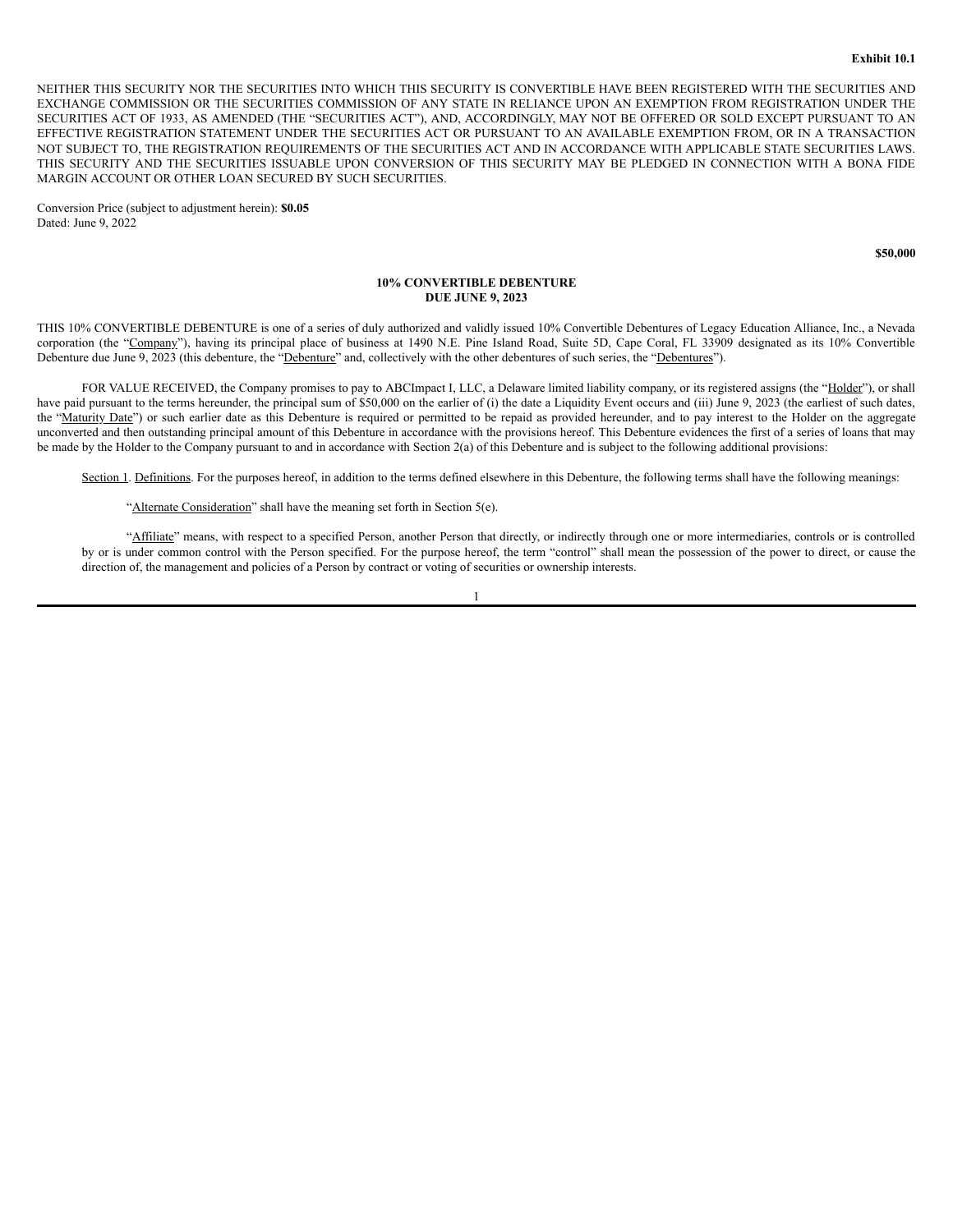"Bankruptcy Event" means any of the following events: (a) the Company or any Significant Subsidiary (as such term is defined in Rule 1-02(w) of Regulation S-X; provided, however, that that the term Significant Subsidiary shall not include the entities set forth on Schedule I attached hereto) thereof commences a case or other proceeding under any bankruptcy, reorganization, arrangement, adjustment of debt, relief of debtors, dissolution, insolvency or liquidation or similar law of any jurisdiction relating to the Company or any Significant Subsidiary thereof, (b) there is commenced against the Company or any Significant Subsidiary thereof any such case or proceeding that is not dismissed within 60 days after commencement, (c) the Company or any Significant Subsidiary thereof is adjudicated insolvent or bankrupt or any order of relief or other order approving any such case or proceeding is entered, (d) the Company or any Significant Subsidiary thereof suffers any appointment of any custodian or the like for it or any substantial part of its property that is not discharged or stayed within 60 calendar days after such appointment, (e) the Company or any Significant Subsidiary thereof makes a general assignment for the benefit of creditors, (f) the Company or any Significant Subsidiary thereof calls a meeting of its creditors with a view to arranging a composition, adjustment or restructuring of its debts, (g) the Company or any Significant Subsidiary thereof admits in writing that it is generally unable to pay its debts as they become due, (h) the Company or any Significant Subsidiary thereof, by any act or failure to act, expressly indicates its consent to, approval of or acquiescence in any of the foregoing or takes any corporate or other action for the purpose of effecting any of the foregoing.

"Beneficial Ownership Limitation" shall have the meaning set forth in Section 4(d).

"Business Day" means any day except any Saturday, any Sunday, any day which is a federal legal holiday in the United States or any day on which banking institutions in the State of New York are authorized or required by law or other governmental action to close.

" $Buy-In$ " shall have the meaning set forth in Section  $4(c)(v)$ .

"Change of Control" means the occurrence of any one or more events that results in the Persons who, on the Original Issue Date, own more than 50% of the Common Stock ceasing to, directly or indirectly, have the power to (i) appoint a majority of the directors to the board (or similar governing body) of the Company or (ii) direct or cause the direction of the management or policies of the Company.

"Common Stock" means the Company's common stock, par value \$.0001 per share.

"Common Stock Equivalents" means any securities of the Company or any of its subsidiaries which would entitle the holder thereof to acquire at any time Common Stock, including, without limitation, any debt, preferred stock, right, option, warrant or other instrument that is at any time convertible into or exercisable or exchangeable for, or otherwise entitles the holder thereof to receive, Common Stock.

"Conversion" shall have the meaning ascribed to such term in Section 4.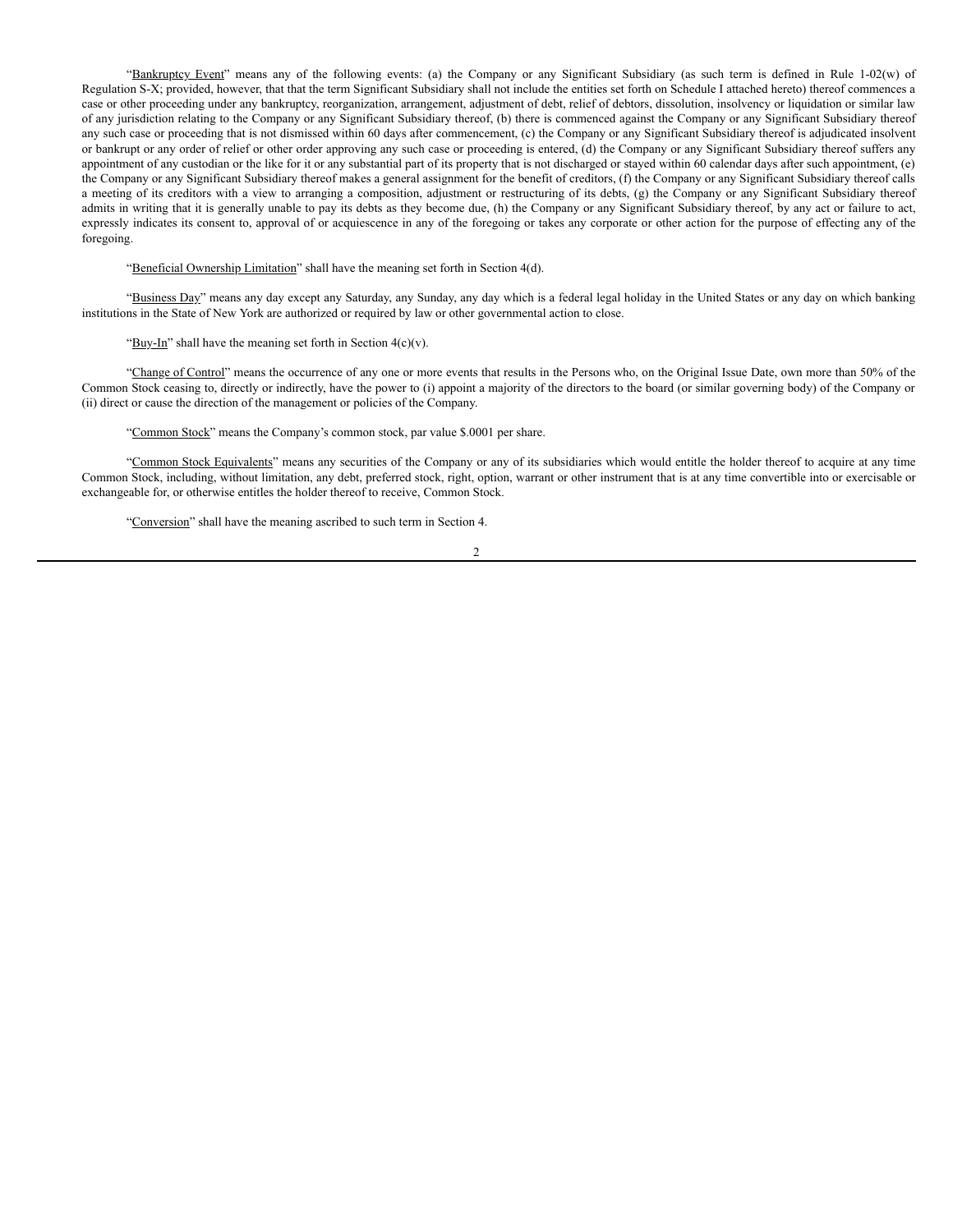"Conversion Date" shall have the meaning set forth in Section 4(a).

"Conversion Price" shall have the meaning set forth in Section 4(b).

"Conversion Schedule" means the Conversion Schedule in the form of Schedule 1 attached hereto.

"Conversion Shares" means, collectively, the shares of Common Stock issuable upon conversion of this Debenture in accordance with the terms hereof. The Company acknowledges that all Conversion Shares shall be issued pursuant to an exemption from Registration under the Securities Act provided by Section 3(a) (9) thereof.

"Debenture Register" shall have the meaning set forth in Section 2(c).

"Event of Default" shall have the meaning set forth in Section 8(a).

"Exempt Issuance" means the issuance of (a) shares of Common Stock or options to employees, officers, consultants, advisors or directors of the Company for compensatory purposes, (b) securities upon the exercise or exchange of or conversion of any securities of the Company outstanding on the date hereof or issued pursuant to the Debentures and Warrants and/or other securities exercisable or exchangeable for or convertible into shares of Common Stock issued and outstanding on the date of this Agreement, and (c) securities issued pursuant to acquisitions or strategic transactions approved by a majority of the disinterested directors of the Company, provided that such securities are issued as "restricted securities" (as defined in Rule 144) and carry no registration rights that require or permit the filing of any registration statement in connection therewith during the six months after the Original Issue Date, and provided that any such issuance shall only be to a Person (or to the equity holders of a Person) which is, itself or through its subsidiaries, an operating company or an owner of an asset in a business synergistic with the business of the Company and shall provide to the Company additional benefits in addition to the investment of funds, but shall not include a transaction in which the Company is issuing securities primarily for the purpose of raising capital in an amount in aggregate in excess of \$500,000 in one or in a series of related transactions or to an entity whose primary business is investing in securities.

"Fundamental Transaction" shall have the meaning set forth in Section 5(e).

"Indebtedness" means, at any time, without duplication, all obligations of the Company or any of its subsidiaries: (i) for borrowed money or with respect to deposits or advances of any kind, other than deposits or advances received by the Company or any of its subsidiaries for services to be rendered or goods to be sold in the ordinary course of business, (ii) evidenced by bonds, debentures, notes or other similar instruments, (iii) for the deferred purchase price of property or services, except accounts payable arising in the ordinary course of business, (iv) under conditional sale or other title retention agreements relating to property purchased by the Company or any of its subsidiaries, except those incurred in the ordinary course of business, (v) with respect to interest rate or currency protection agreements, (vi) under a lease that is required to be capitalized for financial reporting purposes in accordance with U.S. generally accepted accounting principles, (vii) for the face amount of all letters of credit and all drafts drawn thereunder; (viii) as an account party in respect of bankers' acceptances, (ix) relating to the obligations of any other persons that are secured by property or assets of the Company or any of its subsidiaries; or (x) relating to any guarantee issued by the Company or any of its subsidiaries.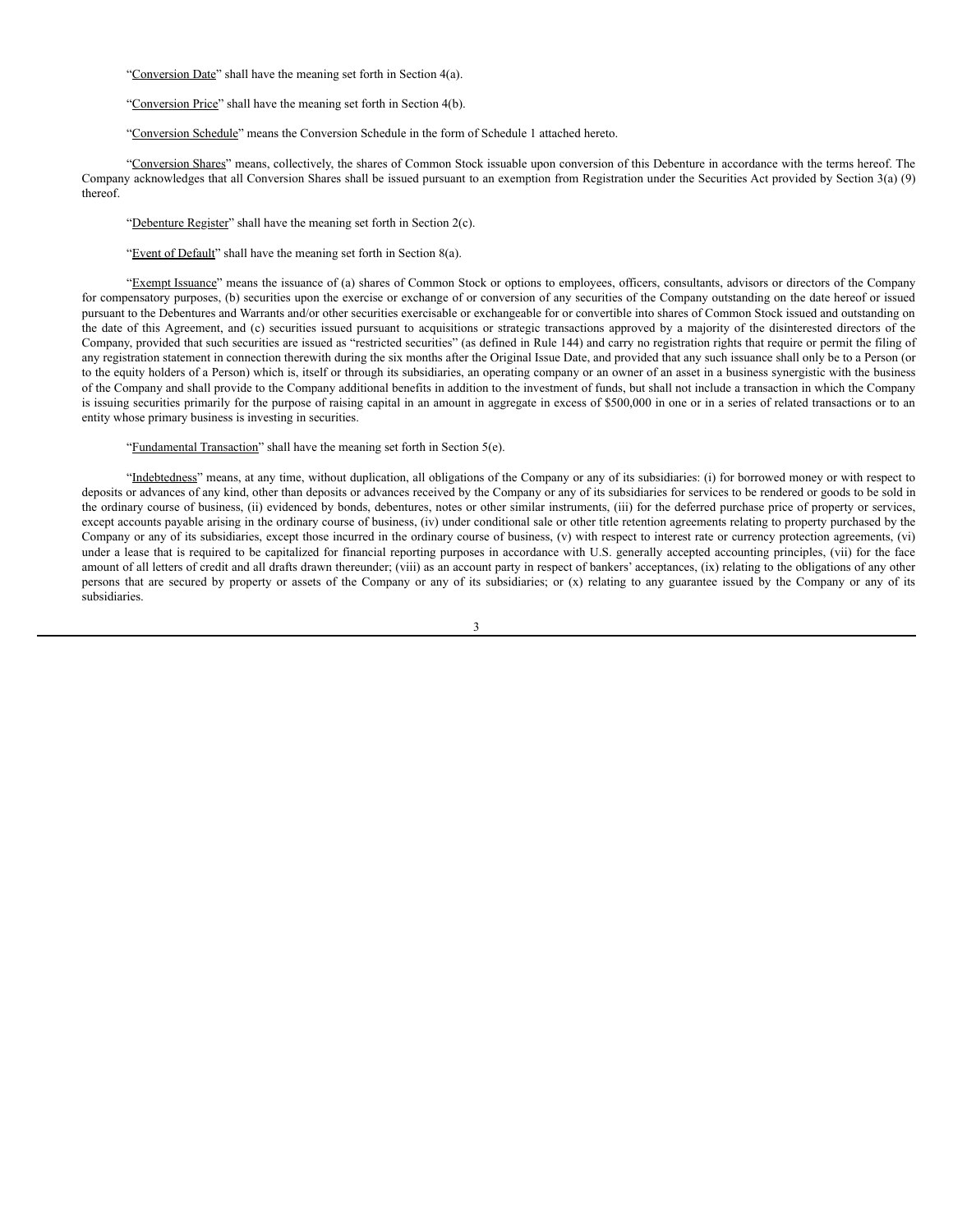"Late Fees" shall have the meaning set forth in Section 2(c).

"Liquidity Event" means, other than the Transaction: (a) the transfer of all or substantially all of the property or assets of the Company and its subsidiaries taken as a whole, (b) the merger or consolidation of the Company with another Person (other than a subsidiary of the Company) where the Company is not the surviving or successor entity, (c) a Change of Control shall occur, (d) the division, liquidation or winding up of the Company, or (e) the receipt by the Company or any of its subsidiaries of aggregate insurance proceeds received in connection with one or more related events under any property insurance policy or business interruption insurance policy or any award or other compensation received with respect to any eminent domain, condemnation of property or similar proceedings (or any transfer or disposition of property in lieu of condemnation), if the amount of such aggregate insurance proceeds or award or other compensation equals or exceeds the outstanding principal amount of this Debenture.

"Mandatory Default Amount" means the sum of (a) the greater of (i) the outstanding principal amount of this Debenture, plus all accrued and unpaid interest hereon, divided by the Conversion Price on the date the Mandatory Default Amount is either (A) demanded (if demand or notice is required to create an Event of Default) or otherwise due or  $(B)$  paid in full, whichever has a lower Conversion Price, multiplied by the VWAP on the date the Mandatory Default Amount is either  $(x)$ demanded or otherwise due or (y) paid in full, whichever has a higher VWAP, or (ii) 130% of the outstanding principal amount of this Debenture, plus 100% of accrued and unpaid interest hereon, and (b) all other amounts, costs, expenses and liquidated damages due in respect of this Debenture.

"New York Courts" shall have the meaning set forth in Section 9(d).

"Notice of Conversion" shall have the meaning set forth in Section 4(a).

"Obligations" means all obligations of the Company hereunder, including the obligation to pay principal, interest, liquidated damages, fees and other amounts due the Holder, and the performance of all of the Company's other obligations hereunder.

"Original Issue Date" means the date of this Debenture, regardless of any transfers of this Debenture and regardless of the number of instruments which may be issued to evidence such Debenture.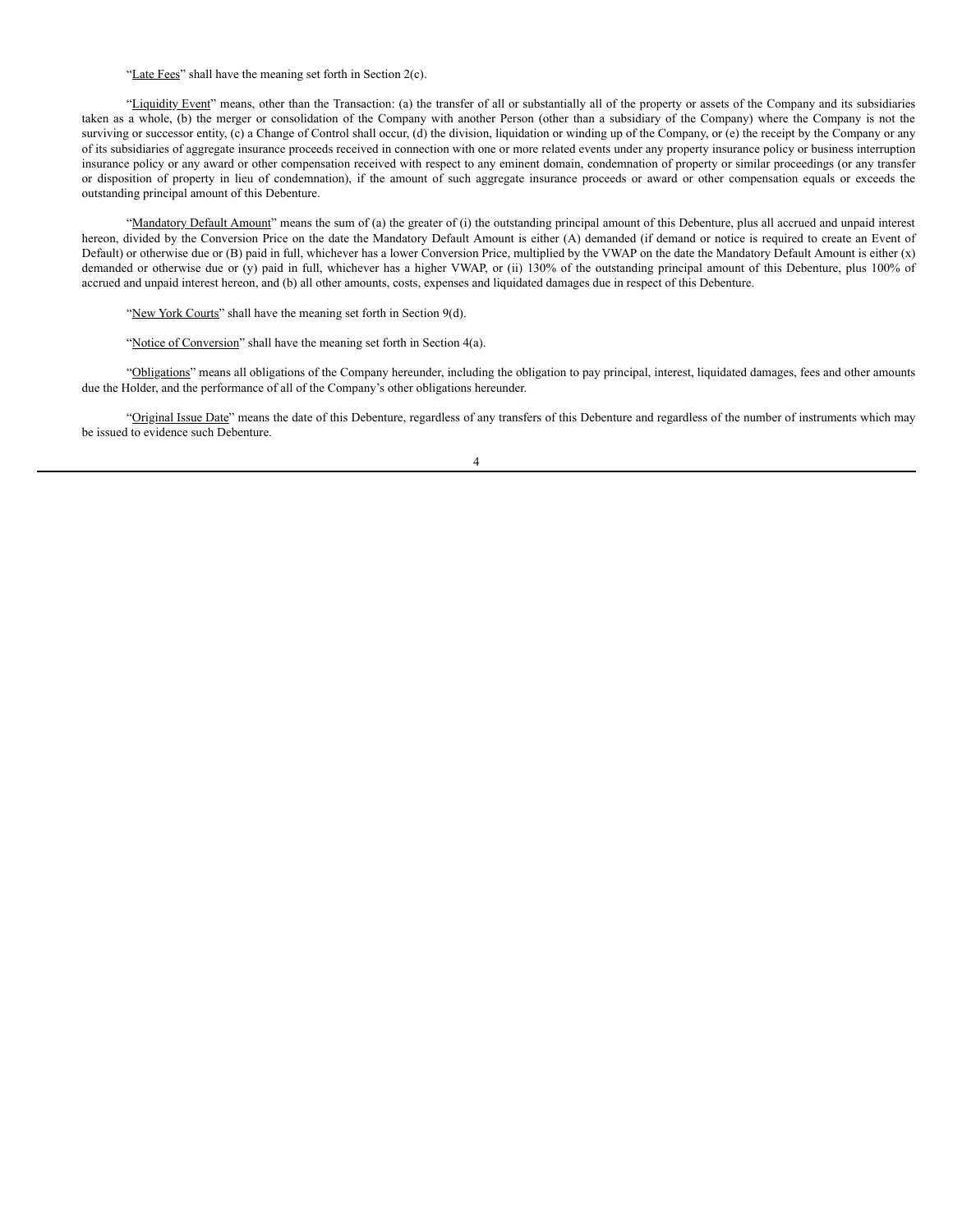"Person" means any individual, partnership, limited liability company, corporation, trust, joint venture, joint stock company, association, unincorporated organization, government or agency or political subdivision thereof, or other entity.

"Pledged Equity" means 100% of the issued and outstanding equity interests of each US domestic subsidiary directly owned by the Company, in each case together with the certificates (or other agreements or instruments), if any, representing such shares, and all options and other rights, contractual or otherwise, with respect thereto.

"Securities Act" means the Securities Act of 1933, as amended, and the rules and regulations promulgated thereunder.

"Share Delivery Date" shall have the meaning set forth in Section 4(c)(ii).

"Successor Entity" shall have the meaning set forth in Section 5(e).

"Trading Day" means a day on which the principal Trading Market is open for trading.

"Trading Market" means any of the following markets or exchanges on which the Common Stock is listed or quoted for trading on the date in question: the NYSE American, the Nasdaq Capital Market, the Nasdaq Global Market, the Nasdaq Global Select Market, the New York Stock Exchange, (or any successors to any of the foregoing).

"Transaction" means (i) the restructuring of the Company to transfer substantially all of its existing business, including its subsidiaries, assets and liabilities (other than its obligations under any of the Debentures and excluding the new Legacy EdTech business to be started by the Company and its subsidiaries), to Legacy Education Alliance Holdings, Inc., a Colorado corporation ("Legacy Holdco") and wholly owned subsidiary of the Company, and (ii) the subsequent acquisition by Legacy Tech Partners, LLC or its Affiliate of all of the stock of Legacy Holdco.

"VWAP" means, for any date, the price determined by the first of the following clauses that applies: (a) if the Common Stock is then listed or quoted on a Trading Market, the daily volume weighted average price of the Common Stock for such date (or the nearest preceding date) on the Trading Market on which the Common Stock is then listed or quoted as reported by Bloomberg L.P. (based on a Trading Day from 9:30 a.m. (New York City time) to 4:02 p.m. (New York City time)), (b) if OTCQB or OTCQX is not a Trading Market, the volume weighted average price of the Common Stock for such date (or the nearest preceding date) on OTCQB or OTCQX as applicable, (c) if the Common Stock is not then listed or quoted for trading on OTCQB or OTCQX and if prices for the Common Stock are then reported on The Pink Open Market (or a similar organization or agency succeeding to its functions of reporting prices), the most recent bid price per share of the Common Stock so reported, or (d) in all other cases, the fair market value of a share of Common Stock as determined by an independent appraiser selected in good faith by the Holder and reasonably acceptable to the Company, the fees and expenses of which shall be paid by the Company.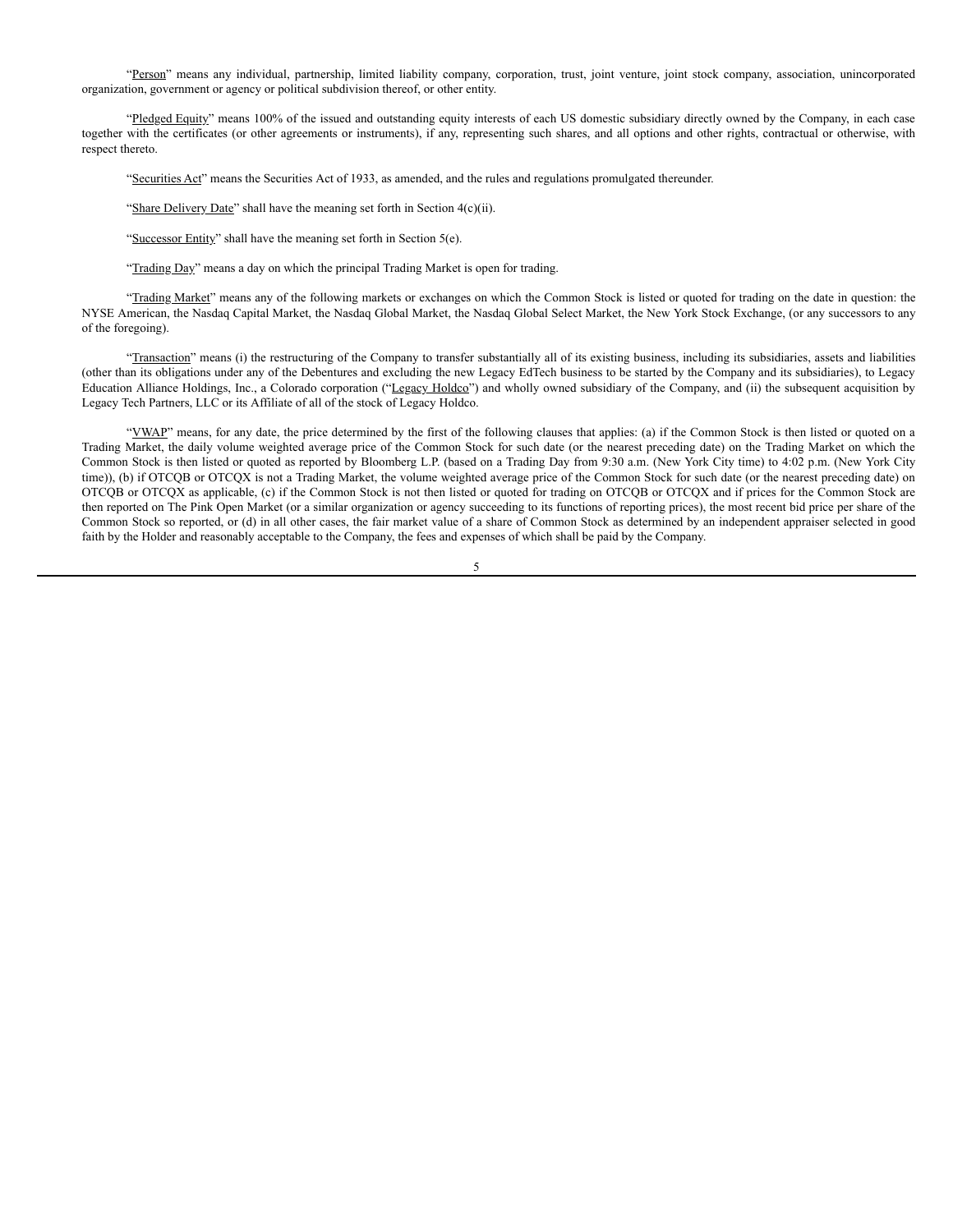"Warrants" means the common stock purchase warrants to be issued to the Holder upon each conversion of this Debenture, in the form of Exhibit A hereto, and if applicable upon each conversion of the other Debentures.

### Section 2. Principal and Interest.

a) Required Loans by Holder. The Holder will make loans to the Company pursuant to, and as evidenced by, this Debenture, as follows: (i) on the Original Issue Date, the Holder will make a loan to the Company in the principal amount of \$50,000. At the sole discretion of the Holder, the Maturity Date may be extended to a date at the sole discretion of the Holder, but in no event later than the fourth anniversary of the original Maturity Date of such loan.

b) Optional Loans by the Holder. At the sole and complete discretion of the Holder, the Holder may, at the Holder's option at any time prior to the Maturity Date, on not less than five Business Days' notice to the Company, make additional loans to the Company in an aggregate principal amount not to exceed \$4,950,000. Prior to the Holder making any such additional loan to the Company, the Company shall execute and deliver to the Holder a Debenture, substantially in the form of this Debenture in the principal amount of such additional loan, as well as such additional documents and instruments as the Holder shall request.

c) Payment of Interest in Cash. The Company shall pay interest to the Holder on the aggregate unconverted and then outstanding principal amount of this Debenture at the rate of 10% per annum, payable on the Maturity Date in cash or, with the written consent of the Holder, in an equivalent value in shares of Common Stock of the Company based upon a \$0.05 / share price.

d) Interest Calculations. Interest shall be calculated on the basis of a 360-day year, consisting of twelve 30 calendar day periods, and shall accrue daily commencing on the Original Issue Date until payment in full of the outstanding principal, together with all accrued and unpaid interest, liquidated damages and other amounts which may become due hereunder, has been made, and shall be compounded annually. Interest shall cease to accrue with respect to any principal amount converted, provided that, the Company actually delivers the Conversion Shares within the time period required by Section 4(c)(ii) herein. Interest hereunder will be paid to the Person in whose name this Debenture is registered on the records of the Company regarding registration and transfers of this Debenture (the "Debenture Register").

e) Late Fee. All overdue accrued and unpaid interest to be paid hereunder shall entail a late fee at an interest rate equal to the lesser of 18% per annum or the maximum rate permitted by applicable law (the "Late Fees") which shall accrue daily from the date such interest is due hereunder through and including the date of actual payment in full.

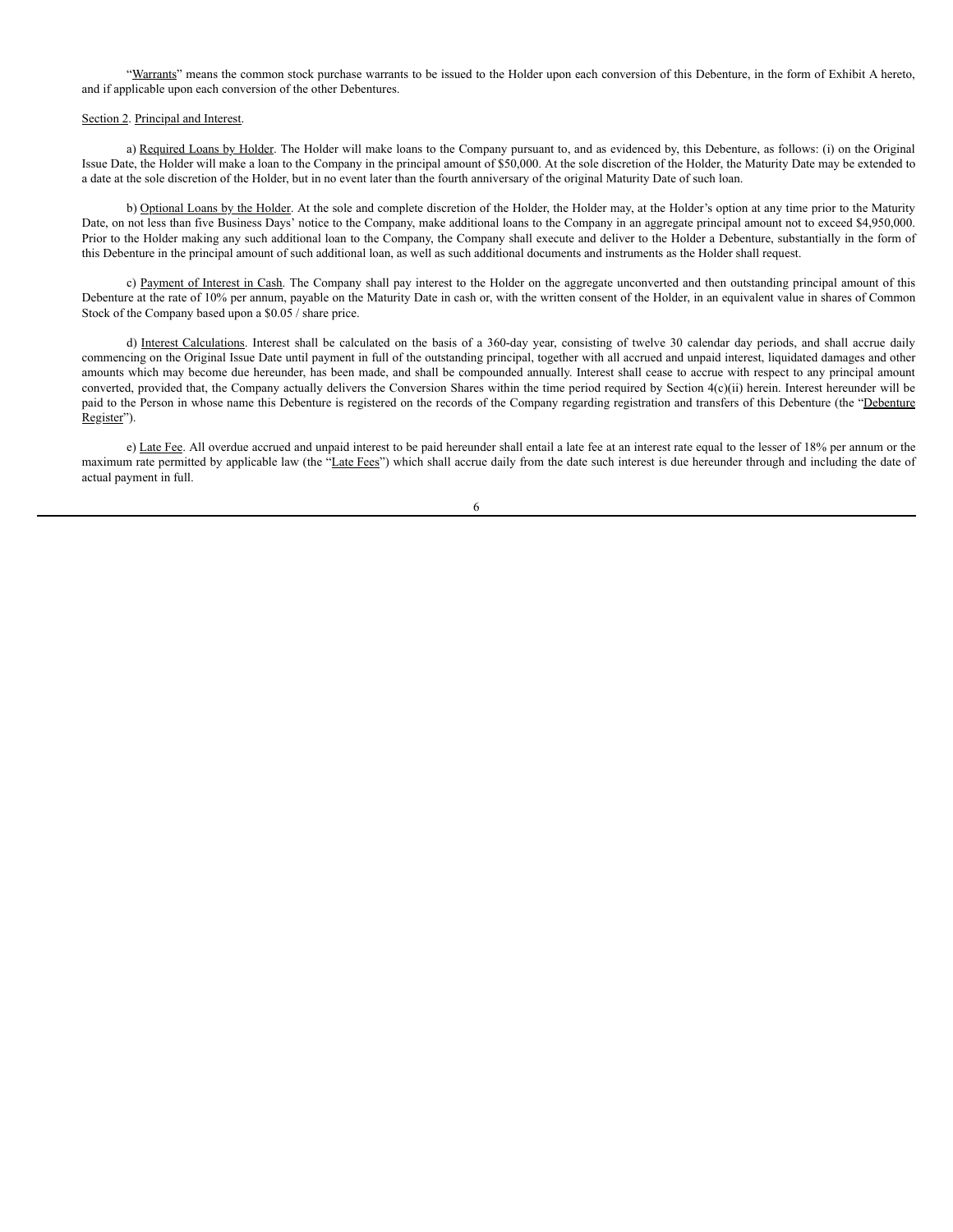f) Prepayment. Except as otherwise set forth in this Debenture, the Company may not prepay any portion of the principal amount of this Debenture without the prior written consent of the Holder.

### Section 3. Registration of Transfers and Exchanges.

a) Different Denominations. This Debenture is exchangeable for an equal aggregate principal amount of Debentures of different authorized denominations, as requested by the Holder surrendering the same. No service charge will be payable for such registration of transfer or exchange.

b) Reliance on Debenture Register. Prior to due presentment for transfer to the Company of this Debenture, the Company and any agent of the Company may treat the Person in whose name this Debenture is duly registered on the Debenture Register as the owner hereof for the purpose of receiving payment as herein provided and for all other purposes, whether or not this Debenture is overdue, and neither the Company nor any such agent shall be affected by notice to the contrary.

### Section 4. Conversion.

a) Voluntary Conversion. At any time after the Original Issue Date until this Debenture is no longer outstanding, this Debenture and any accrued but unpaid interest shall be convertible, in whole or in part, into shares of Common Stock and an equal number of Warrants to purchase Common Stock at the option of the Holder, at any time and from time to time (subject to the conversion limitations set forth in Section 4(d) hereof). The Holder shall effect conversions by delivering to the Company a Notice of Conversion, the form of which is attached hereto as Annex A (each, a "Notice of Conversion"), specifying therein the principal amount of this Debenture to be converted and the date on which such conversion shall be effected (such date, the "Conversion Date"). If no Conversion Date is specified in a Notice of Conversion, the Conversion Date shall be the date that such Notice of Conversion is deemed delivered hereunder. No ink-original Notice of Conversion shall be required, nor shall any medallion guarantee (or other type of guarantee or notarization) of any Notice of Conversion form be required. To effect conversions hereunder, the Holder shall not be required to physically surrender this Debenture to the Company unless the entire principal amount of this Debenture, plus all accrued and unpaid interest thereon, has been so converted in which case the Holder shall surrender this Debenture as promptly as is reasonably practicable after such conversion without delaying the Company's obligation to deliver the shares on the Share Delivery Date. Conversions hereunder shall have the effect of lowering the outstanding principal amount of this Debenture in an amount equal to the applicable conversion. The Holder and the Company shall maintain records showing the principal amount(s) converted and the date of such conversion(s). The Company may deliver an objection to any Notice of Conversion within one (1) Business Day of delivery of such Notice of Conversion. In the event of any dispute or discrepancy, the records of the Holder shall be controlling and determinative in the absence of manifest error. The Holder, and any assignee by acceptance of this Debenture, acknowledge and agree that, by reason of the provisions of this paragraph, following conversion of a portion of this Debenture, the unpaid and unconverted principal amount of this Debenture may be less than the amount stated on **the face hereof.**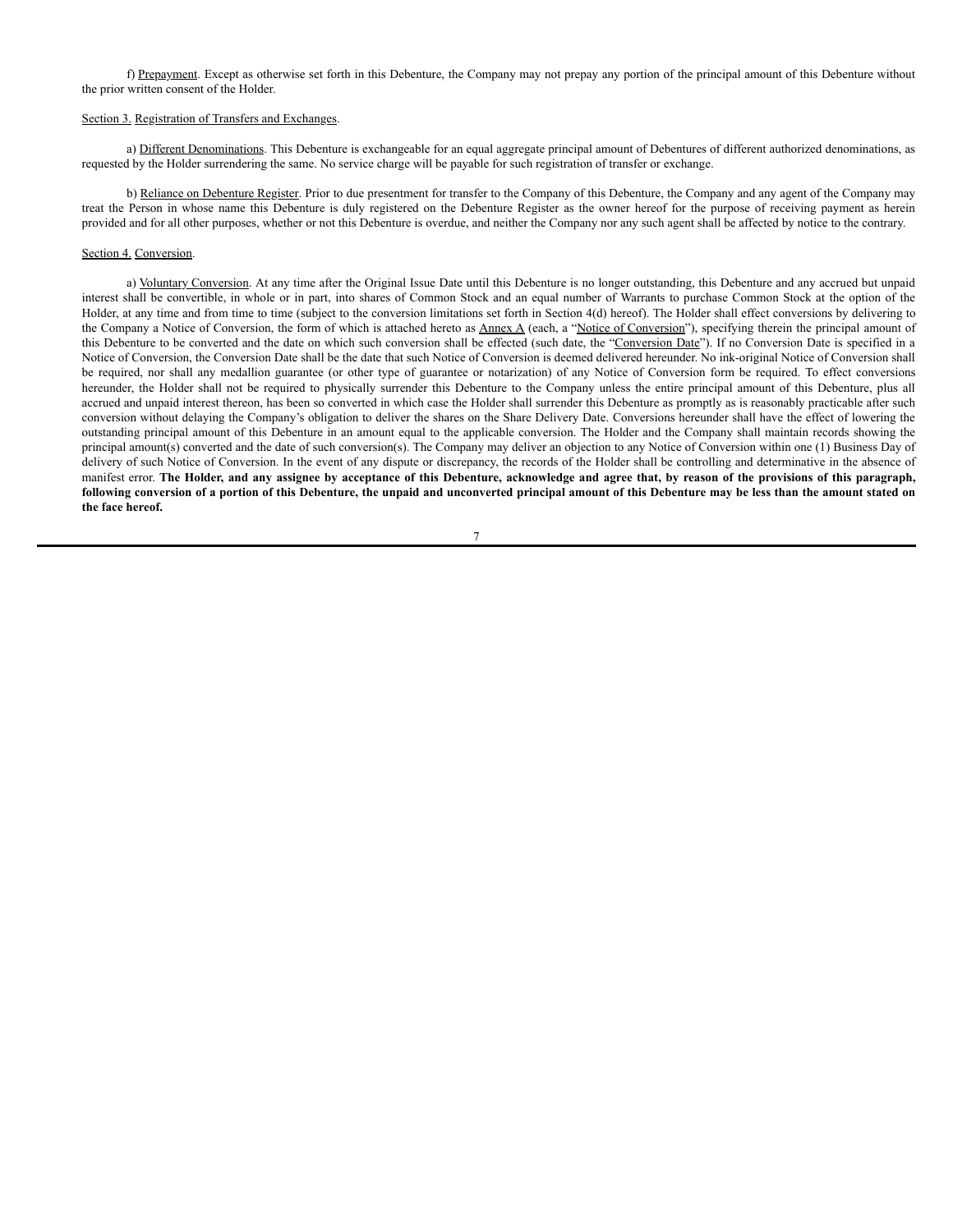### b) Conversion Price. The conversion price in effect on any Conversion Date shall be equal to **\$0.05,** subject to adjustment herein (the "Conversion Price").

### c) Mechanics of Conversion.

i. Conversion Shares and Warrants Issuable Upon Conversion of Principal Amount. The number of Conversion Shares and Warrants issuable upon a conversion hereunder shall be determined by the quotient obtained by dividing (x) the outstanding principal amount of this Debenture (plus any accrued but unpaid interest elected to be converted by the Holder) to be converted by (y) the Conversion Price.

ii. Delivery of Conversion Shares and Warrants Upon Conversion. After each Conversion Date the Company shall deliver, or cause to be delivered not later than 10 Trading Days after the Conversion Date (the "Share Delivery Date"), to the Holder (A) the Conversion Shares which, on or after the earlier of (i) the six month anniversary of the Original Issue Date or (ii) the effective date of a resale registration statement, shall be free of restrictive legends and trading restrictions representing the number of Conversion Shares being acquired upon the conversion of this Debenture and (B) a bank check in the amount of accrued and unpaid interest (unless the Holder has elected to convert unpaid interest into Conversion Shares), and a paper certificate for the number of Warrants to be issued to the Holder upon such conversion. The Company shall deliver any Conversion Shares required to be delivered by the Company under this Section 4(c) electronically through the Depository Trust Company or another established clearing corporation performing similar functions.

iii. Failure to Deliver Conversion Shares. If, in the case of any Notice of Conversion, such Conversion Shares are not delivered to or as directed by the applicable Holder by the Share Delivery Date, the Holder shall be entitled to elect by written notice to the Company at any time on or before its receipt of such Conversion Shares, to rescind such Conversion, in which event the Company shall promptly return to the Holder any original Debenture delivered to the Company and the Holder shall promptly return to the Company the Conversion Shares issued to such Holder pursuant to the rescinded Conversion Notice.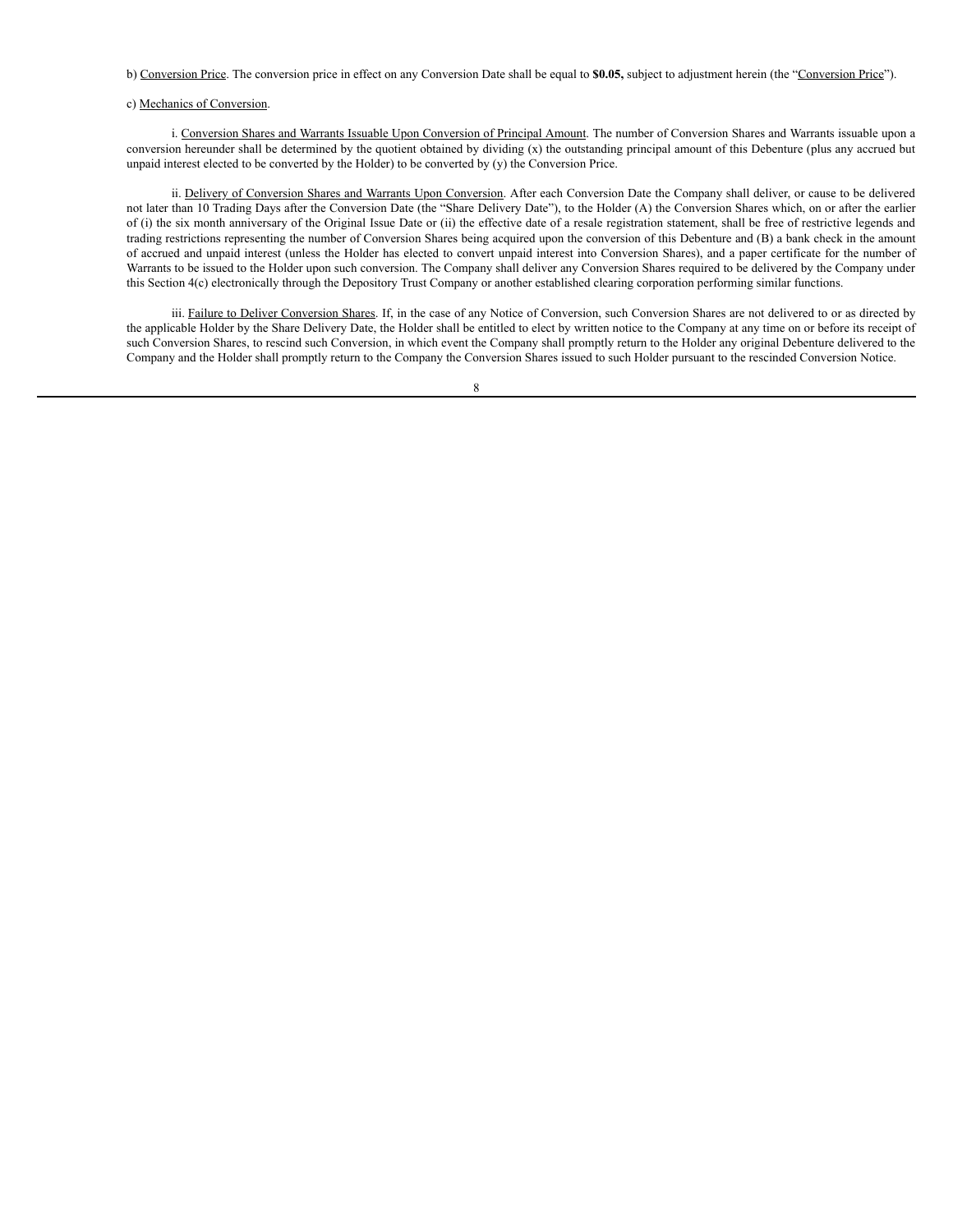iv. Obligation to Deliver Shares. The Company shall be obligated to use best efforts to issue and deliver the Conversion Shares upon conversion of this Debenture in accordance with the terms hereof, irrespective of any action or inaction by the Holder to enforce the same, any waiver or consent with respect to any provision hereof, the recovery of any judgment against any Person or any action to enforce the same, or any setoff, counterclaim, recoupment, limitation or termination, or any breach or alleged breach by the Holder or any other Person of any obligation to the Company or any violation or alleged violation of law by the Holder or any other Person, and irrespective of any other circumstance which might otherwise limit such obligation of the Company to the Holder in connection with the issuance of such Conversion Shares; provided, however, that such delivery shall not operate as a waiver by the Company of any such action the Company may have against the Holder. In the event the Holder of this Debenture shall elect to convert any or all of the outstanding principal amount hereof, the Company may not refuse conversion based on any claim that the Holder or anyone associated or affiliated with the Holder has been engaged in any violation of law, agreement or for any other reason, unless an injunction from a court, on notice to Holder, restraining and or enjoining conversion of all or part of this Debenture shall have been sought and obtained, and the Company shall not be required to post a surety bond. In the absence of such injunction, the Company shall issue Conversion Shares or, if applicable, cash, upon a properly noticed conversion. Nothing herein shall limit a Holder's right to pursue actual damages or declare an Event of Default pursuant to Section 8 hereof for the Company's failure to deliver Conversion Shares within the period specified herein and the Holder shall have the right to pursue all remedies available to it hereunder, at law or in equity including, without limitation, a decree of specific performance and/or injunctive relief. The exercise of any such rights shall not prohibit the Holder from seeking to enforce damages pursuant to any other Section hereof or under applicable law.

v. Reservation of Shares Issuable Upon Conversion. The Company covenants that it will at all times reserve and keep available out of its authorized and unissued shares of Common Stock for the sole purpose of issuance upon conversion of this Debenture and payment of interest on this Debenture, each as herein provided, free from preemptive rights or any other actual contingent purchase rights of Persons other than the Holder (and the other holders of the Debentures), not less than such aggregate number of shares of the Common Stock as shall be issuable (taking into account the adjustments and restrictions of Section 5) upon the conversion of the then outstanding principal amount of this Debenture and payment of interest hereunder. The Company covenants that all shares of Common Stock that shall be so issuable shall, upon issue, be duly authorized, validly issued, fully paid and nonassessable and, if the Registration Statement is then effective under the Securities Act, shall be registered for public resale in accordance with such Registration Statement (subject to such Holder's compliance with its obligations under the Registration Rights Agreement).

vi. Fractional Shares. No fractional shares or scrip representing fractional shares shall be issued upon the conversion of this Debenture. As to any fraction of a share which the Holder would otherwise be entitled to purchase upon such conversion, the Company shall at its election, either pay a cash adjustment in respect of such final fraction in an amount equal to such fraction multiplied by the Conversion Price or round up to the next whole share.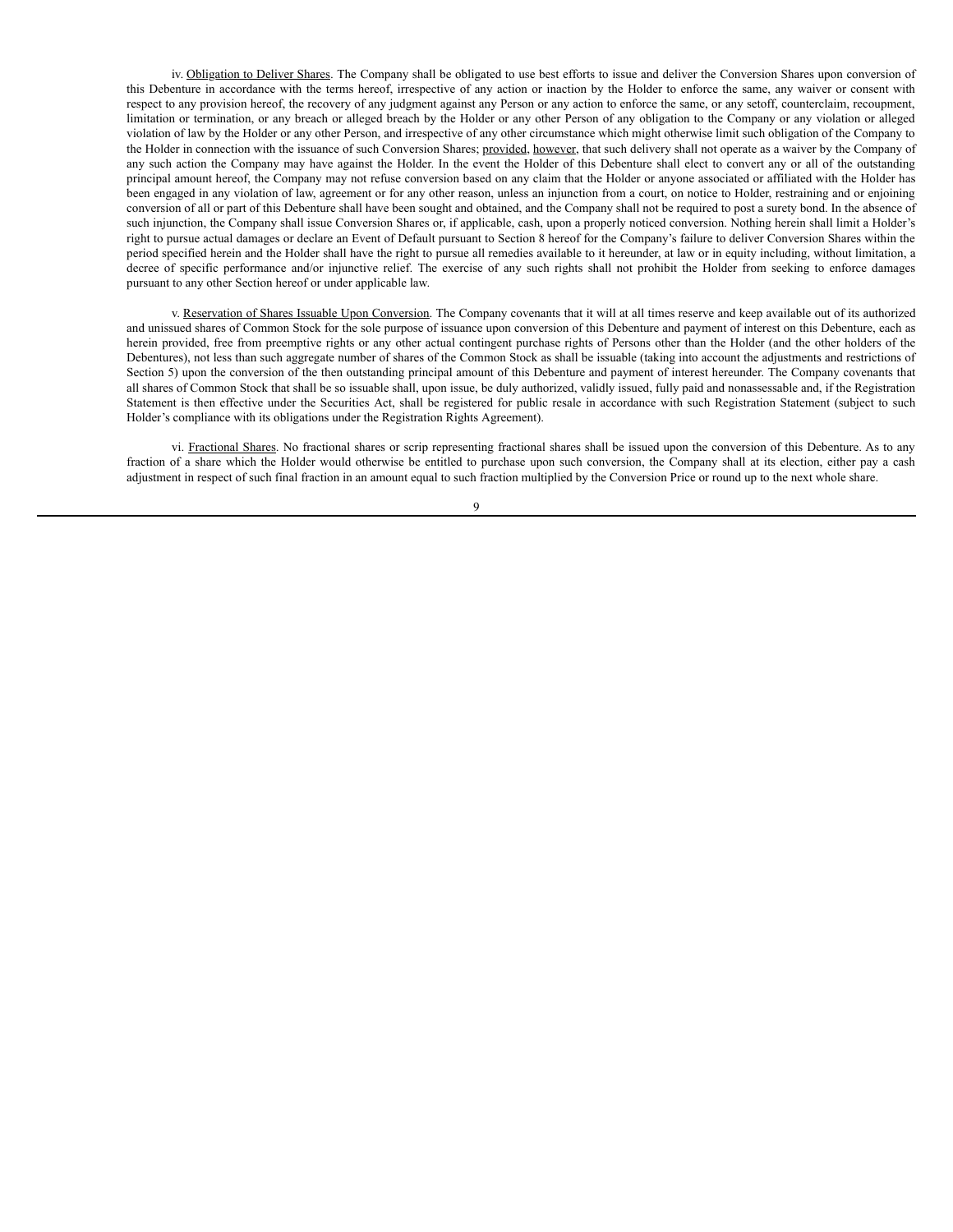vii. Transfer Taxes and Expenses. The issuance of Conversion Shares on conversion of this Debenture shall be made without charge to the Holder hereof for any documentary stamp or similar taxes that may be payable in respect of the issue or delivery of such Conversion Shares, provided that the Company shall not be required to pay any tax that may be payable in respect of any transfer involved in the issuance and delivery of any such Conversion Shares upon conversion in a name other than that of the Holder of this Debenture so converted and the Company shall not be required to issue or deliver such Conversion Shares unless or until the Person or Persons requesting the issuance thereof shall have paid to the Company the amount of such tax or shall have established to the satisfaction of the Company that such tax has been paid. The Company shall pay all Transfer Agent fees required for same-day processing of any Notice of Conversion and all fees to the Depository Trust Company (or another established clearing corporation performing similar functions) required for same-day electronic delivery of the Conversion Shares.

d) Holder's Conversion Limitations. The Company shall not effect any conversion of this Debenture, and a Holder shall not have the right to convert any portion of this Debenture, to the extent that after giving effect to the conversion set forth on the applicable Notice of Conversion, the Holder (together with the Holder's Affiliates, and any other Persons acting as a group together with the Holder or any of the Holder's Affiliates (such Persons, "Attribution Parties")) would beneficially own in excess of the Beneficial Ownership Limitation (as defined below). For purposes of the foregoing sentence, the number of shares of Common Stock beneficially owned by the Holder and its Affiliates and Attribution Parties shall include the number of shares of Common Stock issuable upon conversion of this Debenture with respect to which such determination is being made, but shall exclude the number of shares of Common Stock which are issuable upon (i) conversion of the remaining, unconverted principal amount of this Debenture beneficially owned by the Holder or any of its Affiliates or Attribution Parties and (ii) exercise or conversion of the unexercised or unconverted portion of any other securities of the Company subject to a limitation on conversion or exercise analogous to the limitation contained herein (including, without limitation, any other Debentures or the Warrants) beneficially owned by the Holder or any of its Affiliates or Attribution Parties. Except as set forth in the preceding sentence, for purposes of this Section 4(d), beneficial ownership shall be calculated in accordance with Section 13(d) of the Exchange Act and the rules and regulations promulgated thereunder. To the extent that the limitation contained in this Section 4(d) applies, the determination of whether this Debenture is convertible (in relation to other securities owned by the Holder together with any Affiliates and Attribution Parties) and of which principal amount of this Debenture is convertible shall be in the sole discretion of the Holder, and the submission of a Notice of Conversion shall be deemed to be the Holder's determination of whether this Debenture may be converted (in relation to other securities owned by the Holder together with any Affiliates or Attribution Parties) and which principal amount of this Debenture is convertible, in each case subject to the Beneficial Ownership Limitation. To ensure compliance with this restriction, the Holder will be deemed to represent to the Company each time it delivers a Notice of Conversion that such Notice of Conversion has not violated the restrictions set forth in this paragraph and the Company shall have no obligation to verify or confirm the accuracy of such determination. In addition, a determination as to any group status as contemplated above shall be determined in accordance with Section 13(d) of the Exchange Act and the rules and regulations promulgated thereunder. For purposes of this Section 4(d), in determining the number of outstanding shares of Common Stock, the Holder may rely on the number of outstanding shares of Common Stock as stated in the most recent of the following: (i) the Company's most recent periodic or annual report filed with the Commission, as the case may be, (ii) a more recent public announcement by the Company, or (iii) a more recent written notice by the Company or the Company's transfer agent setting forth the number of shares of Common Stock outstanding. Upon the written or oral request of a Holder, the Company shall within one Trading Day confirm orally and in writing to the Holder the number of shares of Common Stock then outstanding. In any case, the number of outstanding shares of Common Stock shall be determined after giving effect to the conversion or exercise of securities of the Company, including this Debenture, by the Holder or its Affiliates since the date as of which such number of outstanding shares of Common Stock was reported. The "Beneficial Ownership Limitation" shall be 4.99% of the number of shares of the Common Stock outstanding immediately after giving effect to the issuance of shares of Common Stock issuable upon conversion of this Debenture held by the Holder; provided that the Holder may in its discretion upon prior written notice increase it to 9.99%. The Beneficial Ownership Limitation provisions of this paragraph shall be construed and implemented in a manner otherwise than in strict conformity with the terms of this Section 4(d) to correct this paragraph (or any portion hereof) which may be defective or inconsistent with the intended Beneficial Ownership Limitation contained herein or to make changes or supplements necessary or desirable to properly give effect to such limitation. The limitations contained in this paragraph shall apply to a successor holder of this Debenture.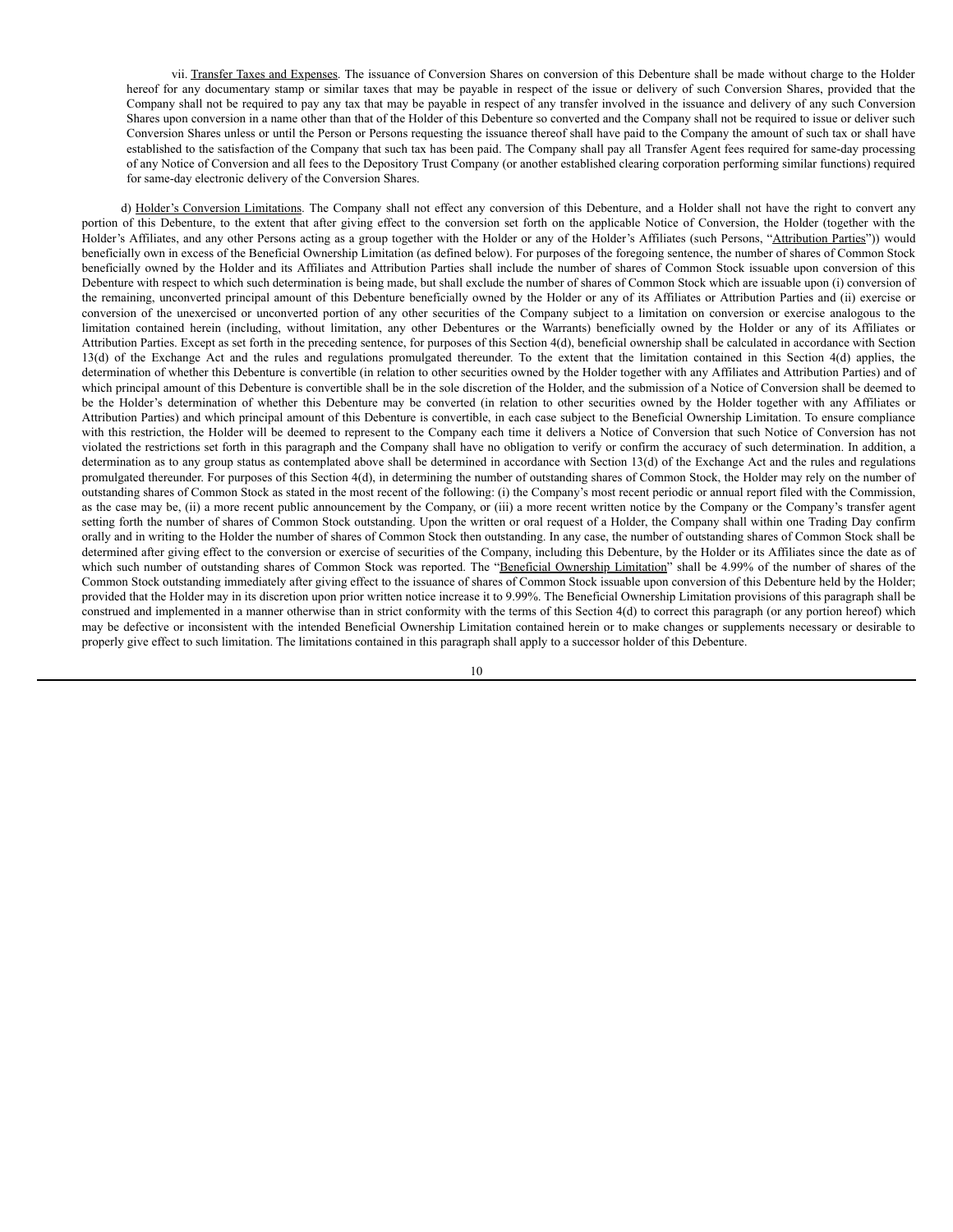## Section 5. Certain Adjustments.

(a) Stock Dividends and Stock Splits. If the Company, at any time while this Debenture is outstanding: (i) pays a stock dividend or otherwise makes a distribution or distributions payable in shares of Common Stock on shares of Common Stock or any Common Stock Equivalents (which, for avoidance of doubt, shall not include any shares of Common Stock issued by the Company upon conversion of, or payment of interest on, the Debentures), (ii) subdivides outstanding shares of Common Stock into a larger number of shares, (iii) combines (including by way of a reverse stock split) outstanding shares of Common Stock into a smaller number of shares or (iv) issues, in the event of a reclassification of shares of the Common Stock, any shares of capital stock of the Company, then the Conversion Price shall be multiplied by a fraction of which the numerator shall be the number of shares of Common Stock (excluding any treasury shares of the Company) outstanding immediately before such event, and of which the denominator shall be the number of shares of Common Stock outstanding immediately after such event. Any adjustment made pursuant to this Section shall become effective immediately after the record date for the determination of stockholders entitled to receive such dividend or distribution and shall become effective immediately after the effective date in the case of a subdivision, combination or re-classification

(b) Subsequent Equity Sales. If, at any time while this Debenture is outstanding, the Company or any Subsidiary, as applicable, sells or grants any option to purchase or sells or grants any right to reprice, or otherwise disposes of or issues any Common Stock or Common Stock Equivalents entitling any Person to acquire shares of Common Stock at an effective price per share that is lower than the then Conversion Price (such lower price, the "Base Conversion Price" and such issuances, collectively, a "Dilutive Issuance") then simultaneously with the consummation of each Dilutive Issuance the Conversion Price shall be reduced and only reduced by applying a broad based weighted average adjustment calculation. Notwithstanding the foregoing, no adjustment will be made under this Section 5(b) in respect of an Exempt Issuance. The Company shall notify the Holder in writing, no later than the Trading Day following the issuance of any Common Stock or Common Stock Equivalents subject to this Section 5(b), indicating therein the applicable issuance price, or applicable reset price, exchange price, conversion price and other pricing terms (such notice, the "Dilutive Issuance Notice"). For purposes of clarification, whether or not the Company provides a Dilutive Issuance Notice pursuant to this Section 5(b), upon the occurrence of any Dilutive Issuance, the Holder is entitled to receive a number of Conversion Shares based upon the Base Conversion Price on or after the date of such Dilutive Issuance, regardless of whether the Holder accurately refers to the Base Conversion Price in the Notice of Conversion.

(c) Subsequent Rights Offerings. In addition to any adjustments pursuant to Section 5(a) above, if at any time the Company grants, issues or sells any Common Stock Equivalents or rights to purchase stock, warrants, securities or other property pro rata to the record holders of any class of shares of Common Stock (the "Purchase Rights"), then the Holder will be entitled to acquire, upon the terms applicable to such Purchase Rights, the aggregate Purchase Rights which the Holder could have acquired if the Holder had held the number of shares of Common Stock acquirable upon complete conversion of this Debenture (without regard to any limitations on exercise hereof, including without limitation, the Beneficial Ownership Limitation) immediately before the date on which a record is taken for the grant, issuance or sale of such Purchase Rights, or, if no such record is taken, the date as of which the record holders of shares of Common Stock are to be determined for the grant, issue or sale of such Purchase Rights, (provided, however, that, to the extent that the Holder's right to participate in any such Purchase Right would result in the Holder exceeding the Beneficial Ownership Limitation, then the Holder shall not be entitled to participate in such Purchase Right to such extent (or beneficial ownership of such shares of Common Stock as a result of such Purchase Right to such extent) and such Purchase Right to such extent shall be held in abeyance for the Holder until such time, if ever, as its right thereto would not result in the Holder exceeding the Beneficial Ownership Limitation).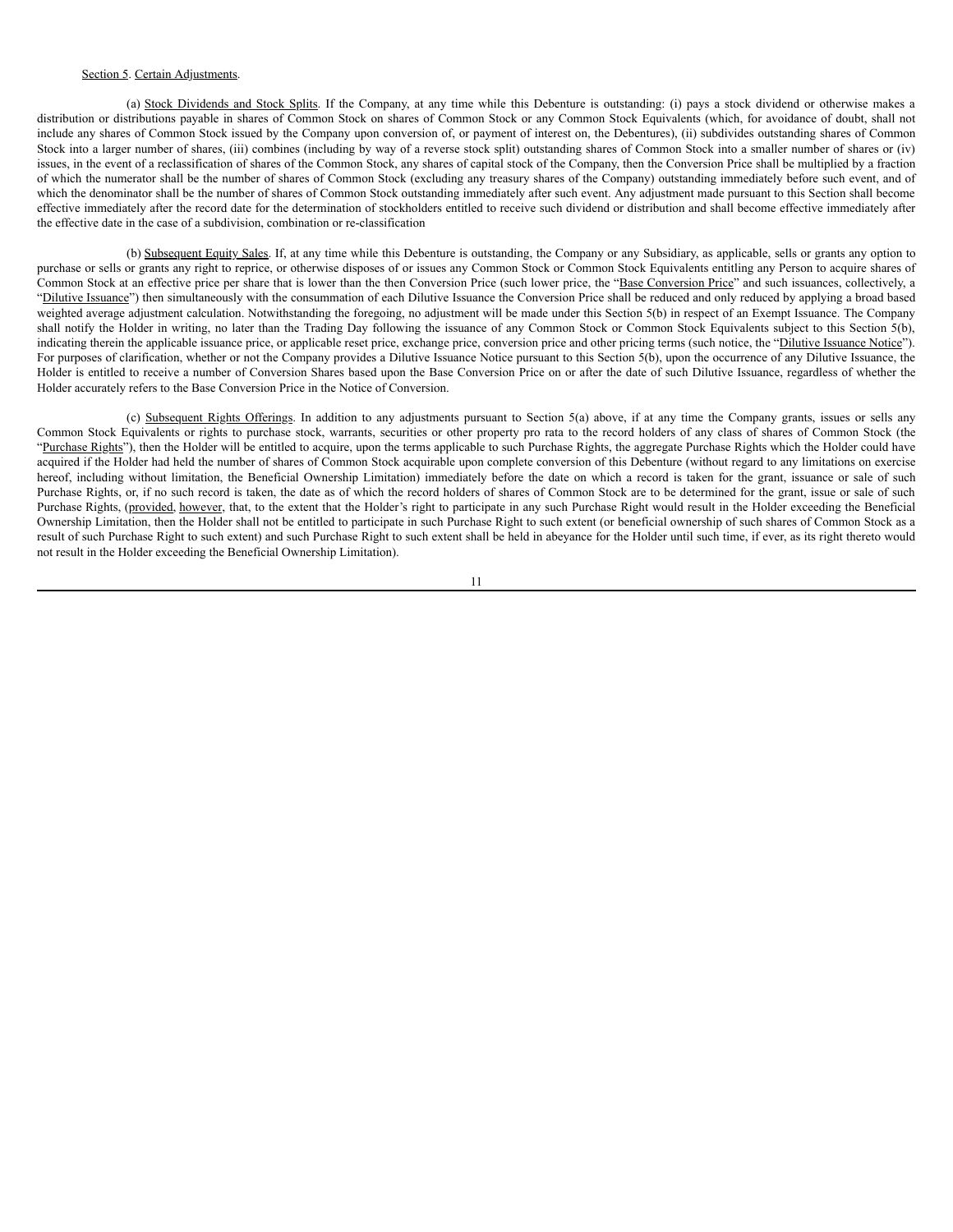(d) Pro Rata Distributions. During such time as this Debenture is outstanding, if the Company shall declare or make any dividend or other distribution of its assets (or rights to acquire its assets) to holders of shares of Common Stock, by way of return of capital or otherwise (including, without limitation, any distribution of cash, stock or other securities, property or options by way of a dividend, spin off, reclassification, corporate rearrangement, scheme of arrangement or other similar transaction) (a "Distribution"), at any time after the issuance of this Debenture, then, in each such case, the Holder shall be entitled to participate in such Distribution to the same extent that the Holder would have participated therein if the Holder had held the number of shares of Common Stock acquirable upon complete conversion of this Debenture (without regard to any limitations on conversion hereof, including without limitation, the Beneficial Ownership Limitation) immediately before the date of which a record is taken for such Distribution, or, if no such record is taken, the date as of which the record holders of shares of Common Stock are to be determined for the participation in such Distribution (provided, however, that, to the extent that the Holder's right to participate in any such Distribution would result in the Holder exceeding the Beneficial Ownership Limitation, then the Holder shall not be entitled to participate in such Distribution to such extent (or in the beneficial ownership of any shares of Common Stock as a result of such Distribution to such extent) and the portion of such Distribution shall be held in abeyance for the benefit of the Holder until such time, if ever, as its right thereto would not result in the Holder exceeding the Beneficial Ownership.

(e) Fundamental Transaction. If, at any time while this Debenture is outstanding, (i) the Company, directly or indirectly, in one or more related transactions effects any merger or consolidation of the Company with or into another Person, (ii) the Company (and all of its Subsidiaries, taken as a whole), directly or indirectly, effects any sale, lease, license, assignment, transfer, conveyance or other disposition of all or substantially all of its assets in one or a series of related transactions, (iii) any, direct or indirect, purchase offer, tender offer or exchange offer (whether by the Company or another Person) is completed pursuant to which holders of Common Stock are permitted to sell, tender or exchange their shares for other securities, cash or property and has been accepted by the holders of 50% or more of the outstanding Common Stock, (iv) the Company, directly or indirectly, in one or more related transactions effects any reclassification, reorganization or recapitalization of the Common Stock or any compulsory share exchange pursuant to which the Common Stock is effectively converted into or exchanged for other securities, cash or property, or (v) the Company, directly or indirectly, in one or more related transactions consummates a stock or share purchase agreement or other business combination (including, without limitation, a reorganization, recapitalization, spin-off or scheme of arrangement) with another Person whereby such other Person acquires more than 50% of the outstanding shares of Common Stock (not including any shares of Common Stock held by the other Person or other Persons making or party to, or associated or affiliated with the other Persons making or party to, such stock or share purchase agreement or other business combination) (each a "Fundamental Transaction"), then, upon any subsequent conversion of this Debenture, the Holder shall have the right to receive, for each Conversion Share that would have been issuable upon such conversion immediately prior to the occurrence of such Fundamental Transaction (without regard to any limitation in Section 4(d) on the conversion of this Debenture), the number of shares of Common Stock of the successor or acquiring corporation or of the Company, if it is the surviving corporation, and any additional consideration (the "Alternate Consideration") receivable as a result of such Fundamental Transaction by a holder of the number of shares of Common Stock for which this Debenture is convertible immediately prior to such Fundamental Transaction (without regard to any limitation in Section 4(d) on the conversion of this Debenture). For purposes of any such conversion, the determination of the Conversion Price shall be appropriately adjusted to apply to such Alternate Consideration based on the amount of Alternate Consideration issuable in respect of one (1) share of Common Stock in such Fundamental Transaction, and the Company shall apportion the Conversion Price among the Alternate Consideration in a reasonable manner reflecting the relative value of any different components of the Alternate Consideration. If holders of Common Stock are given any choice as to the securities, cash or property to be received in a Fundamental Transaction, then the Holder shall be given the same choice as to the Alternate Consideration it receives upon any conversion of this Debenture following such Fundamental Transaction. The Company shall cause any successor entity in a Fundamental Transaction in which the Company is not the survivor (the "Successor Entity") to assume in writing all of the obligations of the Company under this Debenture in accordance with the provisions of this Section 5(e) pursuant to written agreements in form and substance reasonably satisfactory to the Holder and approved by the Holder (without unreasonable delay) prior to such Fundamental Transaction and shall, at the option of the holder of this Debenture, deliver to the Holder in exchange for this Debenture a security of the Successor Entity evidenced by a written instrument substantially similar in form and substance to this Debenture which is convertible for a corresponding number of shares of capital stock of such Successor Entity (or its parent entity) equivalent to the shares of Common Stock acquirable and receivable upon conversion of this Debenture (without regard to any limitations on the conversion of this Debenture) prior to such Fundamental Transaction, and with a conversion price which applies the conversion price hereunder to such shares of capital stock (but taking into account the relative value of the shares of Common Stock pursuant to such Fundamental Transaction and the value of such shares of capital stock, such number of shares of capital stock and such conversion price being for the purpose of protecting the economic value of this Debenture immediately prior to the consummation of such Fundamental Transaction), and which is reasonably satisfactory in form and substance to the Holder. Upon the occurrence of any such Fundamental Transaction, the Successor Entity shall succeed to, and be substituted for (so that from and after the date of such Fundamental Transaction, the provisions of this Debenture referring to the "Company" shall refer instead to the Successor Entity), and may exercise every right and power of the Company and shall assume all of the obligations of the Company under this Debenture with the same effect as if such Successor Entity had been named as the Company herein.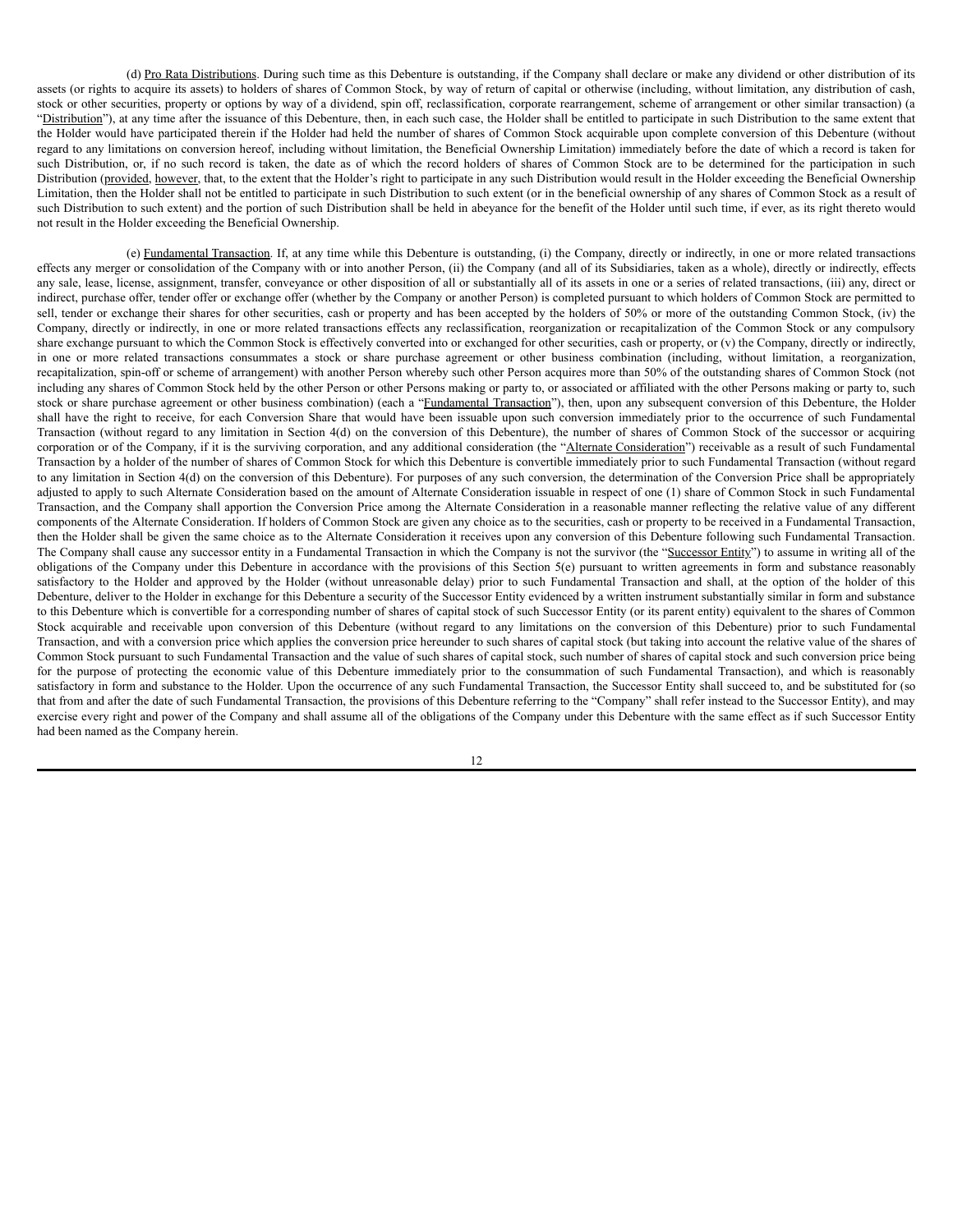(f) Calculations. All calculations under this Section 5 shall be made to the nearest cent or the nearest 1/100th of a share, as the case may be. For purposes of this Section 5, the number of shares of Common Stock deemed to be issued and outstanding as of a given date shall be the sum of the number of shares of Common Stock (excluding any treasury shares of the Company) issued and outstanding.

### (g) Notice to the Holder.

i. Adjustment to Conversion Price. Whenever the Conversion Price is adjusted pursuant to any provision of this Section 5, the Company shall promptly deliver to each Holder a notice setting forth the Conversion Price after such adjustment and setting forth a brief statement of the facts requiring such adjustment.

ii. Notice to Allow Conversion by Holder. If (A) the Company shall declare a dividend (or any other distribution in whatever form) on the Common Stock, (B) the Company shall declare a special nonrecurring cash dividend on or a redemption of the Common Stock, (C) the Company shall authorize the granting to all holders of the Common Stock of rights or warrants to subscribe for or purchase any shares of capital stock of any class or of any rights, (D) the approval of any stockholders of the Company shall be required in connection with any reclassification of the Common Stock, any consolidation or merger to which the Company(and all of its Subsidiaries, taken as a whole) is a party, any sale or transfer of all or substantially all of the assets of the Company, or any compulsory share exchange whereby the Common Stock is converted into other securities, cash or property or (E) the Company shall authorize the voluntary or involuntary dissolution, liquidation or winding up of the affairs of the Company, then, in each case, the Company shall cause to be filed at each office or agency maintained for the purpose of conversion of this Debenture, and shall cause to be delivered to the Holder at its last address as it shall appear upon the Debenture Register, at least twenty (20) calendar days prior to the applicable record or effective date hereinafter specified, a notice stating (x) the date on which a record is to be taken for the purpose of such dividend, distribution, redemption, rights or warrants, or if a record is not to be taken, the date as of which the holders of the Common Stock of record to be entitled to such dividend, distributions, redemption, rights or warrants are to be determined or (y) the date on which such reclassification, consolidation, merger, sale, transfer or share exchange is expected to become effective or close, and the date as of which it is expected that holders of the Common Stock of record shall be entitled to exchange their shares of the Common Stock for securities, cash or other property deliverable upon such reclassification, consolidation, merger, sale, transfer or share exchange, provided that the failure to deliver such notice or any defect therein or in the delivery thereof shall not affect the validity of the corporate action required to be specified in such notice. To the extent that any notice provided hereunder constitutes, or contains, material, non-public information regarding the Company or any of the Subsidiaries, the Company shall simultaneously file such notice with the Commission pursuant to a Current Report on Form 8-K. The Holder shall remain entitled to convert this Debenture during the 20-day period commencing on the date of such notice through the effective date of the event triggering such notice except as may otherwise be expressly set forth herein.

### Section 6. [Intentionally Omitted].

#### Section 7. Representations, Warranties and Covenants.

a) The Company hereby represents and warrants to Holder as of the date hereof as follows (subject to anything to the contrary disclosed in the Company's periodic or other reports filed or furnished with the Securities and Exchange Commission under the Securities Exchange Act of 1934, as amended):

i. [Intentionally Omitted];

ii. the Company is a corporation duly formed, validly existing and in good standing under the laws of the state of Nevada and has the requisite power and authority, and the legal right, to own, lease and operate its properties and assets and to conduct its business as it is now being conducted;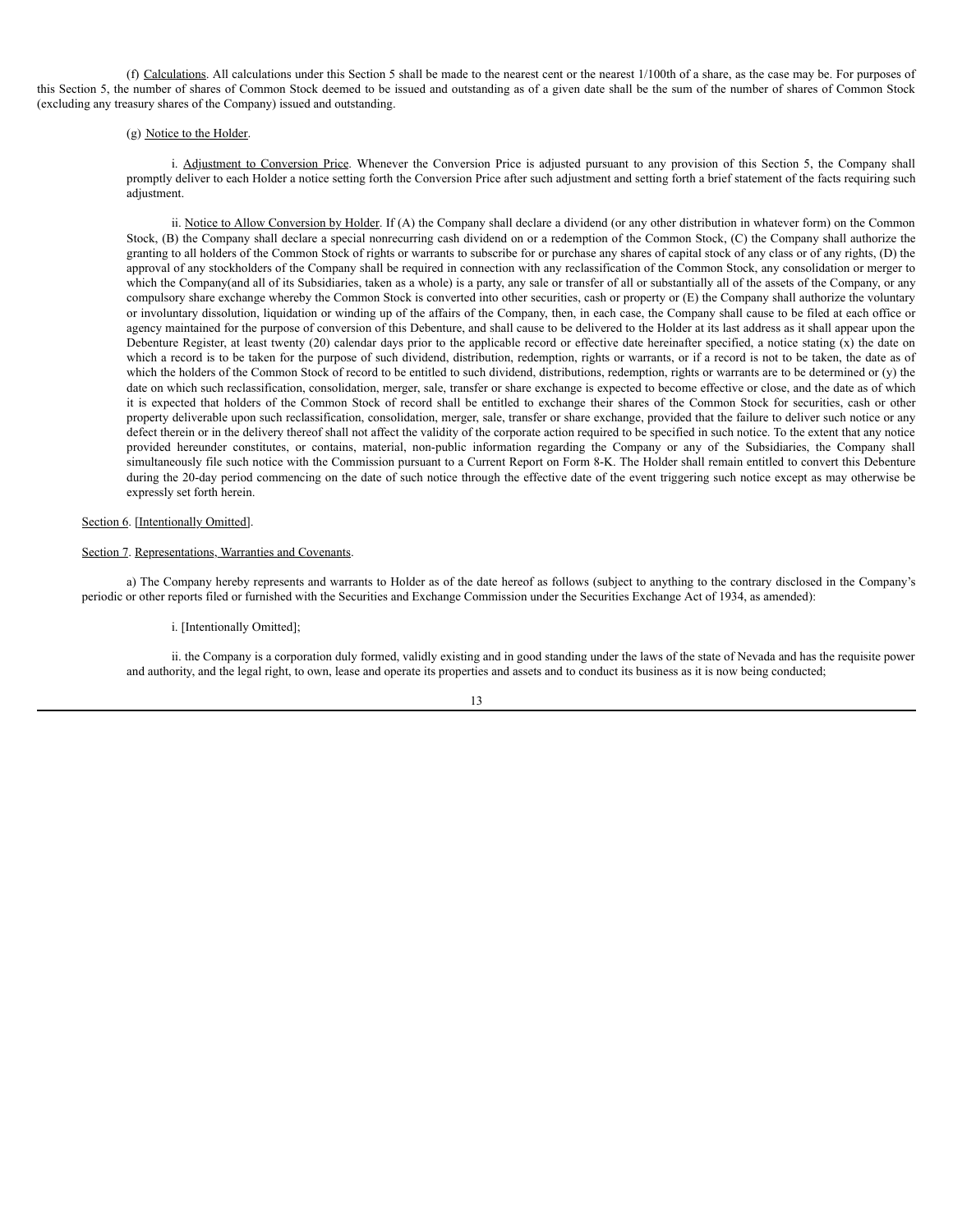iii. other than the entities listed on Exhibit B hereto and Schedule I hereto, the Company does not have any direct or indirect subsidiaries and the Company does not hold, directly or indirectly, any equity securities or other interests in any other Person;

iv. the Company has the power and authority, and the legal right, to execute and deliver this Debenture and to perform its obligations hereunder;

v. the execution and delivery of this Debenture by the Company and the performance of its obligations hereunder have been duly authorized by all necessary action in accordance with the Company's certificate of incorporation and by laws and all applicable laws;

vi. the Company has duly executed and delivered this Debenture;

vii. no consent or authorization of, filing with, notice to or other act by, or in respect of, any Person, including any governmental authority, is required in order for the Company to execute, deliver, or perform any of its obligations under this Debenture; and

viii. this Debenture is a valid, legal and binding obligation of the Company, enforceable against the Company in accordance with its terms.

b) Until all Obligations have been paid in full, the Company shall and shall cause each of its subsidiaries to:

i. (a) preserve, renew and maintain in full force and effect its corporate existence, (b) maintain in effect all insurance coverage that is customarily maintained by Persons operating in substantially the same business as the Company, (c) maintain books and records in accordance with sound accounting policies and (d) take all reasonable action to maintain all rights, privileges and franchises necessary or desirable in the normal conduct of its business;

ii. comply in all material respects with (a) all the terms and provisions of its organizational documents, (b) its obligations under its contracts and agreements and (c) all laws of applicable to it and its business;

iii. pay, discharge or otherwise satisfy at or before maturity or before they become delinquent, as the case may be, all its material obligations of whatever nature;

iv. provide written notice to Holder immediately upon its receipt of notice of the same, of all material actions, suits and proceedings before any court or governmental entity, to which the Company or any subsidiary of the Company is subject;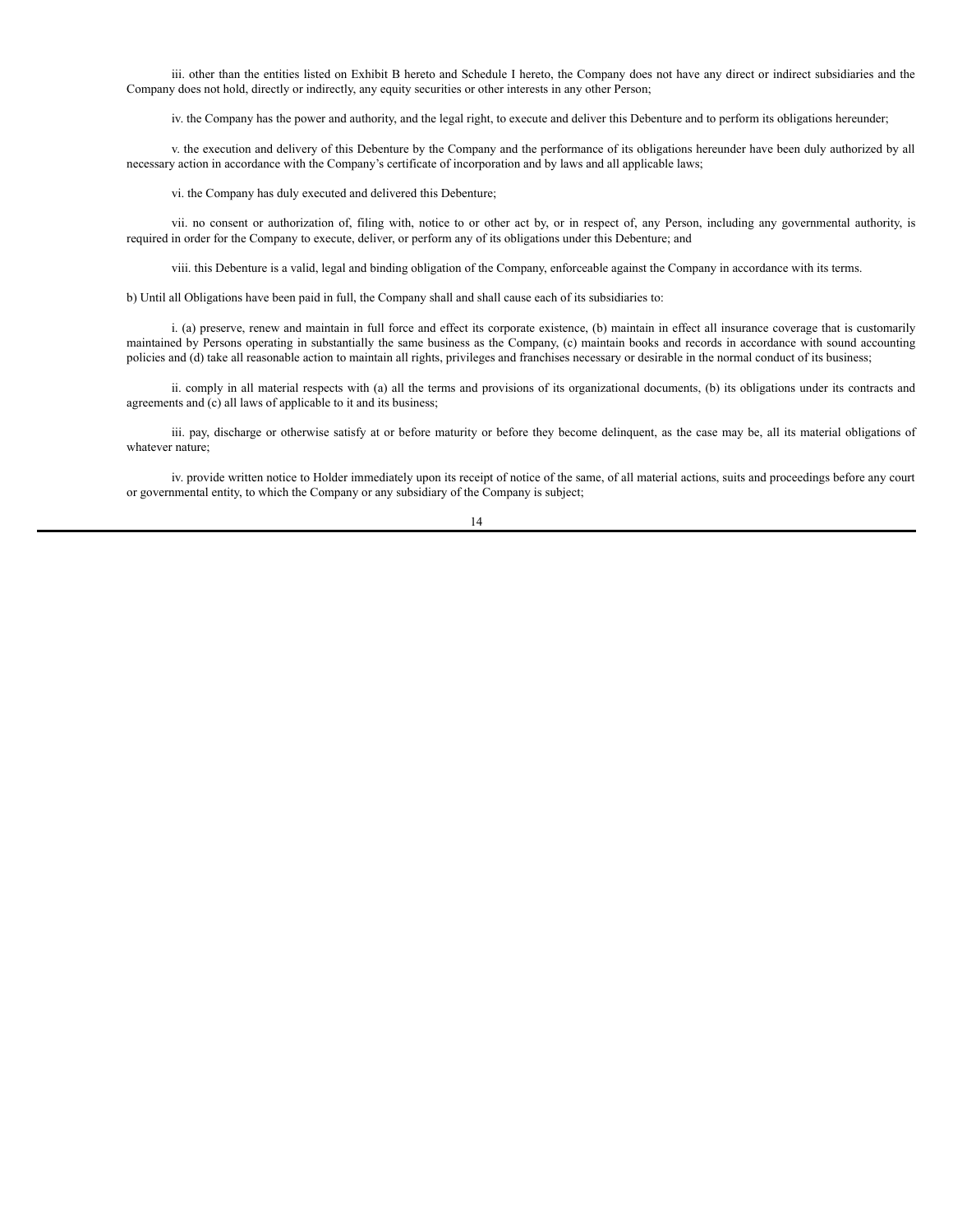v. as soon as possible, and in any event within two Business Days after it becomes aware that an Event of Default has occurred, notify the Holder in writing of the nature and extent of such Event of Default and the action, if any, it has taken or proposes to take with respect to such Event of Default;

vi. upon the request of the Holder, promptly execute and deliver such further instruments and do or cause to be done such further acts as may be reasonably necessary or advisable to carry out the intent and purposes of this Debenture;

vii. [Intentionally Omitted];

viii. upon the request of the Holder, promptly furnish to the Holder such financial statements, budgets, projections and other financial and operating information as the Holder shall request, in the manner, form and at the times so requested; and

ix. use the proceeds for working capital, general corporate purposes and the development of administrative functions.

c) As long as any Obligations remain outstanding, the Company shall not, and shall not permit any of its subsidiaries to, directly or indirectly:

i. amend its charter documents, including, without limitation, its certificate of incorporation and bylaws, in any manner that materially and adversely affects any rights of the Holder;

ii. repay, repurchase or offer to repay, repurchase or otherwise acquire more than a de minimis number of shares of its Common Stock or Common Stock Equivalents other than as to repurchases of Common Stock or Common Stock Equivalents of departing officers and directors of the Company, provided that such repurchases shall not exceed an aggregate of \$100,000 for all officers and directors during the term of this Debenture;

iii. repay, repurchase or offer to repay, repurchase or otherwise acquire any Indebtedness, other than this Debenture, and other than the payment of regularly scheduled principal and interest payments as such terms are in effect as of the Original Issue Date, provided that such payments shall not be permitted if, at such time, or after giving effect to such payment, any Event of Default exists or occurs;

iv. pay cash dividends or distributions on any equity securities of the Company;

v. enter into any transaction with any Affiliate of the Company, unless such transaction is made on an arm's-length basis and expressly approved by a majority of the disinterested directors of the Company (even if less than a quorum otherwise required for board approval);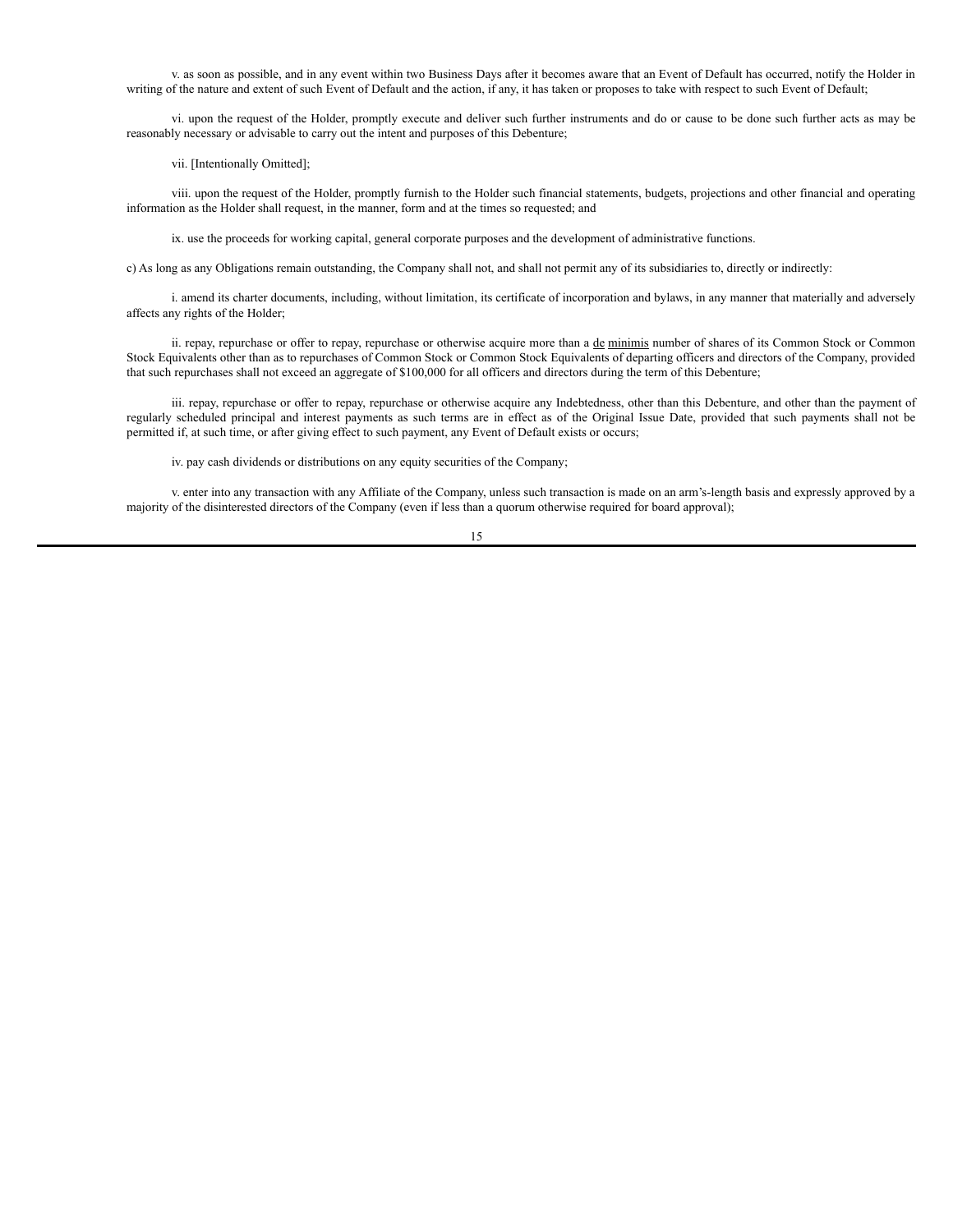vi. incur, create, assume or suffer to exist any Indebtedness, other than as disclosed in writing to the Holder prior to the Original Issue Date; and

vii. enter into any agreement with respect to any of the foregoing.

d) Notwithstanding anything to the contrary in this Section 7, it shall not be deemed a breach of any provision of this Section 7 with respect to any with respect to any event, matter, happening or occurrence existing on, or as of, the date hereof (an "Existing Event"), if such Existing Event would otherwise be or cause a breach of this Section 7.

### Section 8. Events of Default.

a) "Event of Default" means, wherever used herein, any of the following events (whatever the reason for such event and whether such event shall be voluntary or involuntary or effected by operation of law or pursuant to any judgment, decree or order of any court, or any order, rule or regulation of any administrative or governmental body):

i. any default in the payment of (A) the principal amount of any Debenture or (B) interest, liquidated damages and other amounts owing to a Holder on any Debenture, as and when the same shall become due and payable (whether on a Conversion Date or the Maturity Date or by acceleration or otherwise) which default, solely in the case of an interest payment or other default under clause (B) above, is not cured within ten (10) Business Days;

ii. the Company or any subsidiary of the Company shall fail to observe or perform any other covenant or agreement contained in any Debenture or any document delivered by them pursuant hereto (other than a breach by the Company of its obligations to deliver shares of Common Stock to the Holder upon conversion, which breach is addressed in clause (x) below), which failure is not cured, if possible to cure, within 30 days after notice of such failure sent by the Holder or by any other Holder to the Company;

iii. a default or event of default (subject to any grace or cure period provided in the applicable agreement, document or instrument) shall occur under any material agreement, lease, document or instrument to which the Company or any of its subsidiaries is obligated (and not covered by clause (vi) below);

iv. any representation or warranty made in this Debenture, any written statement delivered pursuant hereto or any other report, financial statement or certificate made or delivered to the Holder or any other Holder shall be untrue or incorrect in any material respect as of the date when made or deemed made;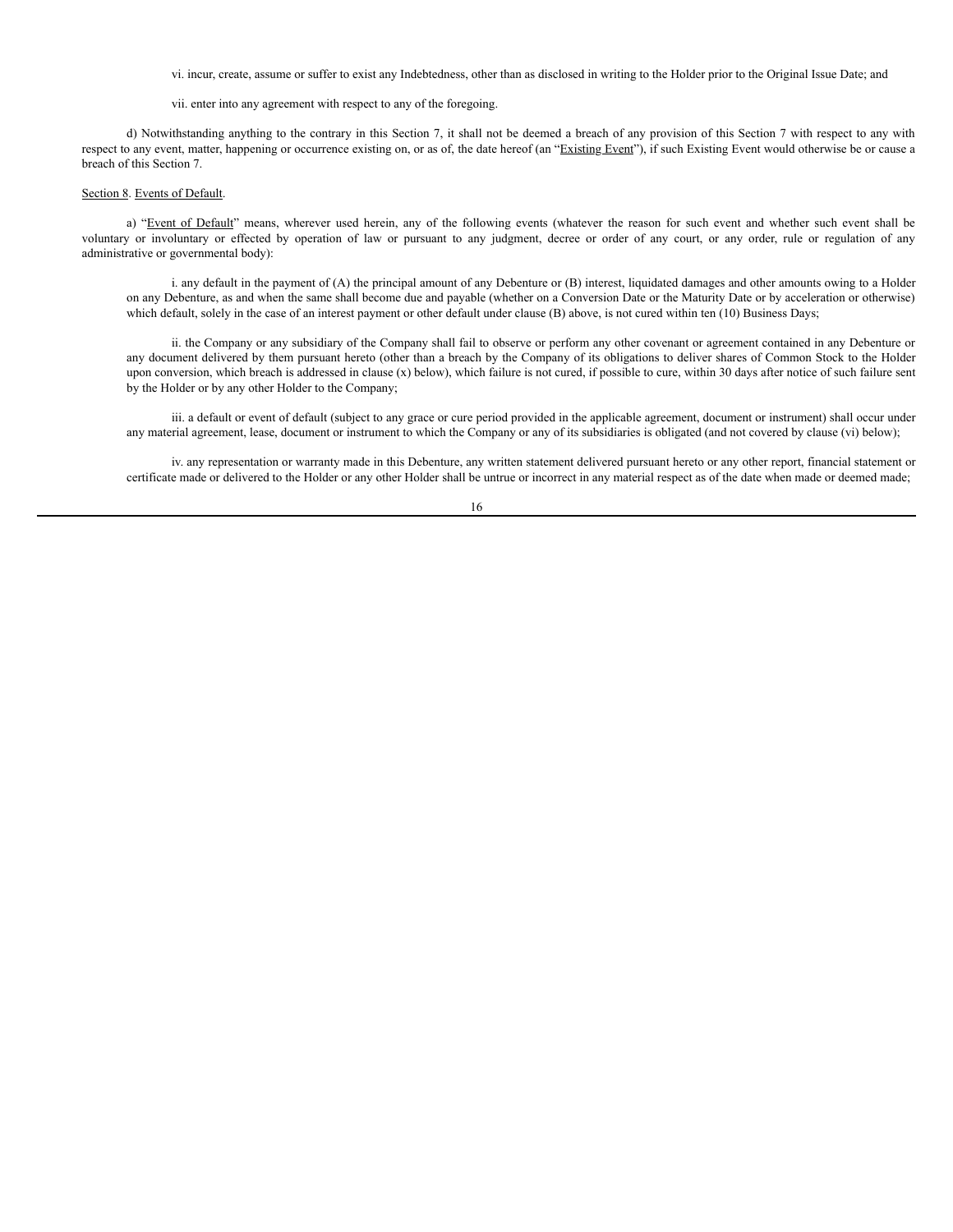v. the Company or any Significant Subsidiary (as such term is defined in Rule 1-02(w) of Regulation S-X under the Securities Act) shall be subject to a Bankruptcy Event;

vi. the Company or any domestic US subsidiary of the Company shall default on any of its obligations under any Indebtedness or money due under any long term leasing or factoring arrangement that (a) involves an obligation greater than \$50,000, whether such Indebtedness now exists or shall hereafter be created, and (b) results in such Indebtedness becoming or being declared due and payable prior to the date on which it would otherwise become due and payable;

- vii. [Intentionally Omitted];
- viii. [Intentionally Omitted];
- ix. [Intentionally Omitted];

x. the Company shall fail for any reason to use commercially reasonable efforts to deliver Conversion Shares to a Holder prior to the tenth Trading Day after a Conversion Date pursuant to Section 4(c) or the Company shall provide at any time notice to the Holder, including by way of public announcement, of the Company's intention to not honor requests for conversions of any Debentures in accordance with the terms hereof;

xi. the electronic transfer by the Company of shares of Common Stock through the Depository Trust Company or another established clearing corporation is no longer available or is subject to a "chill"; or

xii. any monetary judgment, writ or similar final process shall be entered or filed against the Company, any US domestic subsidiary of the Company or any of their respective property or other assets for more than \$50,000, and such judgment, writ or similar final process shall remain unvacated, unbonded or unstayed for a period of 45 calendar days.

b) Remedies Upon Event of Default. If any Event of Default occurs, the outstanding principal amount of this Debenture, plus accrued but unpaid interest, liquidated damages and other amounts owing in respect thereof through the date of acceleration, shall become, at the Holder's election, immediately due and payable in cash at the Mandatory Default Amount. Commencing 5 days after the occurrence of any Event of Default that results in the eventual acceleration of this Debenture, the interest rate on this Debenture shall accrue at an interest rate equal to the lesser of 18% per annum or the maximum rate permitted under applicable law. Upon the payment in full of the Mandatory Default Amount, the Holder shall promptly surrender this Debenture to or as directed by the Company. In connection with such acceleration described herein, the Holder need not provide, and the Company hereby waives, any presentment, demand, protest or other notice of any kind, and the Holder may immediately and without expiration of any grace period enforce any and all of its rights and remedies hereunder and all other remedies available to it under applicable law. Such acceleration may be rescinded and annulled by Holder at any time prior to payment hereunder and the Holder shall have all rights as a Holder of this Debenture until such time, if any, as the Holder receives full payment pursuant to this Section, but no such rescission or annulment shall affect any subsequent Event of Default or impair any right consequent thereon.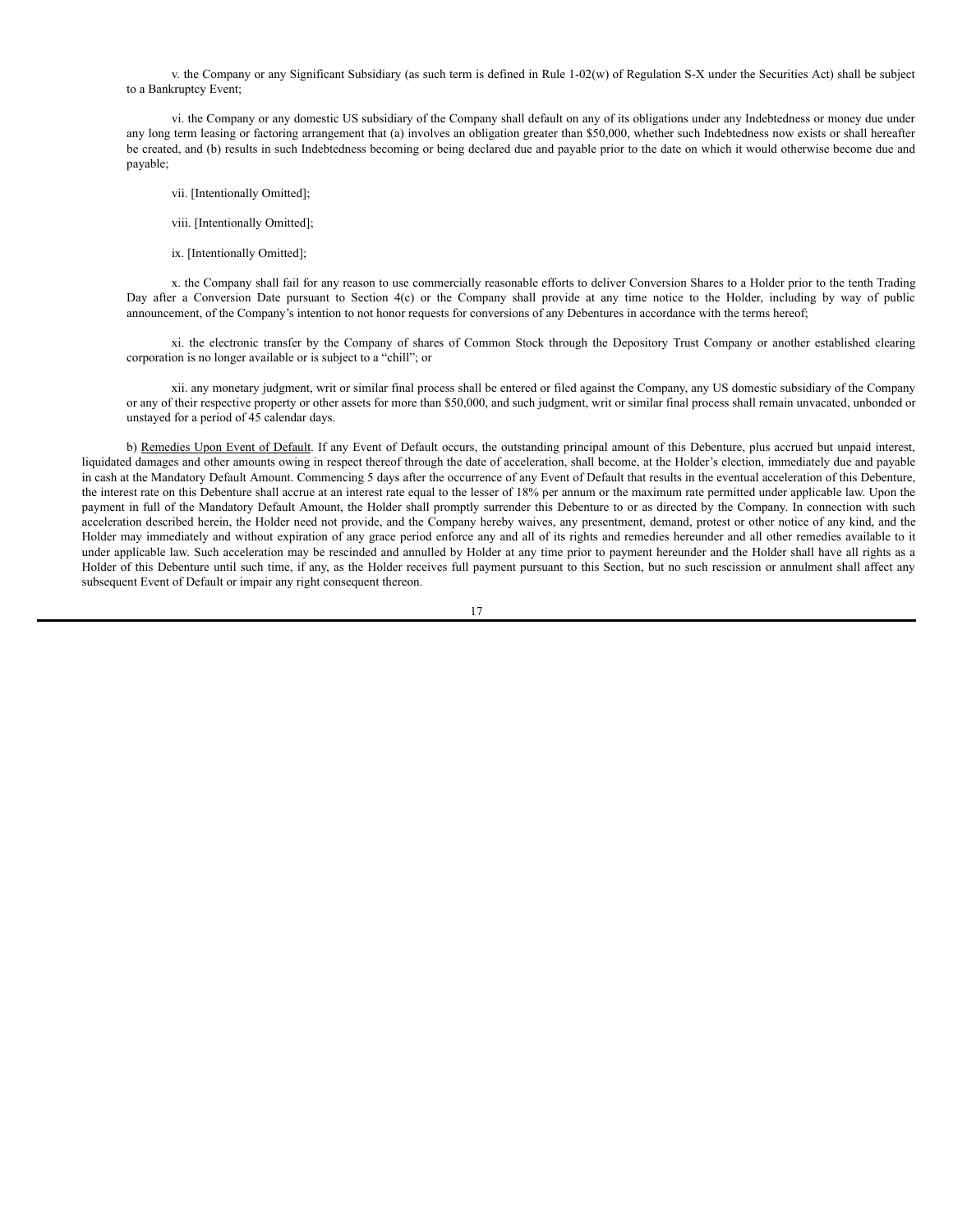c) Notwithstanding anything to the contrary in this Section 8, it shall not be deemed an Event of Default with respect to any Existing Event, if such Existing Event would otherwise fall within the definition of Event of Default.

### Section 9. Miscellaneous.

a) Notices. Any and all notices or other communications or deliveries to be provided by the Holder hereunder, including, without limitation, any Notice of Conversion, shall be in writing and delivered personally, by facsimile, by email attachment, or sent by a nationally recognized overnight courier service, addressed to the Company, at the address set forth above, or such other facsimile number, email address, or address as the Company may specify for such purposes by notice to the Holder delivered in accordance with this Section 9(a). Any and all notices or other communications or deliveries to be provided by the Company hereunder shall be in writing and delivered personally, by facsimile, by email attachment, or sent by a nationally recognized overnight courier service addressed to each Holder at the facsimile number, email address or address of the Holder appearing on the books of the Company, or if no such facsimile number or email attachment or address appears on the books of the Company, at the principal place of business of such Holder, as such Holder shall indicate in writing to the Company. Any notice or other communication or deliveries hereunder shall be deemed given and effective on the earliest of (i) the date of transmission, if such notice or communication is delivered via facsimile at the facsimile number or email attachment to the email address set forth on the signature pages attached hereto prior to 5:30 p.m. (New York City time) on any date, (ii) the next Trading Day after the date of transmission, if such notice or communication is delivered via facsimile at the facsimile number or email attachment to the email address set forth on the signature pages attached hereto on a day that is not a Trading Day or later than 5:30 p.m. (New York City time) on any Trading Day, (iii) the second Trading Day following the date of mailing, if sent by U.S. nationally recognized overnight courier service or (iv) upon actual receipt by the party to whom such notice is required to be given.

b) Absolute Obligation. Except as expressly provided herein, no provision of this Debenture shall alter or impair the obligation of the Company, which is absolute and unconditional, to pay the principal of, liquidated damages and accrued interest, as applicable, on this Debenture at the time, place, and rate, and in the coin or currency, herein prescribed. This Debenture is a direct debt obligation of the Company. This Debenture is subordinate to the existing LTP and GLD Debentures.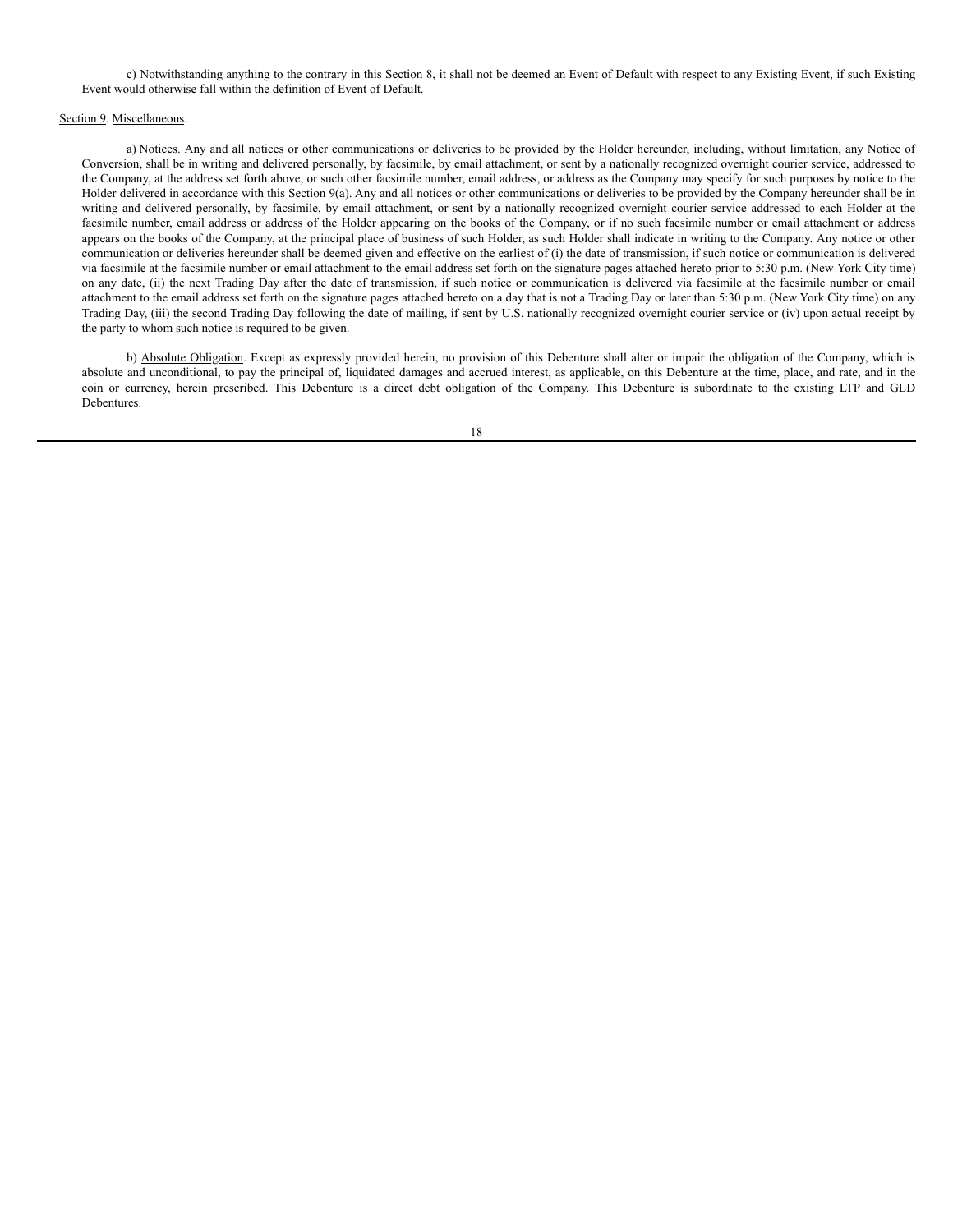c) Lost or Mutilated Debenture. If this Debenture shall be mutilated, lost, stolen or destroyed, the Company shall execute and deliver, in exchange and substitution for and upon cancellation of a mutilated Debenture, or in lieu of or in substitution for a lost, stolen or destroyed Debenture, a new Debenture for the principal amount of this Debenture so mutilated, lost, stolen or destroyed, but only upon receipt of evidence of such loss, theft or destruction of such Debenture, and of the ownership hereof, reasonably satisfactory to the Company.

d) Governing Law. All questions concerning the construction, validity, enforcement and interpretation of this Debenture shall be governed by and construed and enforced in accordance with the internal laws of the State of New York, without regard to the principles of conflict of laws thereof. Each party agrees that all legal proceedings concerning the interpretation, enforcement and defense of the transactions contemplated by this Debenture (whether brought against a party hereto or its respective Affiliates, directors, officers, shareholders, employees or agents) shall be commenced in the state and federal courts sitting in the City of New York, Borough of Manhattan (the "New York Courts"). Each party hereto hereby irrevocably submits to the exclusive jurisdiction of the New York Courts for the adjudication of any dispute hereunder or in connection herewith or with any transaction contemplated hereby or discussed herein, and hereby irrevocably waives, and agrees not to assert in any suit, action or proceeding, any claim that it is not personally subject to the jurisdiction of such New York Courts, or such New York Courts are improper or inconvenient venue for such proceeding. Each party hereby irrevocably waives personal service of process and consents to process being served in any such suit, action or proceeding by mailing a copy thereof via registered or certified mail or overnight delivery (with evidence of delivery) to such party at the address in effect for notices to it under this Debenture and agrees that such service shall constitute good and sufficient service of process and notice thereof. Nothing contained herein shall be deemed to limit in any way any right to serve process in any other manner permitted by applicable law. Each party hereto hereby irrevocably waives, to the fullest extent permitted by applicable law, any and all right to trial by jury in any legal proceeding arising out of or relating to this Debenture or the transactions contemplated hereby. If any party shall commence an action or proceeding to enforce any provisions of this Debenture, then the prevailing party in such action or proceeding shall be reimbursed by the other party for its attorneys fees and other costs and expenses incurred in the investigation, preparation and prosecution of such action or proceeding.

e) Waiver. Any waiver by the Company or the Holder of a breach of any provision of this Debenture shall not operate as or be construed to be a waiver of any other breach of such provision or of any breach of any other provision of this Debenture. The failure of the Company or the Holder to insist upon strict adherence to any term of this Debenture on one or more occasions shall not be considered a waiver or deprive that party of the right thereafter to insist upon strict adherence to that term or any other term of this Debenture on any other occasion. Any waiver by the Company or the Holder must be in writing.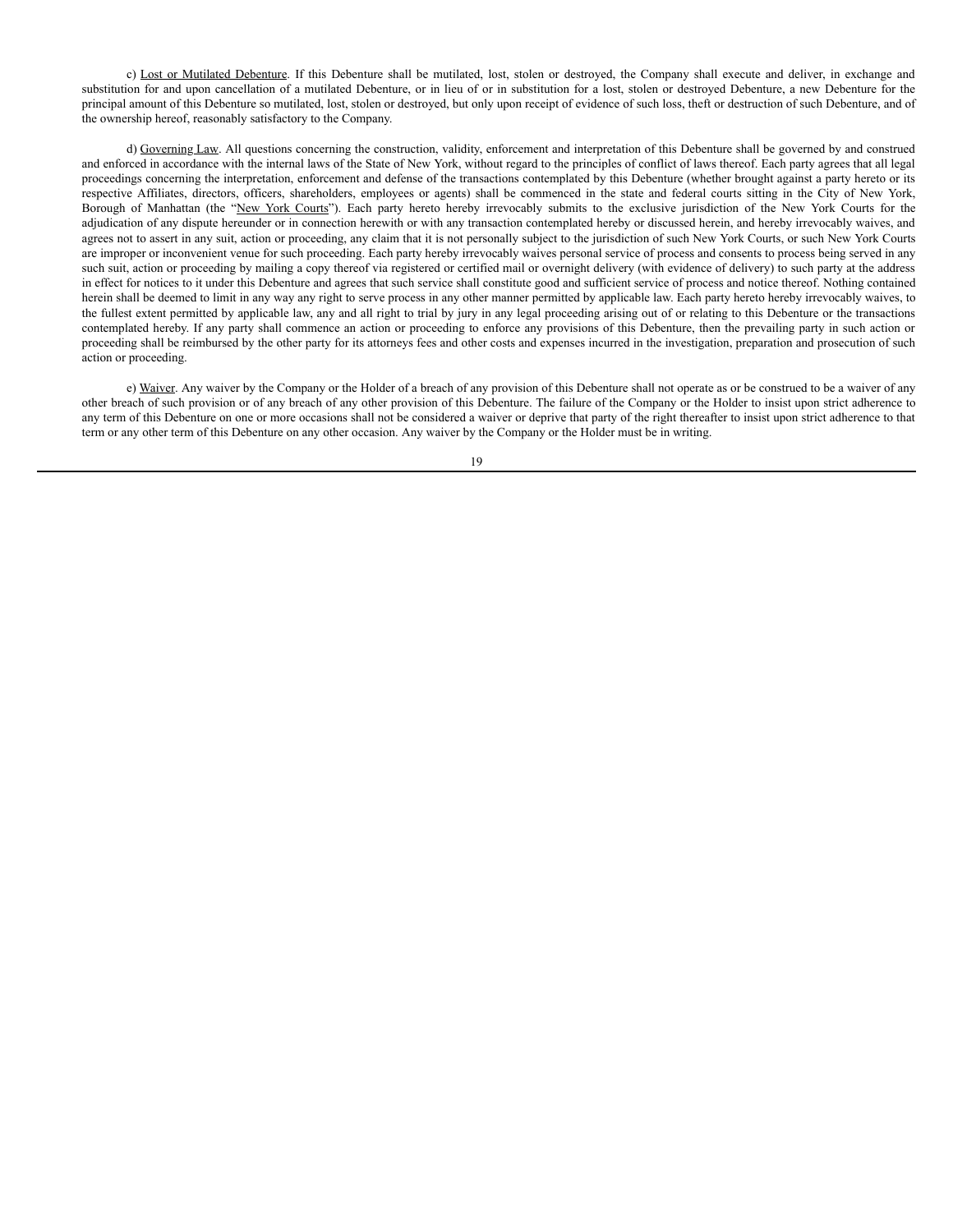f) Severability. If any provision of this Debenture is invalid, illegal or unenforceable, the balance of this Debenture shall remain in effect, and if any provision is inapplicable to any Person or circumstance, it shall nevertheless remain applicable to all other Persons and circumstances. If it shall be found that any interest or other amount deemed interest due hereunder violates the applicable law governing usury, the applicable rate of interest due hereunder shall automatically be lowered to equal the maximum rate of interest permitted under applicable law. The Company covenants (to the extent that it may lawfully do so) that it shall not at any time insist upon, plead, or in any manner whatsoever claim or take the benefit or advantage of, any stay, extension or usury law or other law which would prohibit or forgive the Company from paying all or any portion of the principal of or interest on this Debenture as contemplated herein, wherever enacted, now or at any time hereafter in force, or which may affect the covenants or the performance of this Debenture, and the Company (to the extent it may lawfully do so) hereby expressly waives all benefits or advantage of any such law, and covenants that it will not, by resort to any such law, hinder, delay or impede the execution of any power herein granted to the Holder, but will suffer and permit the execution of every such as though no such law has been enacted.

g) Remedies, Characterizations, Other Obligations, Breaches and Injunctive Relief. The remedies provided in this Debenture shall be cumulative and in addition to all other remedies available under this Debenture, at law or in equity (including a decree of specific performance and/or other injunctive relief), and nothing herein shall limit the Holder's right to pursue actual and consequential damages for any failure by the Company to comply with the terms of this Debenture. The Company covenants to the Holder that there shall be no characterization concerning this instrument other than as expressly provided herein. Amounts set forth or provided for herein with respect to payments, conversion and the like (and the computation thereof) shall be the amounts to be received by the Holder and shall not, except as expressly provided herein, be subject to any other obligation of the Company (or the performance thereof). The Company acknowledges that a breach by it of its obligations hereunder will cause irreparable harm to the Holder and that the remedy at law for any such breach may be inadequate. The Company therefore agrees that, in the event of any such breach or threatened breach, the Holder shall be entitled, in addition to all other available remedies, to an injunction restraining any such breach or any such threatened breach, without the necessity of showing economic loss and without any bond or other security being required. The Company shall provide all information and documentation to the Holder that is requested by the Holder to enable the Holder to confirm the Company's compliance with the terms and conditions of this Debenture.

h) Next Business Day. Whenever any payment or other obligation hereunder shall be due on a day other than a Business Day, such payment shall be made on the next succeeding Business Day.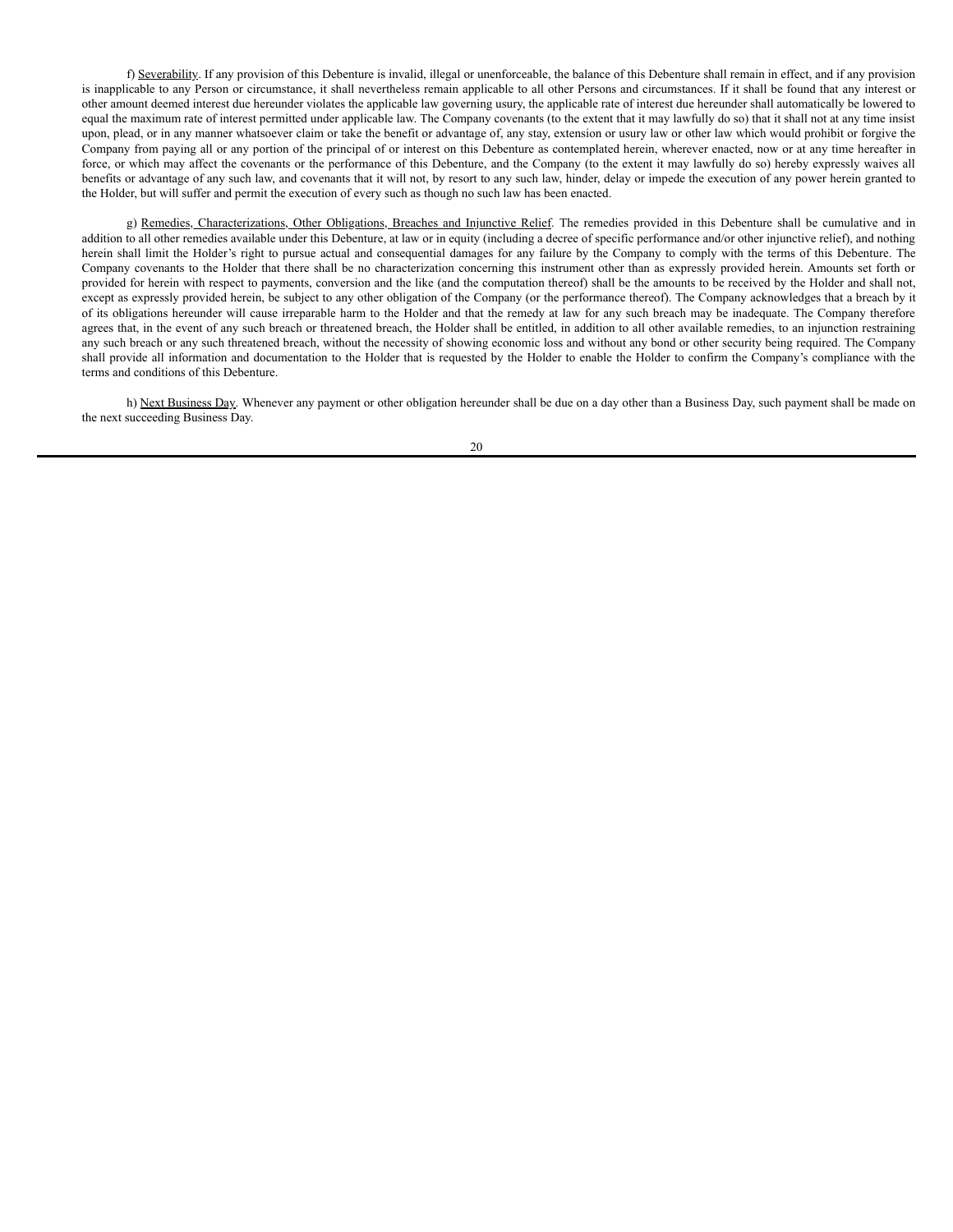i) Headings. The headings contained herein are for convenience only, do not constitute a part of this Debenture and shall not be deemed to limit or affect any of the provisions hereof.

Section 10. Assignment. This Debenture may not be transferred or assigned by the Company, but shall be binding on and enforceable against the permitted successors and assigns of the Company. The Holder may transfer or assign this Debenture, in whole or in part, upon notice to the Company. Any transferee of the Debenture from the Holder shall be entitled to all the rights and benefits of a Holder hereunder, all as if such transferee Holder was the initial Holder hereunder.

Section 11. Piggyback Registration Rights. If, at any time after the Original Issue Date, the Company shall determine to prepare and file with the Commission a registration statement relating to an offering for its account or the account of others under the Securities Act of any of its equity securities, other than on Form S-4 or Form S-8 (each as promulgated under the Securities Act), or their then equivalents relating to equity securities to be issued solely in connection with any acquisition of any entity or business or equity securities issuable in connection with the stock option or other employee benefit plans, the Company shall send to each Holder a written notice of such determination and if, within 15 calendar days after the date of such notice, the Holder (or any permitted successor or assign) shall so request in writing, the Company shall include in such registration statement all or any part of the Conversion Shares and Warrant Shares that such Holder requests to be registered; provided, however, that the Company shall not be required to register any Conversion Shares or Warrant Shares pursuant to this Section 11 that are eligible for resale pursuant to Rule 144 under the Securities Act. Further, in the event that the offering is a firm-commitment underwritten offering, the Company may exclude the Conversion Shares and /or Warrant Shares if so requested in writing by the lead underwriter of such offering. If less than all of the Conversion Shares and/or Warrant Shares are required to be excluded, then such cutbacks shall be allocated pro-rata among the Holders requesting to be included, and as to each such Holder, among the Conversion Shares and Warrant shares as elected by such Holder. In the case of inclusion in a firm-commitment underwritten offering, the Holders must sell their Conversion Shares and/or Warrant Shares on the same terms set by the underwriters for shares of Common Stock to be sold for the account of the Company.

### \*\*\*\*\*\*\*\*\*\*\*\*\*\*\*\*\*\*\*\*\*

#### *(Signature Page Follows)*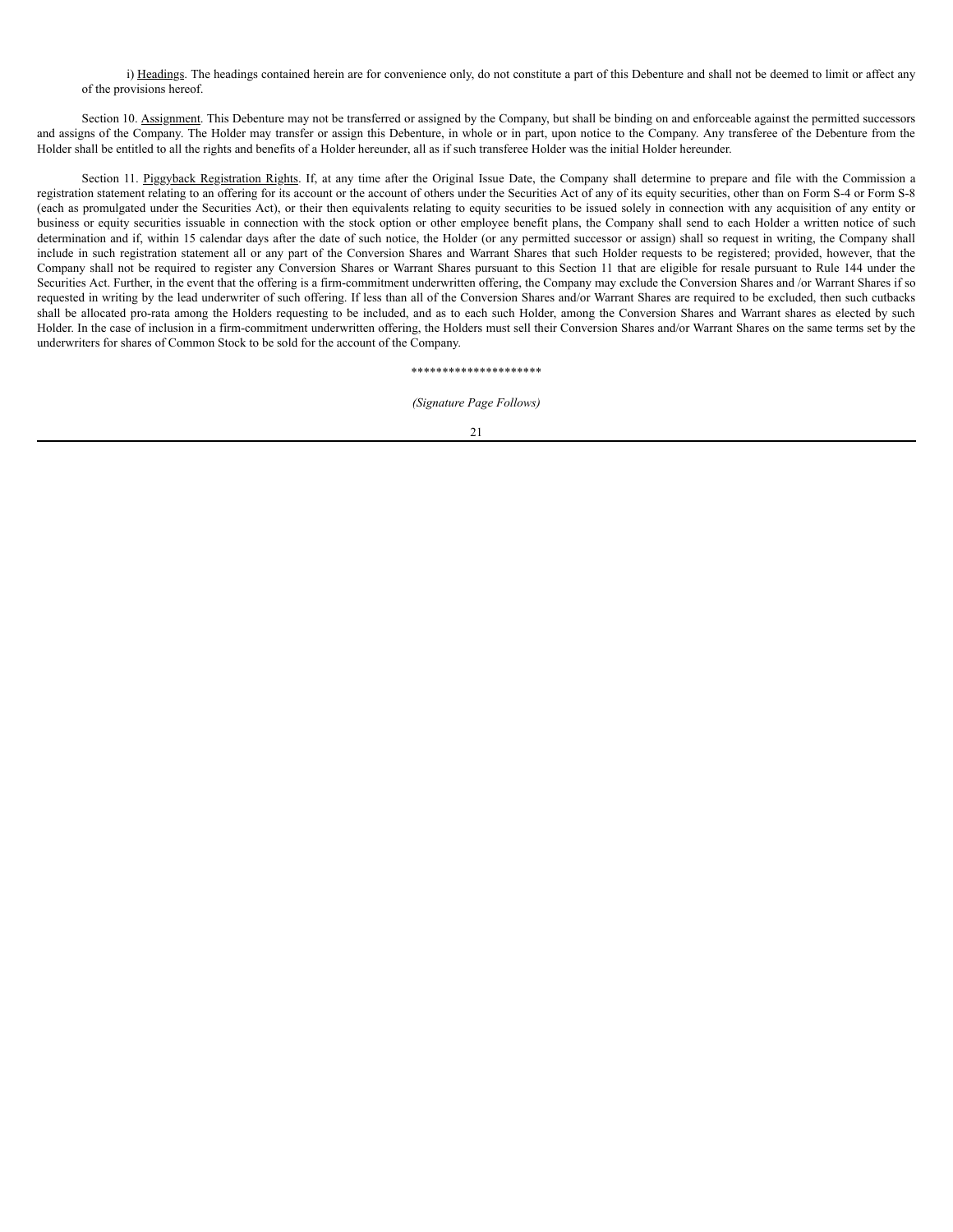IN WITNESS WHEREOF, the Company has caused this Debenture to be duly executed by a duly authorized officer as of the date first above indicated.

# **LEGACY EDUCATION ALLIANCE, INC.**

By: */s/ Barry Kostiner* Name: Barry Kostiner Title: Chief Executive Officer Email: barrykostiner@legacyea.com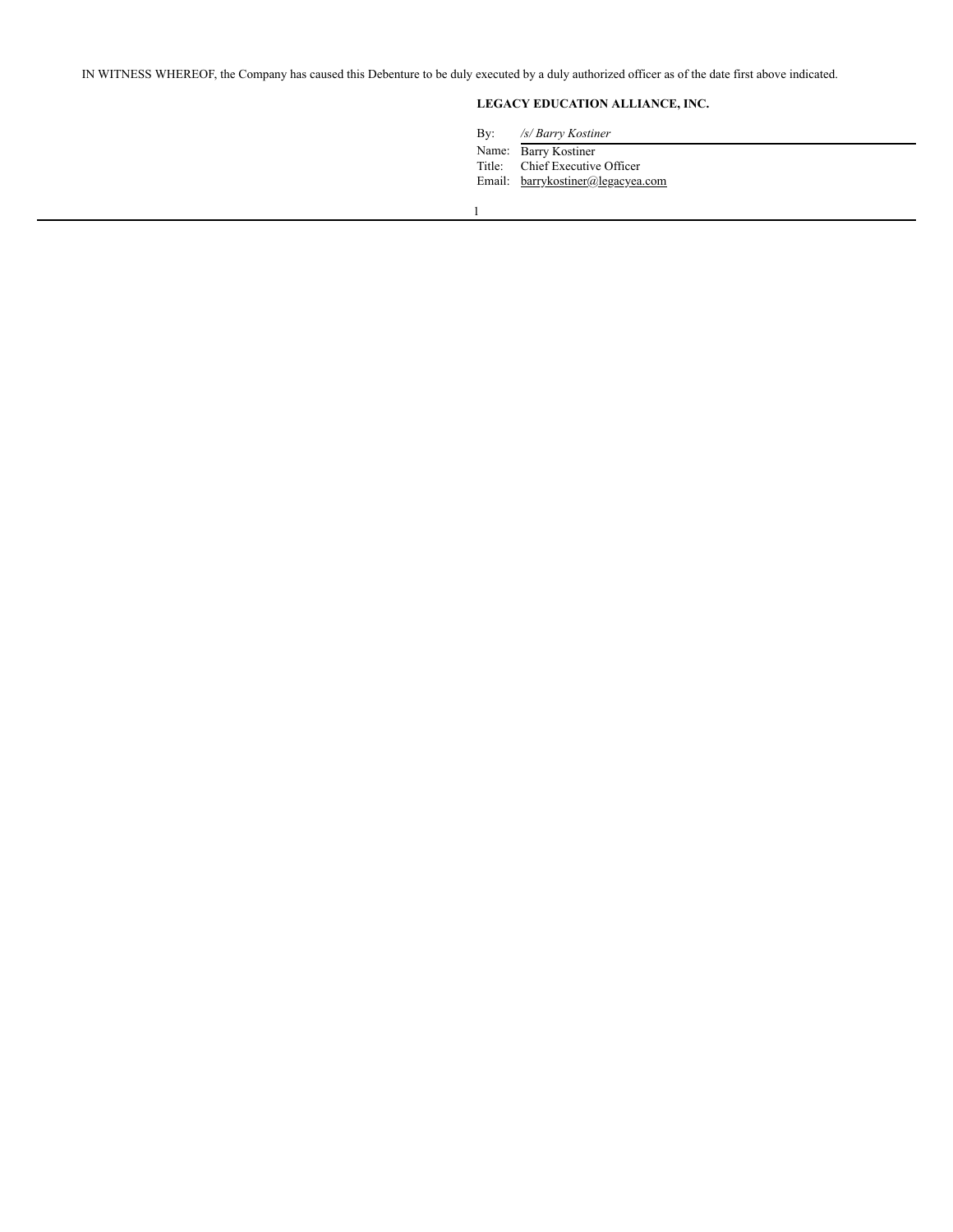# SCHEDULE I (Non-US Subsidiaries)

| Name                                          | <b>Jurisdiction</b> |
|-----------------------------------------------|---------------------|
| Rich Dad Education Ltd. (Canada)              | Canada              |
| Elite Legacy Education UK LTD                 | United Kingdom      |
| Tigrent Learning Inc.                         | Canada              |
| Legacy Education Alliance International Ltd.  | United Kingdom      |
| Tigrent South Africa Pty. Ltd                 | South Africa        |
| Legacy Education Alliance Hong Kong Limited   | Hong Kong           |
| Whitney International (Singapore) PTE. LTD    | Singapore           |
| Legacy Education Alliance Australia (PTY) LTD | Australia           |
| LEAI Properties UK Ltd.                       | United Kingdom      |
| LEAI Property Development UK Ltd.             | United Kingdom      |
| LEAI Property Investment UK Ltd.              | United Kingdom      |
| Legacy Education Alliance UK Ltd              | United Kingdom      |
| $\overline{c}$                                |                     |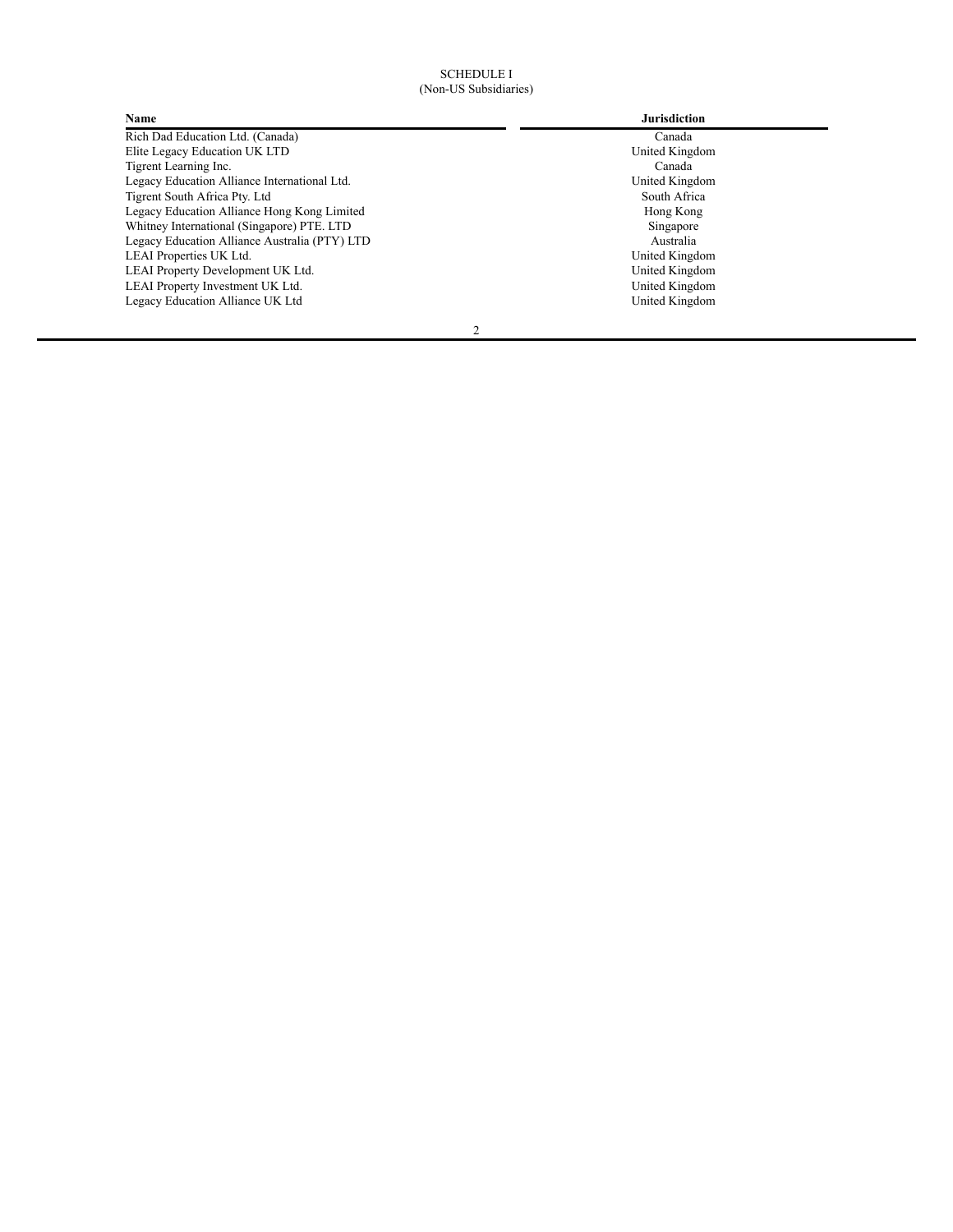### EXHIBIT A (Form of Warrant)

NEITHER THIS SECURITY NOR THE SECURITIES FOR WHICH THIS SECURITY IS EXERCISABLE HAVE BEEN REGISTERED WITH THE SECURITIES AND EXCHANGE COMMISSION OR THE SECURITIES COMMISSION OF ANY STATE IN RELIANCE UPON AN EXEMPTION FROM REGISTRATION UNDER THE SECURITIES ACT OF 1933, AS AMENDED (THE "SECURITIES ACT"), AND, ACCORDINGLY, MAY NOT BE OFFERED OR SOLD EXCEPT PURSUANT TO AN EFFECTIVE REGISTRATION STATEMENT UNDER THE SECURITIES ACT OR PURSUANT TO AN AVAILABLE EXEMPTION FROM, OR IN A TRANSACTION NOT SUBJECT TO, THE REGISTRATION REQUIREMENTS OF THE SECURITIES ACT AND IN ACCORDANCE WITH APPLICABLE STATE SECURITIES LAWS. THIS SECURITY AND THE SECURITIES ISSUABLE UPON EXERCISE OF THIS SECURITY MAY BE PLEDGED IN CONNECTION WITH A BONA FIDE MARGIN ACCOUNT OR OTHER LOAN SECURED BY SUCH SECURITIES.

## **COMMON STOCK PURCHASE WARRANT**

# **LEGACY EDUCATION ALLIANCE, INC.**

Warrant Shares: \_\_\_\_\_\_\_ Initial Exercise Date: \_\_\_\_\_\_\_\_\_ \_\_, 202\_

THIS COMMON STOCK PURCHASE WARRANT (the "Warrant") certifies that, for value received, \_\_\_\_\_\_\_\_\_\_\_\_\_\_\_\_\_\_\_ or its assigns (the "Holder") is entitled, upon the terms and subject to the limitations on exercise and the conditions hereinafter set forth, at any time on or after the date hereof (the "Initial Exercise Date") and on or prior to 5:00 p.m. (New York City time) on March 8, 202 (the "Termination Date") but not thereafter, to subscribe for and purchase from Legacy Education Alliance, Inc., a Nevada corporation (the "Company"), having its principal place of business at 1490 N.E. Pine Island Road, Suite 5D, Cape Coral, FL 33909, up to shares (as subject to adjustment hereunder, the "Warrant Shares") of Common Stock. The purchase price of one share of Common Stock under this Warrant shall be equal to the Exercise Price, as defined in Section 2(b).

Section 1. Definitions. In addition to the terms defined elsewhere in this Agreement or in the Debentures, the following terms have the meanings indicated in this Section 1:

"Affiliate" means any Person that, directly or indirectly through one or more intermediaries, controls or is controlled by or is under common control with a Person, as such terms are used in and construed under Rule 405 under the Securities Act.

"Board of Directors" means the board of directors of the Company.

"Business Day" means any day other than Saturday, Sunday or other day on which commercial banks in The City of New York are authorized or required by law to remain closed; provided, however, for clarification, commercial banks shall not be deemed to be authorized or required by law to remain closed due to "stay at home", "shelter-in-place", "non-essential employee" or any other similar orders or restrictions or the closure of any physical branch locations at the direction of any governmental authority so long as the electronic funds transfer systems (including for wire transfers) of commercial banks in The City of New York are generally are open for use by customers on such day.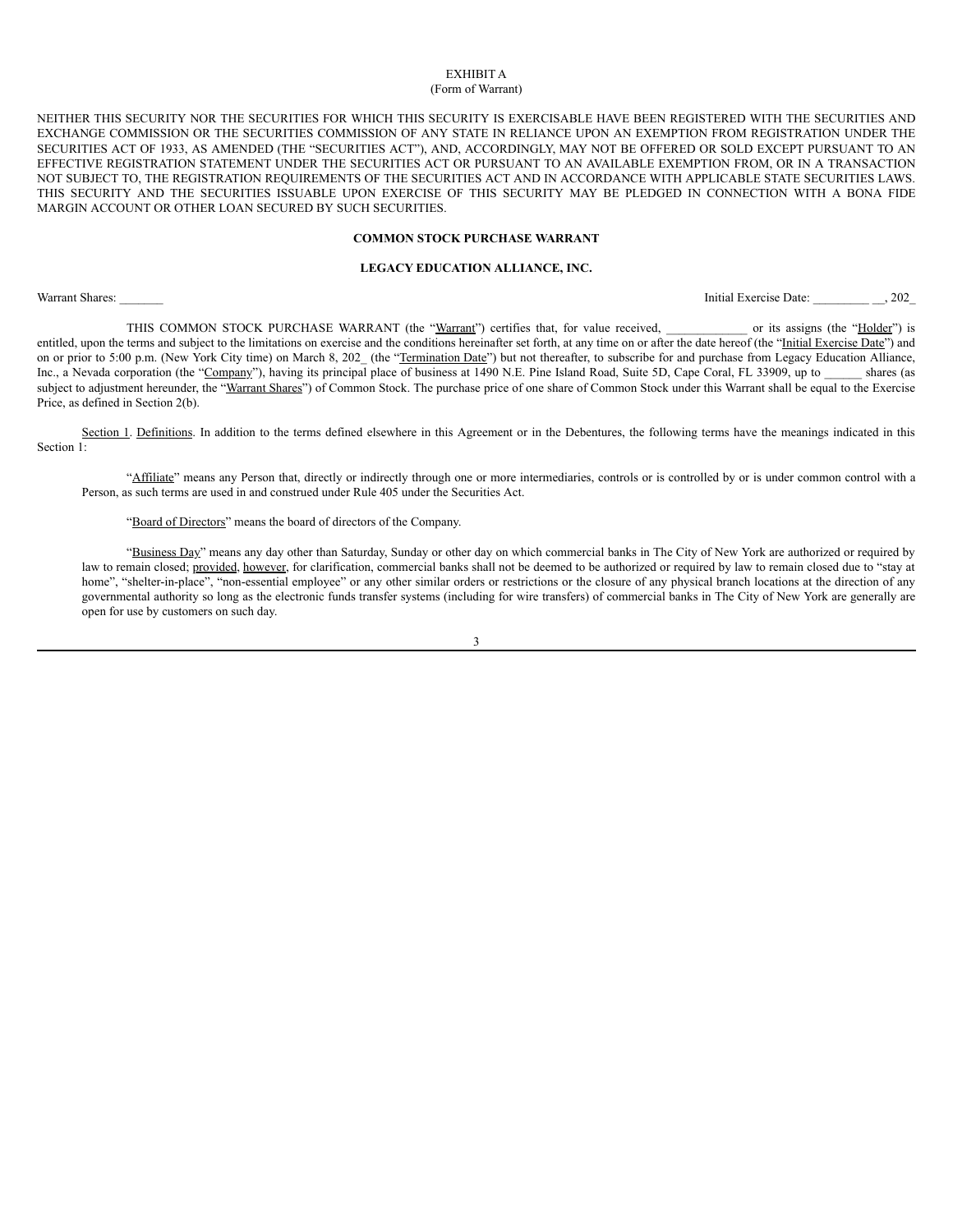"Commission" means the United States Securities and Exchange Commission.

"Exchange Act" means the Securities Exchange Act of 1934, as amended, and the rules and regulations promulgated thereunder.

"Exempt Issuance" means the issuance of (a) shares of Common Stock or options to employees, officers, consultants, advisors or directors of the Company for compensatory purposes, (b) securities upon the exercise or exchange of or conversion of any securities of the Company outstanding on the date hereof or issued pursuant to the Debentures and Warrants and/or other securities exercisable or exchangeable for or convertible into shares of Common Stock issued and outstanding on the date of this Agreement, and (c) securities issued pursuant to acquisitions or strategic transactions approved by a majority of the disinterested directors of the Company, provided that such securities are issued as "restricted securities" (as defined in Rule 144) and carry no registration rights that require or permit the filing of any registration statement in connection therewith during the six months after the Original Issue Date, and provided that any such issuance shall only be to a Person (or to the equity holders of a Person) which is, itself or through its subsidiaries, an operating company or an owner of an asset in a business synergistic with the business of the Company and shall provide to the Company additional benefits in addition to the investment of funds, but shall not include a transaction in which the Company is issuing securities primarily for the purpose of raising capital in an amount in aggregate in excess of \$500,000 in one or in a series of related transactions or to an entity whose primary business is investing in securities.

"Liens" means a lien, charge pledge, security interest, encumbrance, right of first refusal, preemptive right or other restriction.

"Person" means an individual or corporation, partnership, trust, incorporated or unincorporated association, joint venture, limited liability company, joint stock company, government (or an agency or subdivision thereof) or other entity of any kind.

"Proceeding" means an action, claim, suit, investigation or proceeding (including, without limitation, an informal investigation or partial proceeding, such as a deposition), whether commenced or threatened.

"Rule 144" means Rule 144 promulgated by the Commission pursuant to the Securities Act, as such Rule may be amended or interpreted from time to time, or any similar rule or regulation hereafter adopted by the Commission having substantially the same purpose and effect as such Rule.

"Securities Act" means the Securities Act of 1933, as amended, and the rules and regulations promulgated thereunder.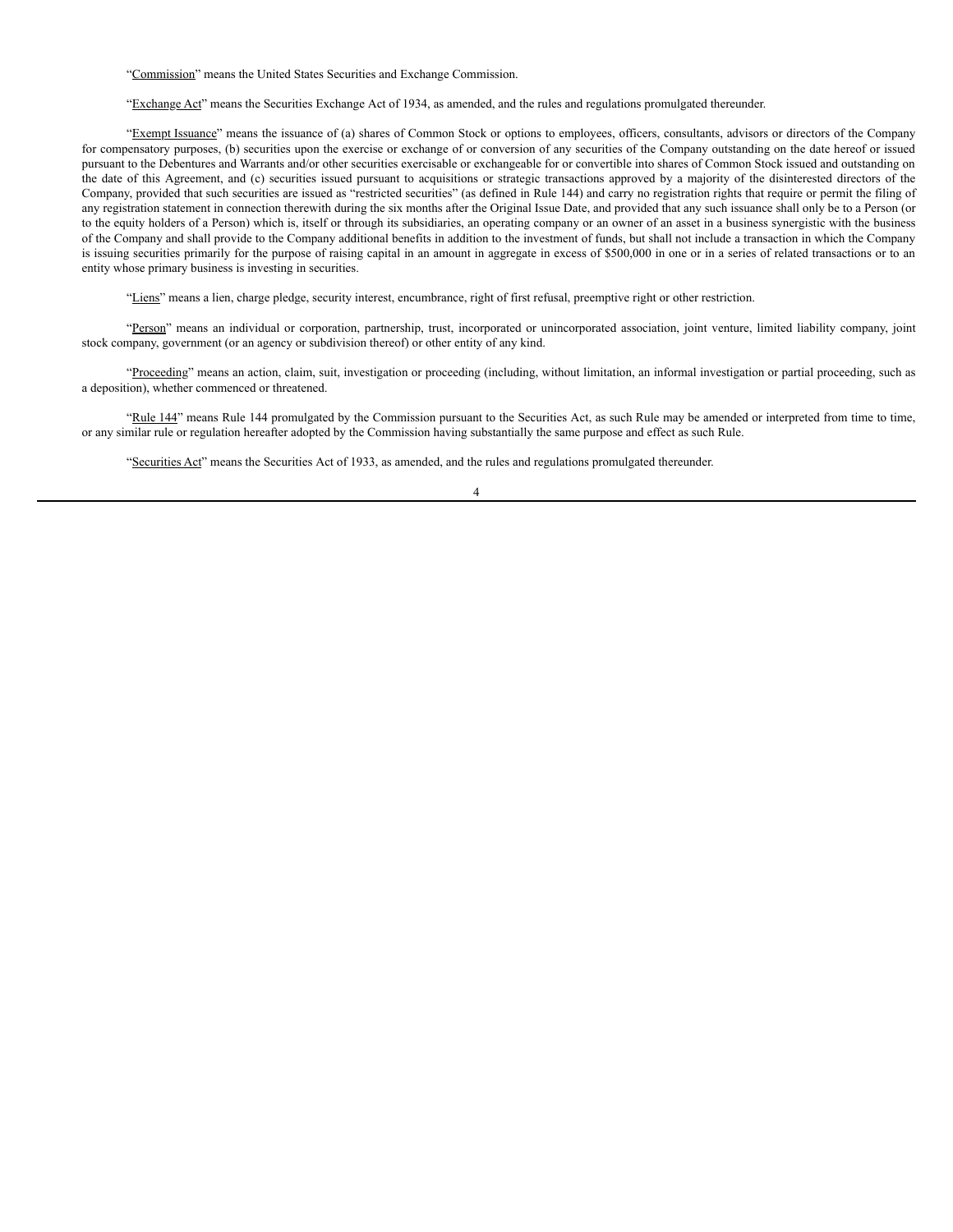"Trading Day" means a day on which the Common Stock is traded on a Trading Market.

"Trading Market" means any of the following markets or exchanges on which the Common Stock is listed or quoted for trading on the date in question: the NYSE MKT, the Nasdaq Capital Market, the Nasdaq Global Market, the Nasdaq Global Select Market, the New York Stock Exchange or the OTC Bulletin Board (or any successors to any of the foregoing.

"Transfer Agent" means Broadridge Corporate Issue Solutions, the current transfer agent of the Company, with a mailing address of P.O. Box 1342, Brentwood, NY 11717 and a facsimile number of 215-553-5402, and any successor transfer agent of the Company.

"VWAP" means, for any date, the price determined by the first of the following clauses that applies: (a) if the Common Stock is then listed or quoted on a Trading Market, the daily volume weighted average price of the Common Stock for such date (or the nearest preceding date) on the Trading Market on which the Common Stock is then listed or quoted as reported by Bloomberg L.P. ("Bloomberg") (based on a Trading Day from 9:30 a.m. (New York City time) to 4:02 p.m. (New York City time)), (b) if OTCQB or OTCQX is not a Trading Market, the volume weighted average price of the Common Stock for such date (or the nearest preceding date) on OTCQB or OTCQX as applicable, (c) if the Common Stock is not then listed or quoted for trading on OTCQB or OTCQX and if prices for the Common Stock are then reported in The Pink Open Market (or a similar organization or agency succeeding to its functions of reporting prices), the most recent bid price per share of the Common Stock so reported, or (d) in all other cases, the fair market value of a share of Common Stock as determined by an independent appraiser selected in good faith by the Holder and reasonably acceptable to the Company, the fees and expenses of which shall be paid by the Company.

### Section 2. Exercise.

a) Exercise of Warrant. Exercise of the purchase rights represented by this Warrant may be made, in whole or in part, at any time or times on or after the Initial Exercise Date and on or before the Termination Date by delivery to the Company (or such other office or agency of the Company as it may designate by notice in writing to the registered Holder at the address of the Holder appearing on the books of the Company) of a duly executed facsimile copy or PDF copy submitted by e-mail (or e-mail attachment) of the Notice of Exercise in the form annexed hereto (the "Notice of Exercise"). Within the ) two (2) Trading Days following the date of exercise as aforesaid, the Holder shall deliver the aggregate Exercise Price for the shares specified in the applicable Notice of Exercise by wire transfer or cashier's check drawn on a United States bank in the applicable Notice of Exercise. No ink-original Notice of Exercise shall be required, nor shall any medallion guarantee (or other type of guarantee or notarization) of any Notice of Exercise form be required. Notwithstanding anything herein to the contrary, the Holder shall not be required to physically surrender this Warrant to the Company until the Holder has purchased all of the Warrant Shares available hereunder and the Warrant has been exercised in full, in which case, the Holder shall surrender this Warrant to the Company for cancellation within three (3) Trading Days of the date the final Notice of Exercise is delivered to the Company. Partial exercises of this Warrant resulting in purchases of a portion of the total number of Warrant Shares available hereunder shall have the effect of lowering the outstanding number of Warrant Shares purchasable hereunder in an amount equal to the applicable number of Warrant Shares purchased. The Holder and the Company shall maintain records showing the number of Warrant Shares purchased and the date of such purchases. The Company shall deliver any objection to any Notice of Exercise within one (1) Business Day of receipt of such notice. **The Holder and any assignee, by acceptance of this Warrant,** acknowledge and agree that, by reason of the provisions of this paragraph, following the purchase of a portion of the Warrant Shares hereunder, the number of Warrant Shares available for purchase hereunder at any given time may be less than the amount stated on the face hereof.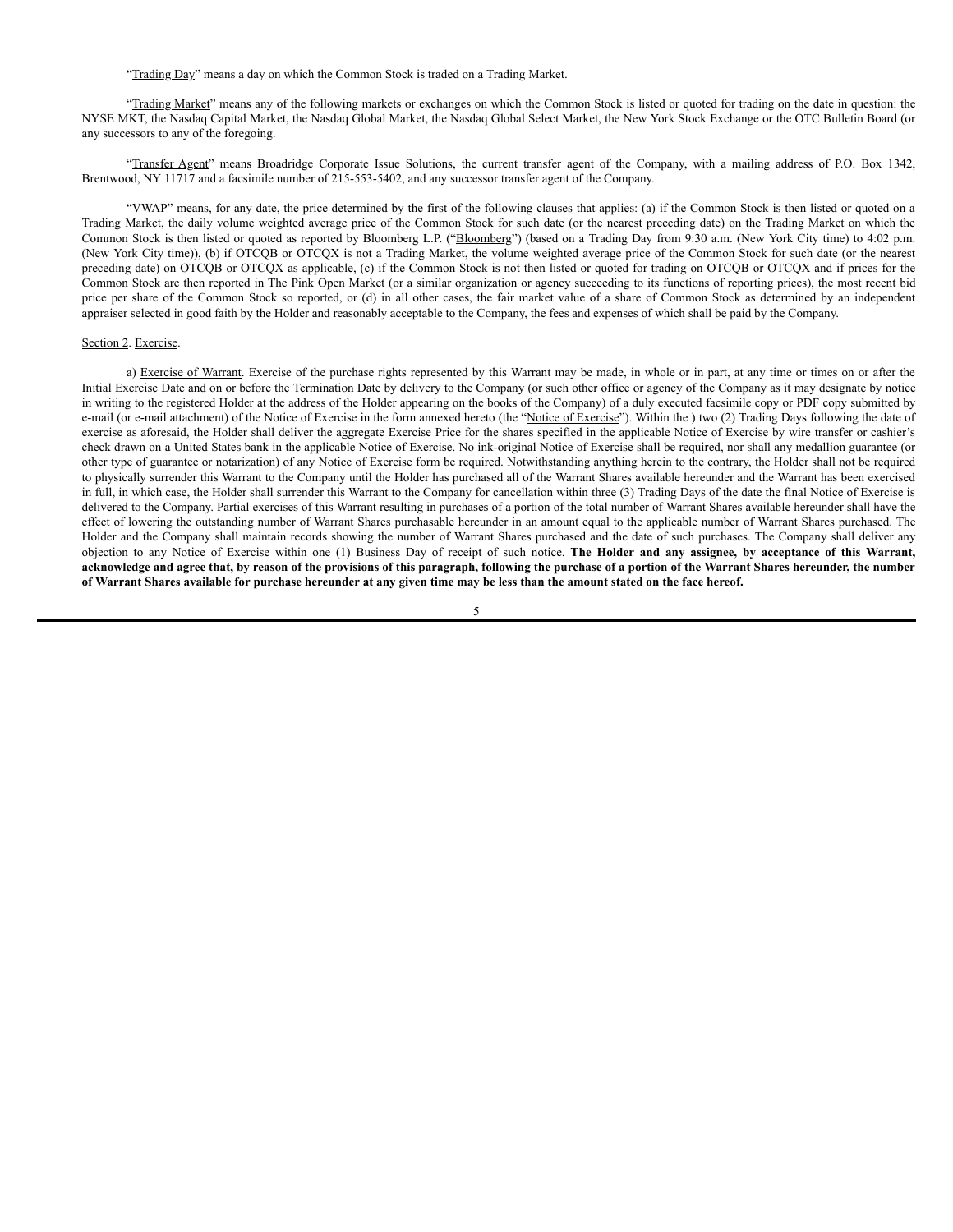b) Exercise Price. The exercise price per share of Common Stock under this Warrant shall be **\$0.05**, subject to adjustment hereunder (the "Exercise Price").

### c) Mechanics of Exercise.

i. Delivery of Warrant Shares Upon Exercise. Upon receipt of the Exercise Price in available funds, the Company shall cause the Warrant Shares purchased hereunder to be transmitted by the Transfer Agent to the Holder by crediting the account of the Holder's or its designee's balance account with The Depository Trust Company through its Deposit or Withdrawal at Custodian system ("DWAC") if the Company is then a participant in such system and there is an effective registration statement permitting the issuance of the Warrant Shares to or resale of the Warrant Shares by Holder, and otherwise by physical delivery of a certificate, registered in the Company's share register in the name of the Holder or its designee, for the number of Warrant Shares to which the Holder is entitled pursuant to such exercise to the address specified by the Holder in the Notice of Exercise by the date that is the ten (10) Trading Days after the delivery to the Company of the Notice of Exercise receipt of the Exercise Price in available funds (such date, the "Warrant Share Delivery Date"). Upon delivery of the Notice of Exercise and receipt of the Exercise Price in available funds, the Holder shall be deemed for all corporate purposes to have become the holder of record of the Warrant Shares with respect to which this Warrant has been exercised, irrespective of the date of delivery of the Warrant Shares.The Company agrees to maintain a transfer agent that is a participant in the FAST program so long as this Warrant remains outstanding and exercisable.

ii. Delivery of New Warrants Upon Exercise. If this Warrant shall have been exercised in part, the Company shall, at the request of a Holder and upon surrender of this Warrant certificate, at the time of delivery of the Warrant Shares, deliver to the Holder a new Warrant evidencing the rights of the Holder to purchase the unpurchased Warrant Shares called for by this Warrant, which new Warrant shall in all other respects be identical with this Warrant.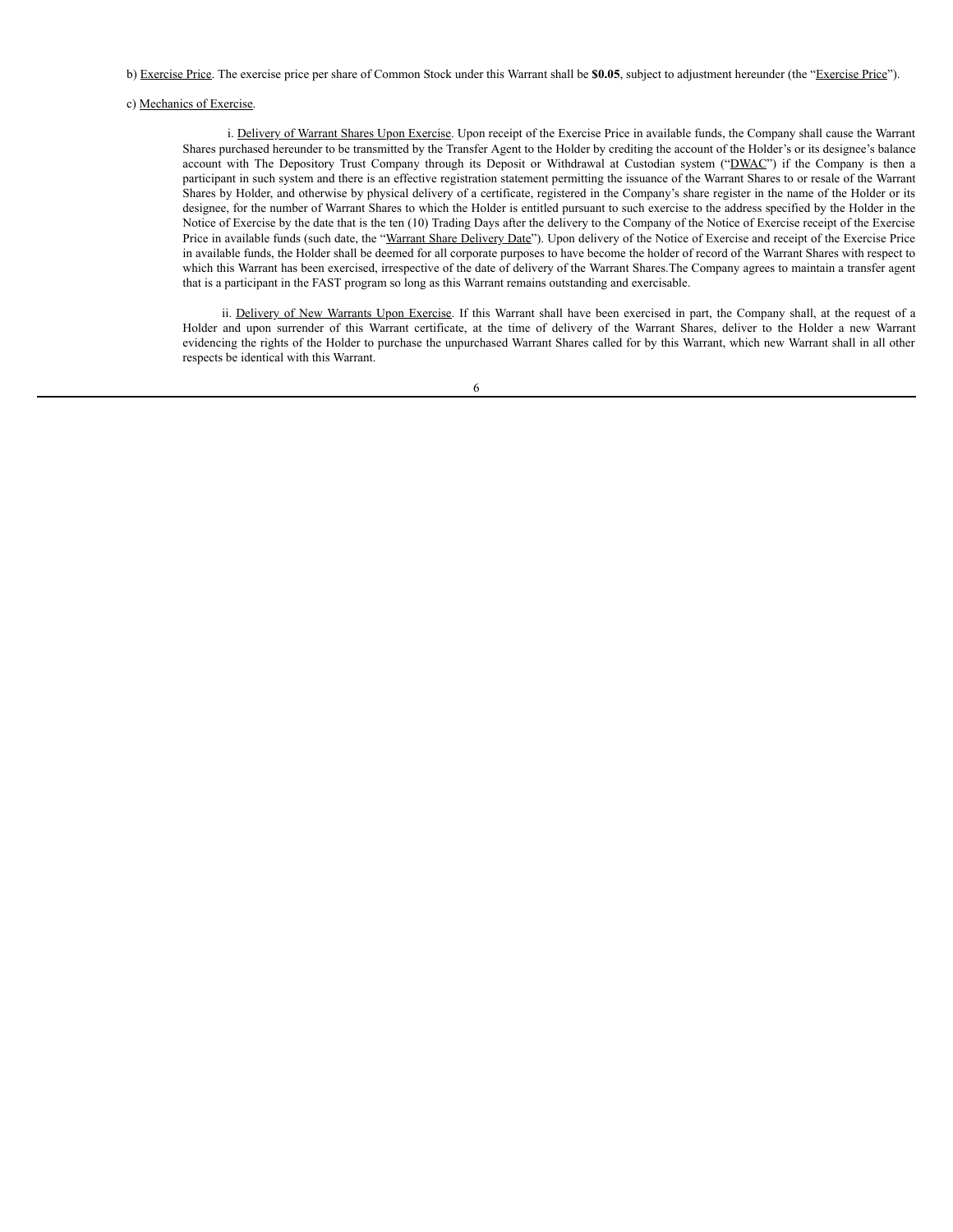iii. Rescission Rights. If the Company fails to cause the Transfer Agent to transmit to the Holder the Warrant Shares pursuant to Section 2(d)(i) by the Warrant Share Delivery Date, then the Holder will have the right to rescind such exercise.

iv. No Fractional Shares or Scrip. No fractional shares or scrip representing fractional shares shall be issued upon the exercise of this Warrant. As to any fraction of a share which the Holder would otherwise be entitled to purchase upon such exercise, the Company shall, at its election, either pay a cash adjustment in respect of such final fraction in an amount equal to such fraction multiplied by the Exercise Price or round up to the next whole share.

v. Charges, Taxes and Expenses. Issuance of Warrant Shares shall be made without charge to the Holder for any issue or transfer tax or other incidental expense in respect of the issuance of such Warrant Shares, all of which taxes and expenses shall be paid by the Company, and such Warrant Shares shall be issued in the name of the Holder or in such name or names as may be directed by the Holder; provided, however, that in the event that Warrant Shares are to be issued in a name other than the name of the Holder, this Warrant when surrendered for exercise shall be accompanied by the Assignment Form attached hereto duly executed by the Holder and the Company may require, as a condition thereto, the payment of a sum sufficient to reimburse it for any transfer tax incidental thereto. The Company shall pay all Transfer Agent fees required for sameday processing of any Notice of Exercise and all fees to the Depository Trust Company (or another established clearing corporation performing similar functions) required for same-day electronic delivery of the Warrant Shares.

vi. Closing of Books. The Company will not close its stockholder books or records in any manner which prevents the timely exercise of this Warrant, pursuant to the terms hereof.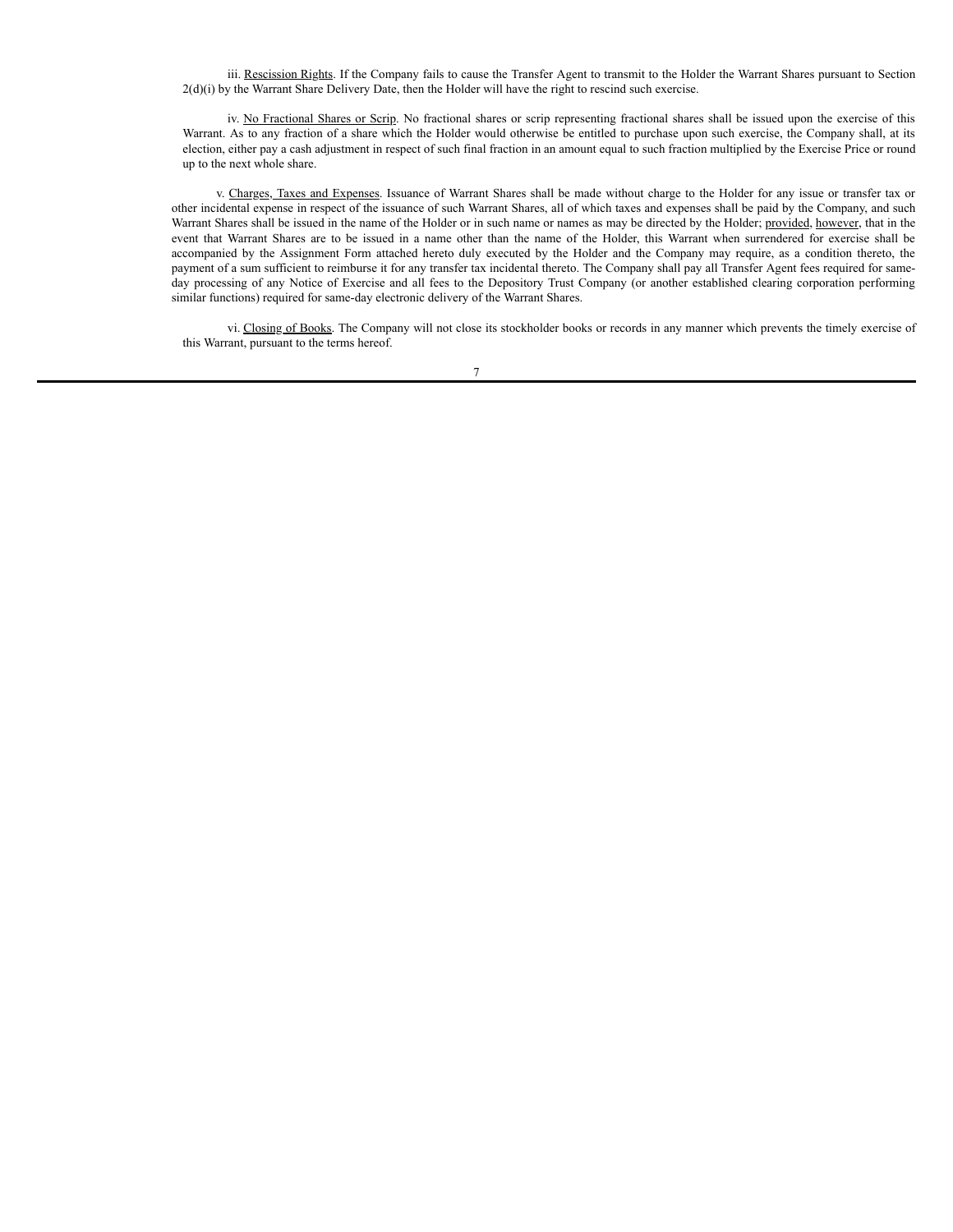d. Holder's Exercise Limitation. The Company shall not effect any exercise of this Warrant, and a Holder shall not have the right to exercise any portion of this Warrant, pursuant to Section 2 or otherwise, to the extent that after giving effect to such issuance after exercise as set forth on the applicable Notice of Exercise, the Holder (together with the Holder's Affiliates, and any other Persons acting as a group together with the Holder or any of the Holder's Affiliates (such Persons, "Attribution Parties")), would beneficially own in excess of the Beneficial Ownership Limitation (as defined below). For purposes of the foregoing sentence, the number of shares of Common Stock beneficially owned by the Holder and its Affiliates and Attribution Parties shall include the number of shares of Common Stock issuable upon exercise of this Warrant with respect to which such determination is being made, but shall exclude the number of shares of Common Stock which would be issuable upon (i) exercise of the remaining, nonexercised portion of this Warrant beneficially owned by the Holder or any of its Affiliates or Attribution Parties and (ii) exercise or conversion of the unexercised or nonconverted portion of any other securities of the Company (including, without limitation, any other Common Stock Equivalents) subject to a limitation on conversion or exercise analogous to the limitation contained herein beneficially owned by the Holder or any of its Affiliates or Attribution Parties. Except as set forth in the preceding sentence, for purposes of this Section 2(d), beneficial ownership shall be calculated in accordance with Section 13(d) of the Exchange Act and the rules and regulations promulgated thereunder, it being acknowledged by the Holder that the Company is not representing to the Holder that such calculation is in compliance with Section 13(d) of the Exchange Act and the Holder is solely responsible for any schedules required to be filed in accordance therewith. To the extent that the limitation contained in this Section 2(d) applies, the determination of whether this Warrant is exercisable (in relation to other securities owned by the Holder together with any Affiliates and Attribution Parties) and of which portion of this Warrant is exercisable shall be in the sole discretion of the Holder, and the submission of a Notice of Exercise shall be deemed to be the Holder's determination of whether this Warrant is exercisable (in relation to other securities owned by the Holder together with any Affiliates and Attribution Parties) and of which portion of this Warrant is exercisable, in each case subject to the Beneficial Ownership Limitation, and the Company shall have no obligation to verify or confirm the accuracy of such determination. In addition, a determination as to any group status as contemplated above shall be determined in accordance with Section 13(d) of the Exchange Act and the rules and regulations promulgated thereunder. For purposes of this Section 2(d), in determining the number of outstanding shares of Common Stock, a Holder may rely on the number of outstanding shares of Common Stock as reflected in (A) the Company's most recent periodic or annual report filed with the Commission, as the case may be, (B) a more recent public announcement by the Company or (C) a more recent written notice by the Company or the Transfer Agent setting forth the number of shares of Common Stock outstanding. Upon the written or oral request of a Holder, the Company shall within one Trading Day confirm orally and in writing to the Holder the number of shares of Common Stock then outstanding. In any case, the number of outstanding shares of Common Stock shall be determined after giving effect to the conversion or exercise of securities of the Company, including this Warrant, by the Holder or its Affiliates or Attribution Parties since the date as of which such number of outstanding shares of Common Stock was reported. The "Beneficial Ownership Limitation" shall be 4.99% of the number of shares of the Common Stock outstanding immediately after giving effect to the issuance of shares of Common Stock issuable upon exercise of this Warrant; provided that the Holder may in its discretion upon prior written notice increase it to 9.99%. The provisions of this paragraph shall be construed and implemented in a manner otherwise than in strict conformity with the terms of this Section 2(e) to correct this paragraph (or any portion hereof) which may be defective or inconsistent with the intended Beneficial Ownership Limitation herein contained or to make changes or supplements necessary or desirable to properly give effect to such limitation. The limitations contained in this paragraph shall apply to a successor holder of this Warrant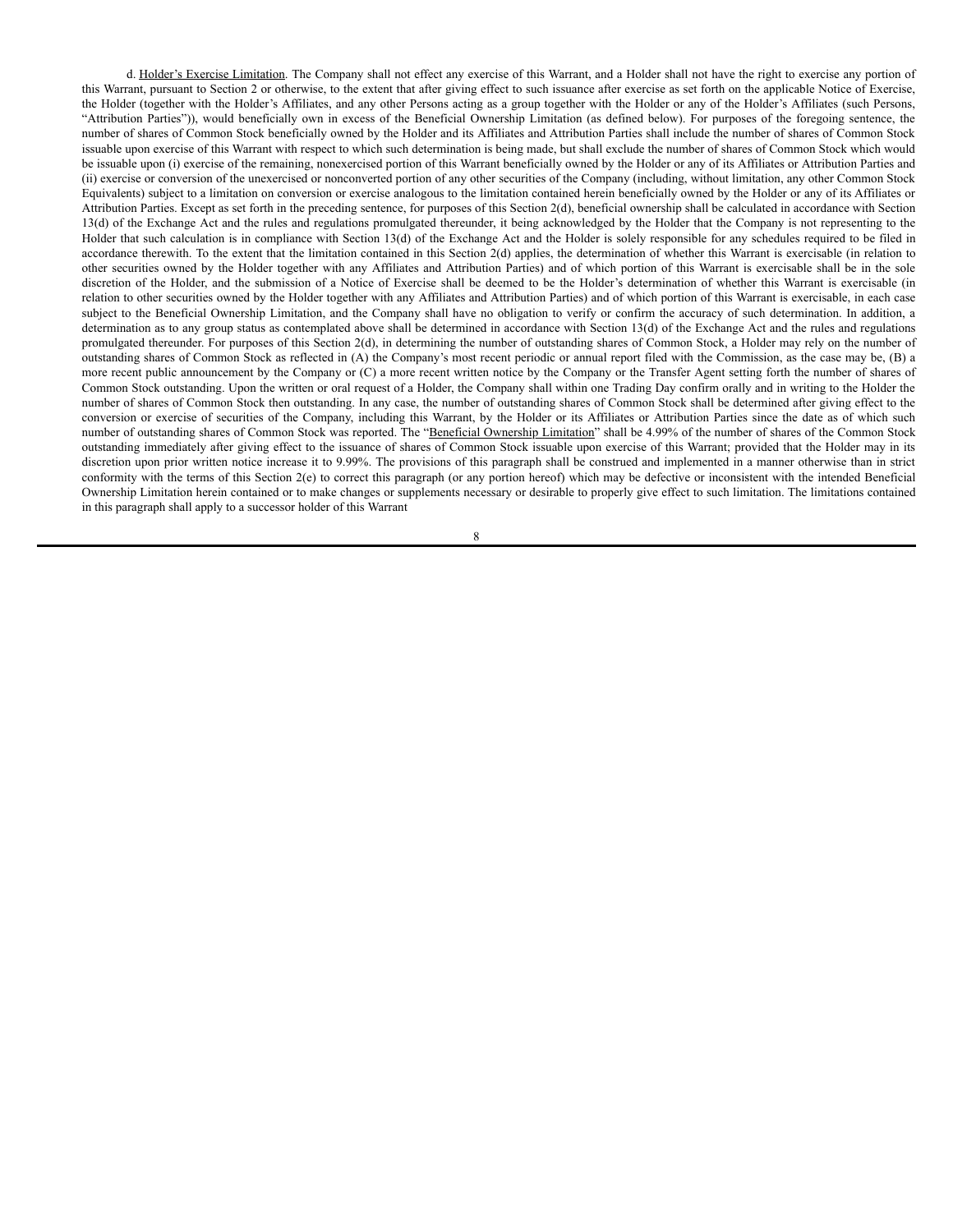### Section 3. Certain Adjustments.

a) Stock Dividends and Splits. If the Company, at any time while this Warrant is outstanding: (i) pays a stock dividend or otherwise makes a distribution or distributions on shares of its Common Stock or any other equity or equity equivalent securities payable in shares of Common Stock (which, for avoidance of doubt, shall not include any shares of Common Stock issued by the Company upon exercise of this Warrant), (ii) subdivides outstanding shares of Common Stock into a larger number of shares, (iii) combines (including by way of reverse stock split) outstanding shares of Common Stock into a smaller number of shares or (iv) issues by reclassification of shares of the Common Stock any shares of capital stock of the Company, then in each case the Exercise Price shall be multiplied by a fraction of which the numerator shall be the number of shares of Common Stock (excluding treasury shares, if any) outstanding immediately before such event and of which the denominator shall be the number of shares of Common Stock outstanding immediately after such event, and the number of shares issuable upon exercise of this Warrant shall be proportionately adjusted such that the aggregate Exercise Price of this Warrant shall remain unchanged. Any adjustment made pursuant to this Section 3(a) shall become effective immediately after the record date for the determination of stockholders entitled to receive such dividend or distribution and shall become effective immediately after the effective date in the case of a subdivision, combination or re-classification.

b) Subsequent Equity Sales. If the Company or any Subsidiary thereof, as applicable, at any time while this Warrant is outstanding, shall sell, enter into an agreement to sell or grant any option to purchase, or sell or grant any right to reprice, or otherwise dispose of or issue (or announce any offer, sale, grant or any option to purchase or other disposition) any Common Stock or Common Stock Equivalents, at an effective price per share less than the Exercise Price then in effect (such lower price, the "Base Share Price" and such issuances collectively, a "Dilutive Issuance") then simultaneously with the consummation (or, if earlier, the announcement) of each Dilutive Issuance the Exercise Price shall be reduced and only reduced by applying a broad based weighted average adjustment calculation. Notwithstanding the foregoing, no adjustments shall be made, paid or issued under this Section 3(b) in respect of an Exempt Issuance. The Company shall notify the Holder, in writing, no later than the Trading Day following the issuance or deemed issuance of any Common Stock or Common Stock Equivalents subject to this Section 3(b), indicating therein the applicable issuance price, or applicable reset price, exchange price, conversion price and other pricing terms (such notice, the "Dilutive Issuance Notice"). For purposes of clarification, whether or not the Company provides a Dilutive Issuance Notice pursuant to this Section 3(b), upon the occurrence of any Dilutive Issuance, the Holder is entitled to receive a number of Warrant Shares based upon the Base Share Price regardless of whether the Holder accurately refers to the Base Share Price in the Notice of Exercise. If the Company enters into a Variable Rate Transaction, the Company shall be deemed to have issued Common Stock or Common Stock Equivalents at the lowest possible price, conversion price or exercise price at which such securities may be issued, converted or exercised.

 $\overline{Q}$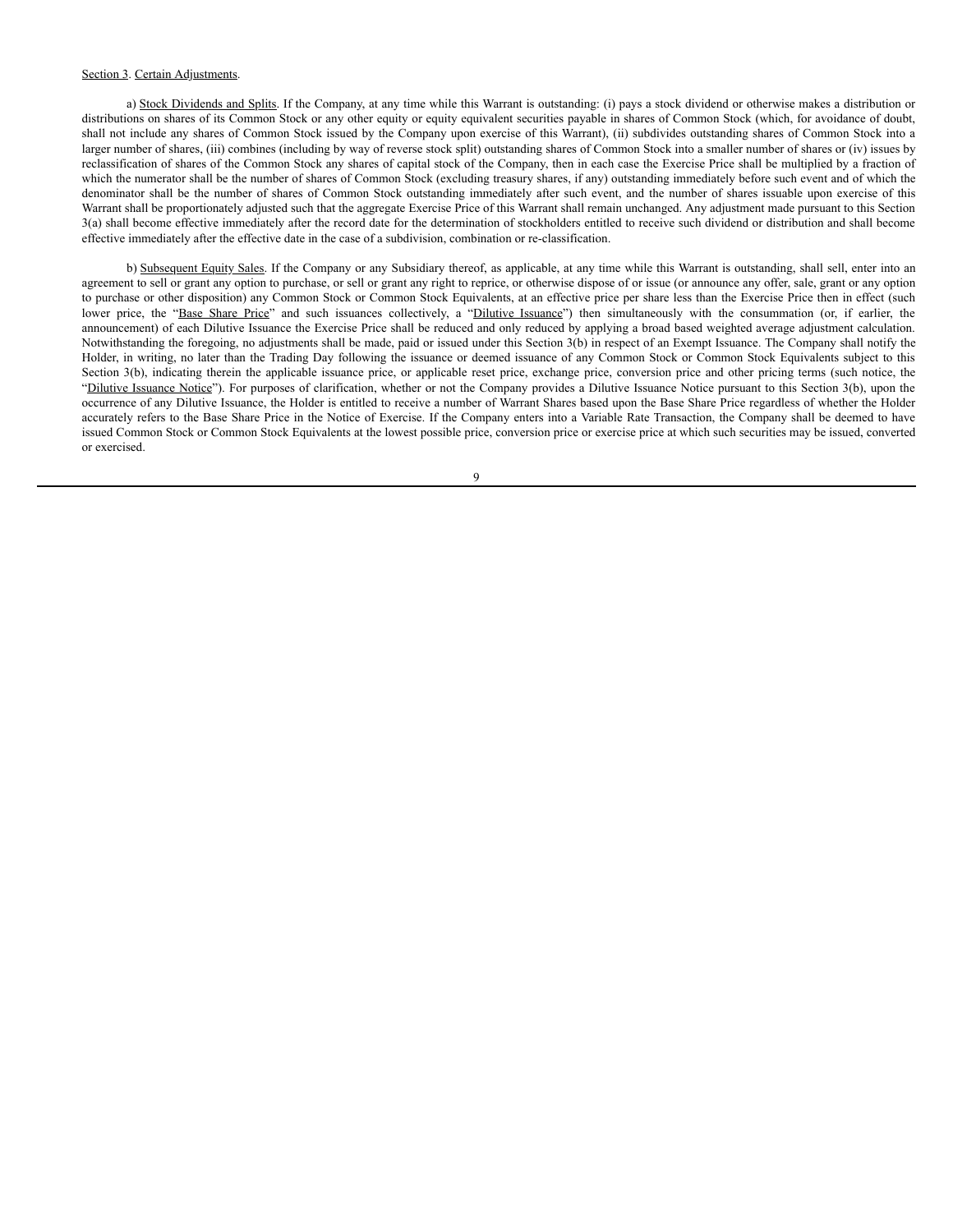c) Subsequent Rights Offerings. In addition to any adjustments pursuant to Section 3(a) above, if at any time the Company grants, issues or sells any Common Stock Equivalents or rights to purchase stock, warrants, securities or other property pro rata to the record holders of any class of shares of Common Stock (the "Purchase Rights"), then the Holder will be entitled to acquire, upon the terms applicable to such Purchase Rights, the aggregate Purchase Rights which the Holder could have acquired if the Holder had held the number of shares of Common Stock acquirable upon complete exercise of this Warrant (without regard to any limitations on exercise hereof, including, without limitation, the Beneficial Ownership Limitation) immediately before the date on which a record is taken for the grant, issuance or sale of such Purchase Rights, or, if no such record is taken, the date as of which the record holders of shares of Common Stock are to be determined for the grant, issue or sale of such Purchase Rights (provided, however, to the extent that the Holder's right to participate in any such Purchase Right would result in the Holder exceeding the Beneficial Ownership Limitation, then the Holder shall not be entitled to participate in such Purchase Right to such extent (or beneficial ownership of such shares of Common Stock as a result of such Purchase Right to such extent) and such Purchase Right to such extent shall be held in abeyance for the Holder until such time, if ever, as its right thereto would not result in the Holder exceeding the Beneficial Ownership Limitation).

d) Pro Rata Distributions. During such time as this Warrant is outstanding, if the Company shall declare or make any dividend or other distribution of its assets (or rights to acquire its assets) to holders of shares of Common Stock, by way of return of capital or otherwise (including, without limitation, any distribution of cash, stock or other securities, property or options by way of a dividend, spin off, reclassification, corporate rearrangement, scheme of arrangement or other similar transaction) (a "Distribution"), at any time after the issuance of this Warrant, then, in each such case, the Holder shall be entitled to participate in such Distribution to the same extent that the Holder would have participated therein if the Holder had held the number of shares of Common Stock acquirable upon complete exercise of this Warrant (without regard to any limitations on exercise hereof, including without limitation, the Beneficial Ownership Limitation) immediately before the date of which a record is taken for such Distribution, or, if no such record is taken, the date as of which the record holders of shares of Common Stock are to be determined for the participation in such Distribution (provided, however, to the extent that the Holder's right to participate in any such Distribution would result in the Holder exceeding the Beneficial Ownership Limitation, then the Holder shall not be entitled to participate in such Distribution to such extent (or in the beneficial ownership of any shares of Common Stock as a result of such Distribution to such extent) and the portion of such Distribution shall be held in abeyance for the benefit of the Holder until such time, if ever, as its right thereto would not result in the Holder exceeding the Beneficial Ownership Limitation).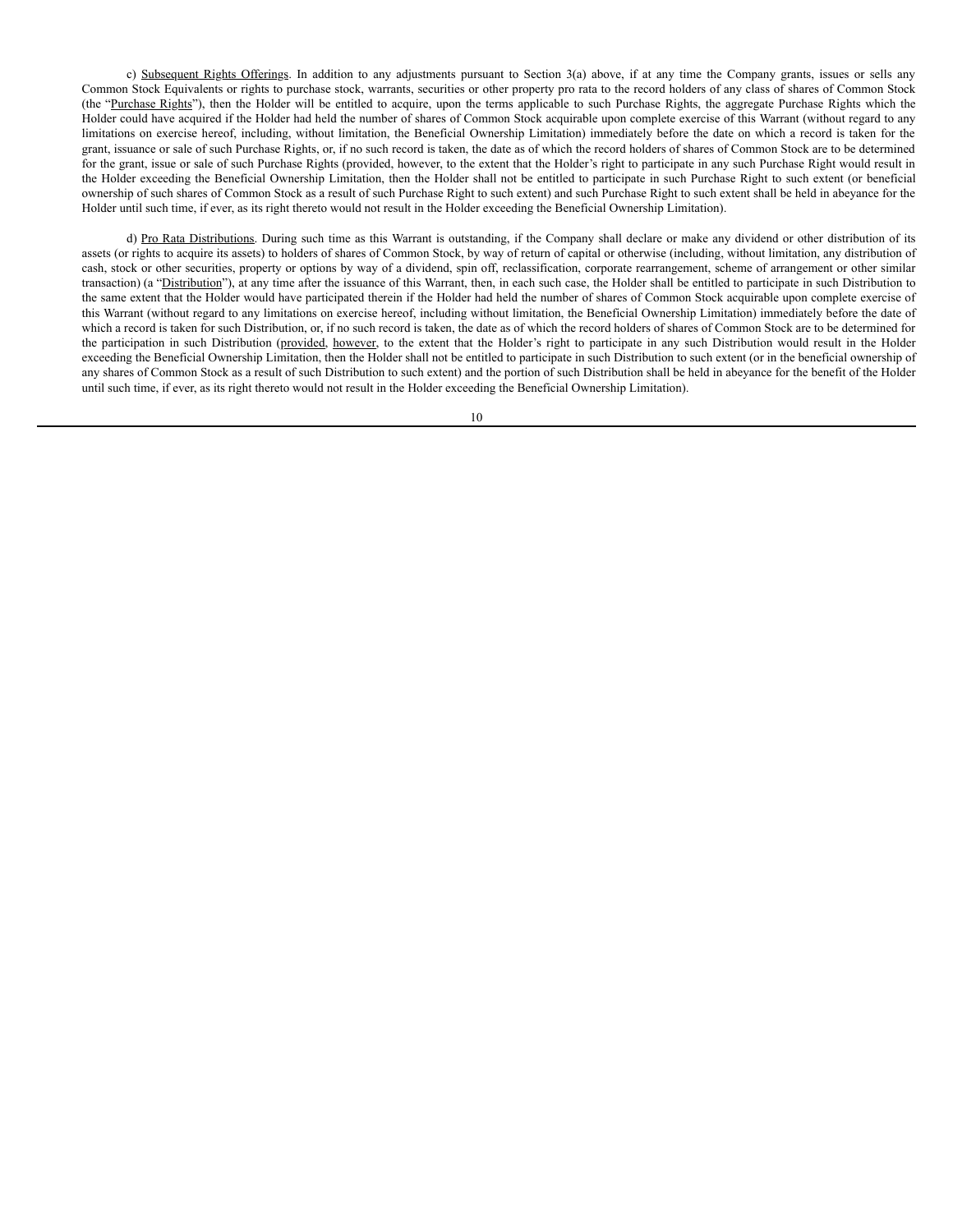e) Fundamental Transaction. If, at any time while this Warrant is outstanding, (i) the Company, directly or indirectly, in one or more related transactions effects any merger or consolidation of the Company with or into another Person, (ii) the Company, directly or indirectly, effects any sale, lease, license, assignment, transfer, conveyance or other disposition of all or substantially all of its assets in one or a series of related transactions, (iii) any, direct or indirect, purchase offer, tender offer or exchange offer (whether by the Company or another Person) is completed pursuant to which holders of Common Stock are permitted to sell, tender or exchange their shares for other securities, cash or property and has been accepted by the holders of 50% or more of the outstanding Common Stock, (iv) the Company, directly or indirectly, in one or more related transactions effects any reclassification, reorganization or recapitalization of the Common Stock or any compulsory share exchange pursuant to which the Common Stock is effectively converted into or exchanged for other securities, cash or property, or (v) the Company, directly or indirectly, in one or more related transactions consummates a stock or share purchase agreement or other business combination (including, without limitation, a reorganization, recapitalization, spin-off or scheme of arrangement) with another Person or group of Persons whereby such other Person or group acquires more than 50% of the outstanding shares of Common Stock (not including any shares of Common Stock held by the other Person or other Persons making or party to, or associated or affiliated with the other Persons making or party to, such stock or share purchase agreement or other business combination) (each a "Fundamental Transaction"), then, upon any subsequent exercise of this Warrant, the Holder shall have the right to receive, for each Warrant Share that would have been issuable upon such exercise immediately prior to the occurrence of such Fundamental Transaction, at the option of the Holder (without regard to any limitation in Section 2(e) on the exercise of this Warrant), the number of shares of Common Stock of the successor or acquiring corporation or of the Company, if it is the surviving corporation, and any additional consideration (the "Alternate Consideration") receivable as a result of such Fundamental Transaction by a holder of the number of shares of Common Stock for which this Warrant is exercisable immediately prior to such Fundamental Transaction (without regard to any limitation in Section 2(e) on the exercise of this Warrant). For purposes of any such exercise, the determination of the Exercise Price shall be appropriately adjusted to apply to such Alternate Consideration based on the amount of Alternate Consideration issuable in respect of one share of Common Stock in such Fundamental Transaction, and the Company shall apportion the Exercise Price among the Alternate Consideration in a reasonable manner reflecting the relative value of any different components of the Alternate Consideration. If holders of Common Stock are given any choice as to the securities, cash or property to be received in a Fundamental Transaction, then the Holder shall be given the same choice as to the Alternate Consideration it receives upon any exercise of this Warrant following such Fundamental Transaction. The Company shall cause any successor entity in a Fundamental Transaction in which the Company is not the survivor (the "Successor Entity") to assume in writing all of the obligations of the Company under this Warrant and the other Transaction Documents in accordance with the provisions of this Section 3(e) pursuant to written agreements in form and substance reasonably satisfactory to the Holder and approved by the Holder (without unreasonable delay) prior to such Fundamental Transaction and shall, at the option of the Holder, deliver to the Holder in exchange for this Warrant a security of the Successor Entity evidenced by a written instrument substantially similar in form and substance to this Warrant which is exercisable for a corresponding number of shares of capital stock of such Successor Entity (or its parent entity) equivalent to the shares of Common Stock acquirable and receivable upon exercise of this Warrant (without regard to any limitations on the exercise of this Warrant) prior to such Fundamental Transaction, and with an exercise price which applies the exercise price hereunder to such shares of capital stock (but taking into account the relative value of the shares of Common Stock pursuant to such Fundamental Transaction and the value of such shares of capital stock, such number of shares of capital stock and such exercise price being for the purpose of protecting the economic value of this Warrant immediately prior to the consummation of such Fundamental Transaction), and which is reasonably satisfactory in form and substance to the Holder. Upon the occurrence of any such Fundamental Transaction, the Successor Entity shall succeed to, and be substituted for (so that from and after the date of such Fundamental Transaction, the provisions of this Warrant and the other Transaction Documents referring to the "Company" shall refer instead to the Successor Entity), and may exercise every right and power of the Company and shall assume all of the obligations of the Company under this Warrant and the other Transaction Documents with the same effect as if such Successor Entity had been named as the Company herein.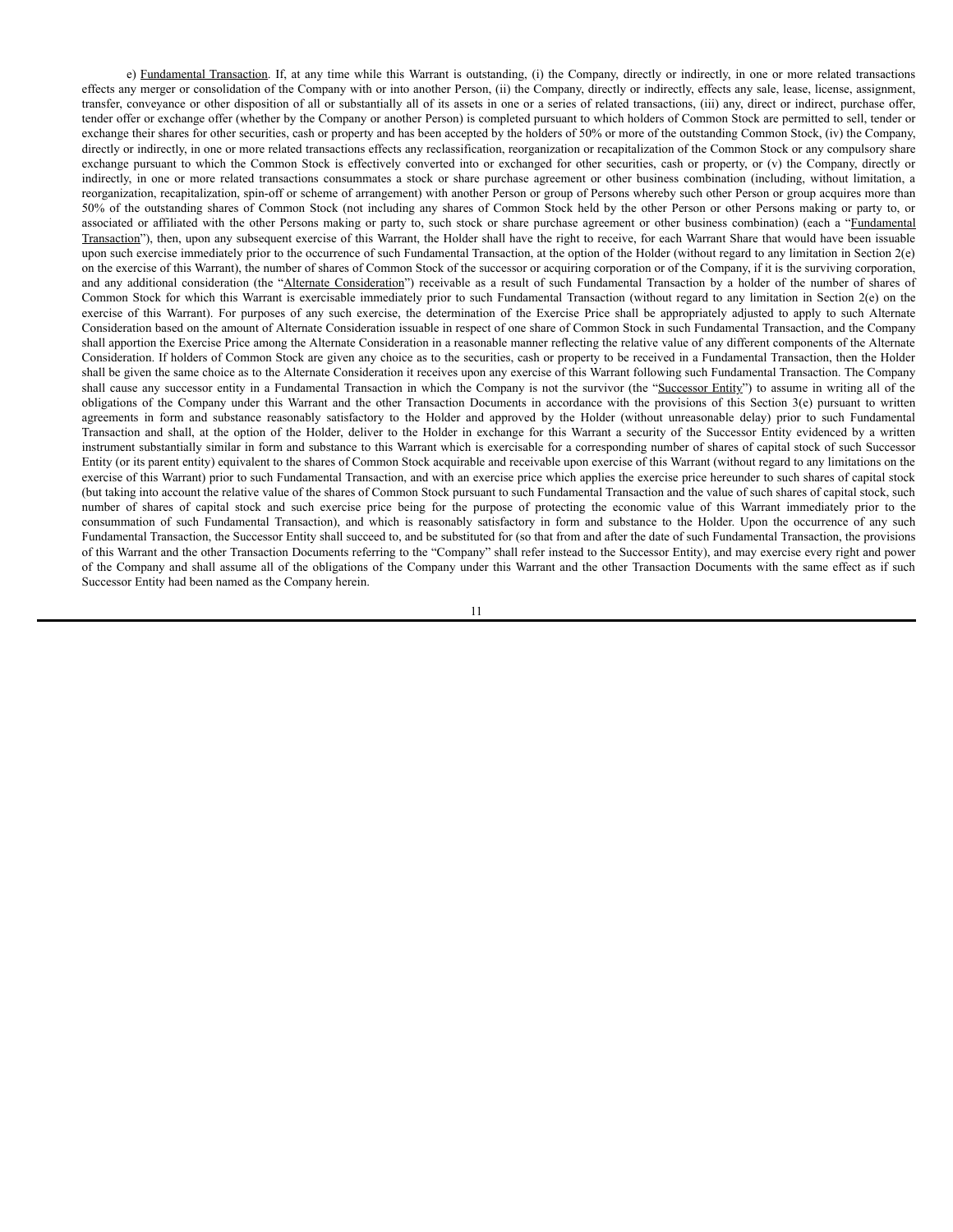f) Calculations. All calculations under this Section 3 shall be made to the nearest cent or the nearest  $1/100$ th of a share, as the case may be. For purposes of this Section 3, the number of shares of Common Stock deemed to be issued and outstanding as of a given date shall be the sum of the number of shares of Common Stock (excluding treasury shares, if any) issued and outstanding.

### g) Notice to Holder.

i. Adjustment to Exercise Price. Whenever the Exercise Price is adjusted pursuant to any provision of this Section 3, the Company shall promptly deliver to the Holder by facsimile or email a notice setting forth the Exercise Price after such adjustment and any resulting adjustment to the number of Warrant Shares and setting forth a brief statement of the facts requiring such adjustment.

ii. Notice to Allow Exercise by Holder. If (A) the Company shall declare a dividend (or any other distribution in whatever form) on the Common Stock, (B) the Company shall declare a special nonrecurring cash dividend on or a redemption of the Common Stock, (C) the Company shall authorize the granting to all holders of the Common Stock rights or warrants to subscribe for or purchase any shares of capital stock of any class or of any rights, (D) the approval of any stockholders of the Company shall be required in connection with any reclassification of the Common Stock, any consolidation or merger to which the Company (or any of its Subsidiaries) is a party, any sale or transfer of all or substantially all of its assets, or any compulsory share exchange whereby the Common Stock is converted into other securities, cash or property, or (E) the Company shall authorize the voluntary or involuntary dissolution, liquidation or winding up of the affairs of the Company, then, in each case, the Company shall cause to be delivered by facsimile or email to the Holder at its last facsimile number or email address as it shall appear upon the Warrant Register of the Company, at least 20 calendar days prior to the applicable record or effective date hereinafter specified, a notice stating (x) the date on which a record is to be taken for the purpose of such dividend, distribution, redemption, rights or warrants, or if a record is not to be taken, the date as of which the holders of the Common Stock of record to be entitled to such dividend, distributions, redemption, rights or warrants are to be determined or (y) the date on which such reclassification, consolidation, merger, sale, transfer or share exchange is expected to become effective or close, and the date as of which it is expected that holders of the Common Stock of record shall be entitled to exchange their shares of the Common Stock for securities, cash or other property deliverable upon such reclassification, consolidation, merger, sale, transfer or share exchange; provided that the failure to deliver such notice or any defect therein or in the delivery thereof shall not affect the validity of the corporate action required to be specified in such notice. To the extent that any notice provided in this Warrant constitutes, or contains, material, non-public information regarding the Company or any of the Subsidiaries, the Company shall simultaneously file such notice with the Commission pursuant to a Current Report on Form 8-K. The Holder shall remain entitled to exercise this Warrant during the period commencing on the date of such notice to the effective date of the event triggering such notice except as may otherwise be expressly set forth herein.

h) Voluntary Adjustment By Company. Subject to the rules and regulations of the Trading Market, the Company may at any time during the term of this Warrant, subject to the prior written consent of the Holder, reduce the then current Exercise Price to any amount and for any period of time deemed appropriate by the board of directors of the Company

### Section 4. Transfer of Warrant.

a) Transferability. Subject to compliance with any applicable securities laws and the conditions set forth in Section 4(d) hereof, this Warrant and all rights hereunder (including, without limitation, any registration rights) are transferable, in whole or in part, upon surrender of this Warrant at the principal office of the Company or its designated agent, together with a written assignment of this Warrant substantially in the form attached hereto duly executed by the Holder or its agent or attorney and funds sufficient to pay any transfer taxes payable upon the making of such transfer. Upon such surrender and, if required, such payment, the Company shall execute and deliver a new Warrant or Warrants in the name of the assignee or assignees, as applicable, and in the denomination or denominations specified in such instrument of assignment, and shall issue to the assignor a new Warrant evidencing the portion of this Warrant not so assigned, and this Warrant shall promptly be cancelled. Notwithstanding anything herein to the contrary, the Holder shall not be required to physically surrender this Warrant to the Company unless the Holder has assigned this Warrant in full, in which case, the Holder shall surrender this Warrant to the Company within three (3) Trading Days of the date on which the Holder delivers an assignment form to the Company assigning this Warrant in full. The Warrant, if properly assigned in accordance herewith, may be exercised by a new holder for the purchase of Warrant Shares without having a new Warrant issued.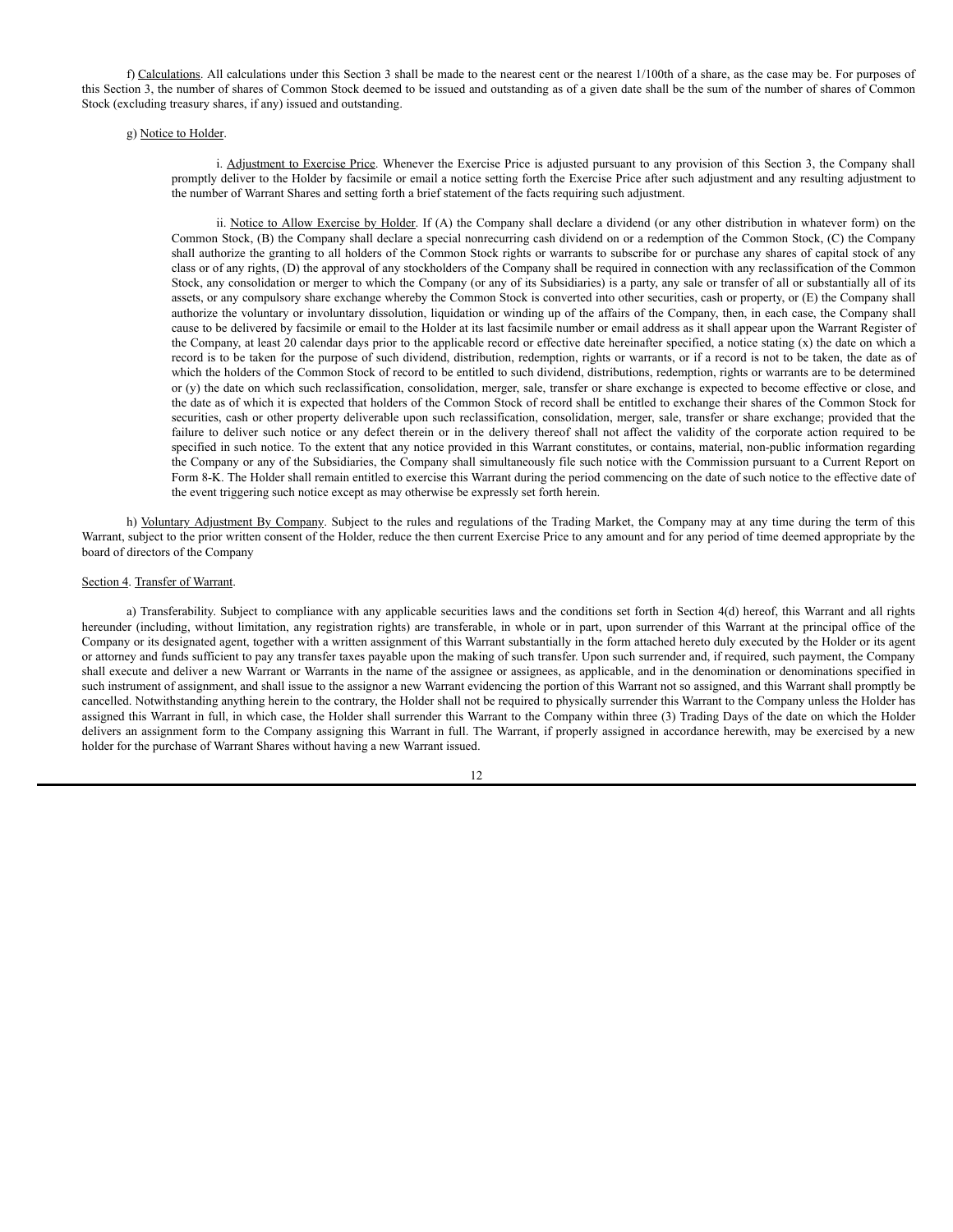b) New Warrants. This Warrant may be divided or combined with other Warrants upon presentation hereof at the aforesaid office of the Company, together with a written notice specifying the names and denominations in which new Warrants are to be issued, signed by the Holder or its agent or attorney. Subject to compliance with Section 4(a), as to any transfer which may be involved in such division or combination, the Company shall execute and deliver a new Warrant or Warrants in exchange for the Warrant or Warrants to be divided or combined in accordance with such notice. All Warrants issued on transfers or exchanges shall be dated the initial issuance date of this Warrant and shall be identical with this Warrant except as to the number of Warrant Shares issuable pursuant thereto.

c) Warrant Register. The Company shall register this Warrant, upon records to be maintained by the Company for that purpose (the "Warrant Register"), in the name of the record Holder hereof from time to time. The Company may deem and treat the registered Holder of this Warrant as the absolute owner hereof for the purpose of any exercise hereof or any distribution to the Holder, and for all other purposes, absent actual notice to the contrary.

d) Transfer Restrictions. If, at the time of the surrender of this Warrant in connection with any transfer of this Warrant, the transfer of this Warrant shall not be either (i) registered pursuant to an effective registration statement under the Securities Act and under applicable state securities or blue sky laws or (ii) eligible for resale without volume or manner-of-sale restrictions or current public information requirements pursuant to Rule 144, the Company may require, as a condition of allowing such transfer, that the Holder or transferee of this Warrant, as the case may be, provides to the Company an opinion of counsel, the form and substance of which opinion shall be reasonably satisfactory to the Company, to the effect that the transfer of this Warrant does not require registration under the Securities Act.

e) Representation by the Holder. The Holder, by the acceptance hereof, represents and warrants that it is acquiring this Warrant and, upon any exercise hereof, will acquire the Warrant Shares issuable upon such exercise, for its own account and not with a view to or for distributing or reselling such Warrant Shares or any part thereof in violation of the Securities Act or any applicable state securities law, except pursuant to sales registered or exempted under the Securities Act.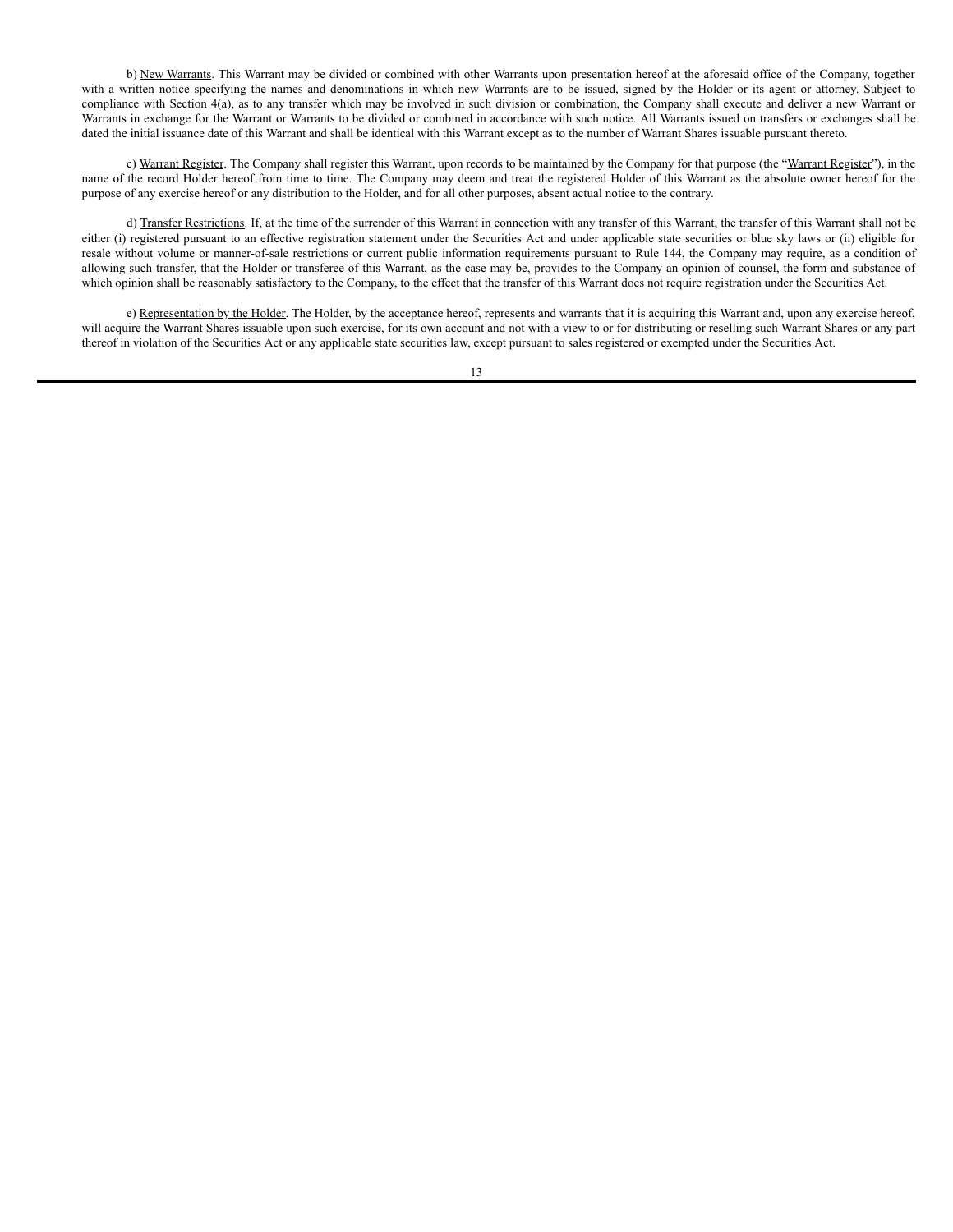Section 5. Piggyback Registration Rights. If, at any time after the Initial Issue Date, the Company shall determine to prepare and file with the Commission a registration statement relating to an offering for its account or the account of others under the Securities Act of any of its equity securities, other than on Form S-4 or Form S-8 (each as promulgated under the Securities Act), or their then equivalents relating to equity securities to be issued solely in connection with any acquisition of any entity or business or equity securities issuable in connection with the stock option or other employee benefit plans, the Company shall send to each Holder a written notice of such determination and if, within 15 calendar days after the date of such notice, the Holder (or any permitted successor or assign) shall so request in writing, the Company shall include in such registration statement all or any part of the Warrant Shares and Conversion Shares that such Holder requests to be registered; provided, however, that the Company shall not be required to register any Warrant Shares or Conversion Shares pursuant to this Section 5 that are eligible for resale pursuant to Rule 144 under the Securities Act. Further, in the event that the offering is a firm-commitment underwritten offering, the Company may exclude the Warrant Shares and/or Conversion Shares if so requested in writing by the lead underwriter of such offering. If less than all of the Warrant Shares and/or Conversion Shares are required to be excluded, then such cutbacks shall be allocated pro-rata among the Holders requesting to be included, and as to each such Holder, among the Warrant Shares and Conversion Shares as elected by such Holder. In the case of inclusion in a firm-commitment underwritten offering, the Holders must sell their Warrant Shares and Conversion Shares on the same terms set by the underwriters for shares of Common Stock to be sold for the account of the Company

### Section 6. Miscellaneous.

a) No Rights as Stockholder Until Exercise. This Warrant does not entitle the Holder to any voting rights, dividends or other rights as a stockholder of the Company prior to the exercise hereof as set forth in Section  $2(d)(i)$ , except as expressly set forth in Section 3. Without limiting any rights of a Holder to receive cash payments pursuant to Section  $2(c)(i)$  and Section  $2(c)(iv)$  herein, in no event shall the Company be required to net cash settle an exercise of this Warrant.

b) Loss, Theft, Destruction or Mutilation of Warrant. The Company covenants that upon receipt by the Company of evidence reasonably satisfactory to it of the loss, theft, destruction or mutilation of this Warrant or any stock certificate relating to the Warrant Shares, and in case of loss, theft or destruction, of indemnity or security reasonably satisfactory to it (which, in the case of the Warrant, shall not include the posting of any bond), and upon surrender and cancellation of such Warrant or stock certificate, if mutilated, the Company will make and deliver a new Warrant or stock certificate of like tenor and dated as of such cancellation, in lieu of such Warrant or stock certificate.

c) Saturdays, Sundays, Holidays, etc. If the last or appointed day for the taking of any action or the expiration of any right required or granted herein shall not be a Business Day, then, such action may be taken or such right may be exercised on the next succeeding Business Day.

### d) Authorized Shares.

The Company covenants that, during the period the Warrant is outstanding, it will reserve from its authorized and unissued Common Stock a sufficient number of shares to provide for the issuance of the Warrant Shares upon the exercise of any purchase rights under this Warrant. The Company further covenants that its issuance of this Warrant shall constitute full authority to its officers who are charged with the duty of issuing the necessary Warrant Shares upon the exercise of the purchase rights under this Warrant. The Company will take all such reasonable action as may be necessary to assure that such Warrant Shares may be issued as provided herein without violation of any applicable law or regulation, or of any requirements of the Trading Market upon which the Common Stock may be listed. The Company covenants that all Warrant Shares which may be issued upon the exercise of the purchase rights represented by this Warrant will, upon exercise of the purchase rights represented by this Warrant and payment for such Warrant Shares in accordance herewith, be duly authorized, validly issued, fully paid and nonassessable and free from all taxes, liens and charges created by the Company in respect of the issue thereof (other than taxes in respect of any transfer occurring contemporaneously with such issue).

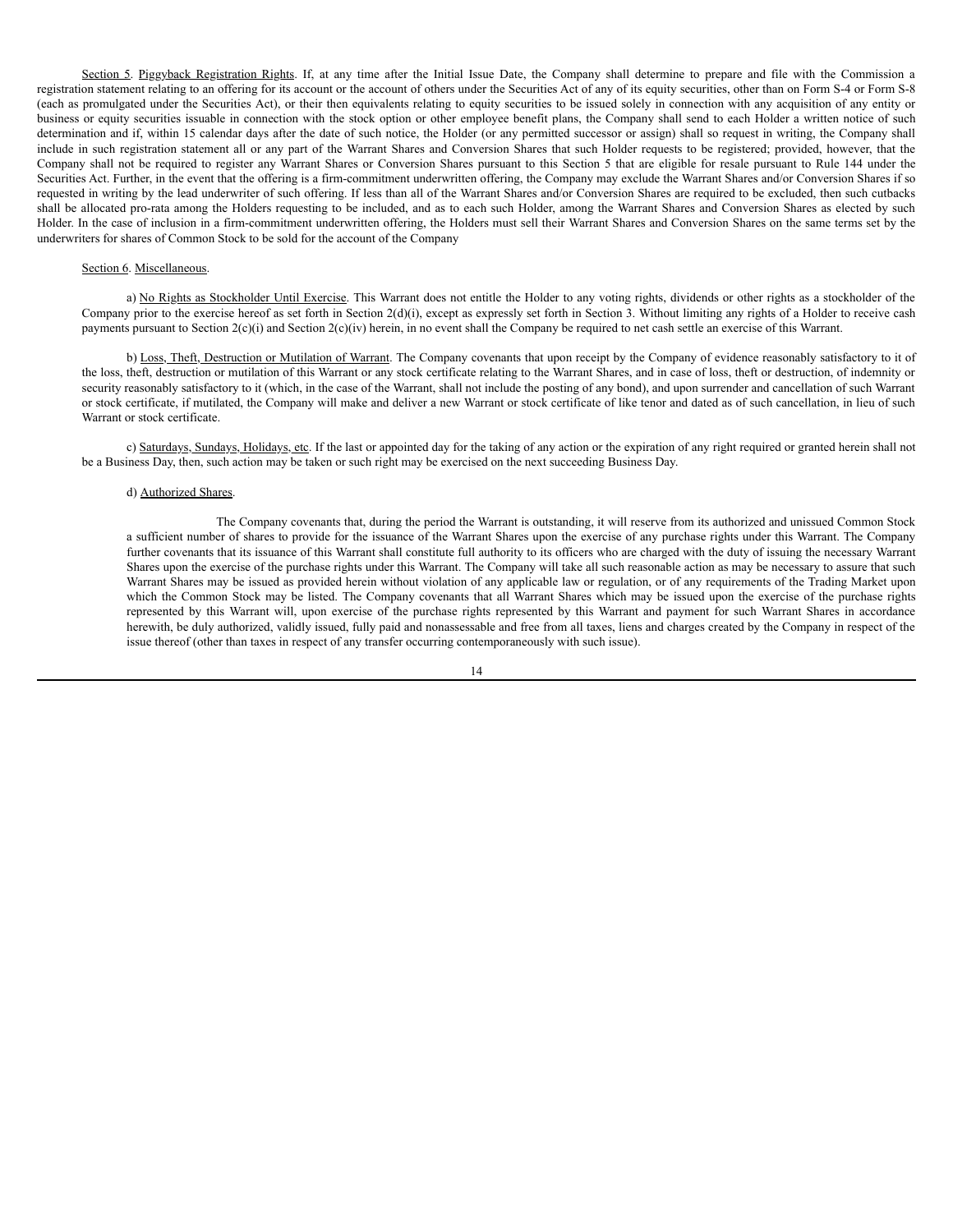Except and to the extent as waived or consented to by the Holder, the Company shall not by any action, including, without limitation, amending its certificate of incorporation or through any reorganization, transfer of assets, consolidation, merger, dissolution, issue or sale of securities or any other voluntary action, avoid or seek to avoid the observance or performance of any of the terms of this Warrant, but will at all times in good faith assist in the carrying out of all such terms and in the taking of all such actions as may be necessary or appropriate to protect the rights of Holder as set forth in this Warrant against impairment. Without limiting the generality of the foregoing, the Company will (i) not increase the par value of any Warrant Shares above the amount payable therefor upon such exercise immediately prior to such increase in par value, (ii) take all such action as may be necessary or appropriate in order that the Company may validly and legally issue fully paid and nonassessable Warrant Shares upon the exercise of this Warrant and (iii) use commercially reasonable efforts to obtain all such authorizations, exemptions or consents from any public regulatory body having jurisdiction thereof, as may be, necessary to enable the Company to perform its obligations under this Warrant.

Before taking any action which would result in an adjustment in the number of Warrant Shares for which this Warrant is exercisable or in the Exercise Price, the Company shall obtain all such authorizations or exemptions thereof, or consents thereto, as may be necessary from any public regulatory body or bodies having jurisdiction thereof.

e) Governing Law. All questions concerning the construction, validity, enforcement and interpretation of this Warrant shall be governed by and construed and enforced in accordance with the internal laws of the State of New York, without regard to the principles of conflict of laws thereof. Each party agrees that all legal proceedings concerning the interpretation, enforcement and defense of this Warrant shall be commenced in the state and federal courts sitting in the City of New York, Borough of Manhattan (the "New York Courts"). Each party hereto hereby irrevocably submits to the exclusive jurisdiction of the New York Courts for the adjudication of any dispute hereunder or in connection herewith or with any transaction contemplated hereby or discussed herein (including with respect to the enforcement of any of the Transaction Documents), and hereby irrevocably waives, and agrees not to assert in any suit, action or proceeding, any claim that it is not personally subject to the jurisdiction of such New York Courts, or such New York Courts are improper or inconvenient venue for such proceeding. Each party hereto hereby irrevocably waives, to the fullest extent permitted by applicable law, any and all right to trial by jury in any legal proceeding arising out of or relating to this Warrant. If any party shall commence an action or proceeding to enforce any provisions of this Warrant, then the prevailing party in such action or proceeding shall be reimbursed by the other party for its attorneys' fees and other costs and expenses incurred in the investigation, preparation and prosecution of such action or proceeding.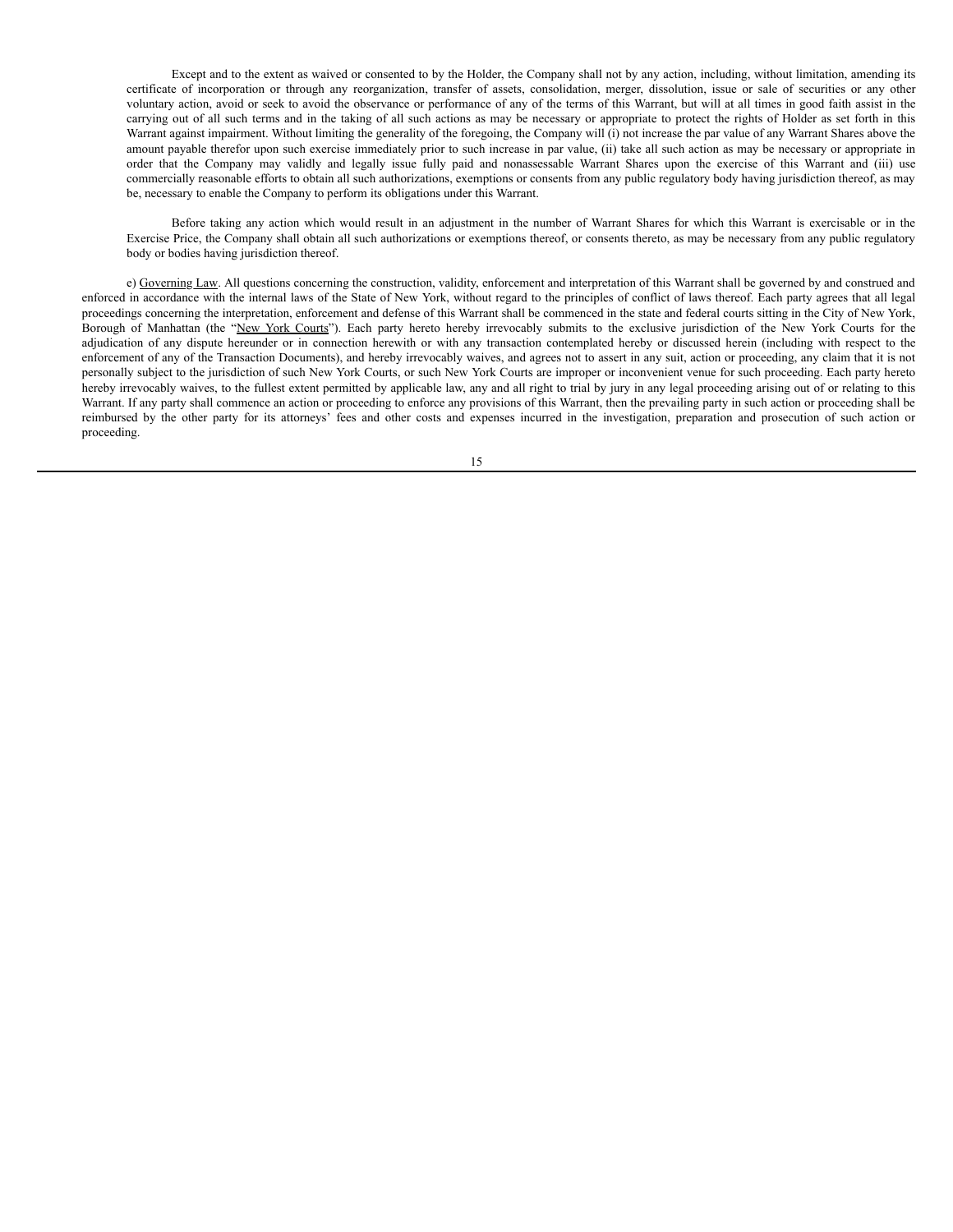f) Restrictions. The Holder acknowledges that the Warrant Shares acquired upon the exercise of this Warrant, if not registered, will have restrictions upon resale imposed by state and federal securities laws.

g) Nonwaiver and Expenses. No course of dealing or any delay or failure to exercise any right hereunder on the part of Holder shall operate as a waiver of such right or otherwise prejudice the Holder's rights, powers or remedies. Without limiting any other provision of this Warrant or the Purchase Agreement, if the Company willfully and knowingly fails to comply with any provision of this Warrant, which results in any material damages to the Holder, the Company shall pay to the Holder such amounts as shall be sufficient to cover any costs and expenses including, but not limited to, reasonable attorneys' fees, including those of appellate proceedings, incurred by the Holder in collecting any amounts due pursuant hereto or in otherwise enforcing any of its rights, powers or remedies hereunder.

a) Notices. Any and all notices or other communications or deliveries to be provided by the Holders hereunder including, without limitation, any Notice of Exercise, shall be in writing and delivered personally, by electronic mail, or sent by a nationally recognized overnight courier service, addressed to the Company, at the address set forth above **Attention:** CEO, email address barrykostiner@legacyea.com, or such other email address or address as the Company may specify for such purposes by notice to the Holders. Any and all notices or other communications or deliveries to be provided by the Company hereunder shall be in writing and delivered personally, by facsimile, or sent by a nationally recognized overnight courier service addressed to each Holder at the facsimile number or address of such Holder appearing on the books of the Company, or if no such facsimile number or address appears on the books of the Company. Any notice or other communication or deliveries hereunder shall be deemed given and effective on the earliest of (i) the date of transmission, if such notice or communication is delivered via facsimile at the facsimile number set forth in this Section prior to 5:30 p.m. (New York City time) on any date, (ii) the next Trading Day after the date of transmission, if such notice or communication is delivered via facsimile at the facsimile number set forth in this Section on a day that is not a Trading Day or later than 5:30 p.m. (New York City time) on any Trading Day, (iii) the second Trading Day following the date of mailing, if sent by U.S. nationally recognized overnight courier service, or (iv) upon actual receipt by the party to whom such notice is required to be given.

h) Limitation of Liability. No provision hereof, in the absence of any affirmative action by the Holder to exercise this Warrant to purchase Warrant Shares, and no enumeration herein of the rights or privileges of the Holder, shall give rise to any liability of the Holder for the purchase price of any Common Stock or as a stockholder of the Company, whether such liability is asserted by the Company or by creditors of the Company.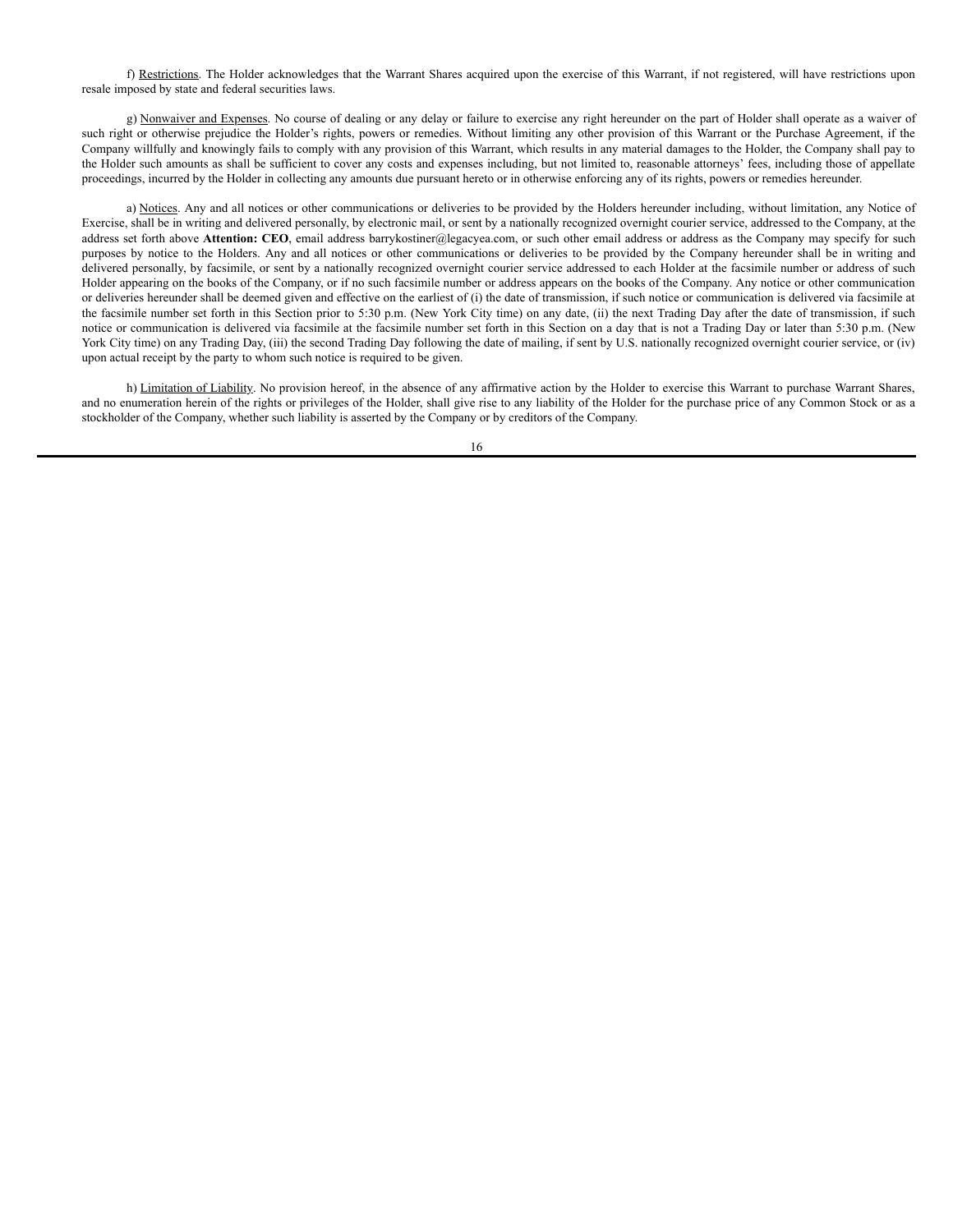i) Remedies. The Holder, in addition to being entitled to exercise all rights granted by law, including recovery of damages, will be entitled to specific performance of its rights under this Warrant. The Company agrees that monetary damages would not be adequate compensation for any loss incurred by reason of a breach by it of the provisions of this Warrant and hereby agrees to waive and not to assert the defense in any action for specific performance that a remedy at law would be adequate.

j) Successors and Assigns. Subject to applicable securities laws, this Warrant and the rights and obligations evidenced hereby shall inure to the benefit of and be binding upon the successors and permitted assigns of the Company and the successors and permitted assigns of Holder. The provisions of this Warrant are intended to be for the benefit of any Holder from time to time of this Warrant and shall be enforceable by the Holder or holder of Warrant Shares.

k) Amendment. This Warrant may be modified or amended or the provisions hereof waived with the written consent of the Company and the Holder.

l) Severability. Wherever possible, each provision of this Warrant shall be interpreted in such manner as to be effective and valid under applicable law, but if any provision of this Warrant shall be prohibited by or invalid under applicable law, such provision shall be ineffective to the extent of such prohibition or invalidity, without invalidating the remainder of such provisions or the remaining provisions of this Warrant.

m) Headings. The headings used in this Warrant are for the convenience of reference only and shall not, for any purpose, be deemed a part of this Warrant.

### \*\*\*\*\*\*\*\*\*\*\*\*\*\*\*\*\*\*\*\*

*(Signature Page Follows)*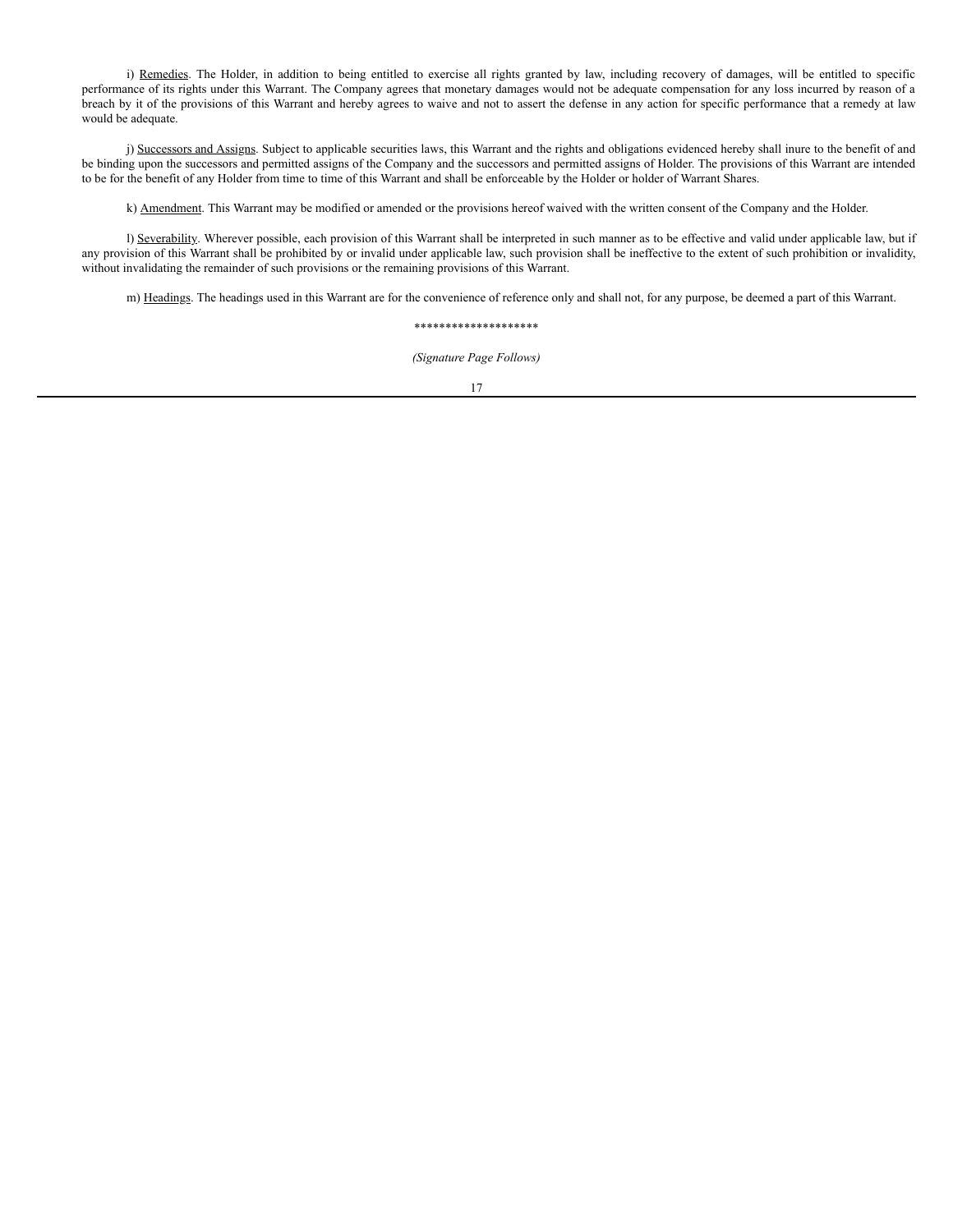IN WITNESS WHEREOF, the Company has caused this Warrant to be executed by its officer thereunto duly authorized as of the date first above indicated.

Legacy Education Alliance, Inc.

| By:            |  |  |  |
|----------------|--|--|--|
| Name:          |  |  |  |
| Title:         |  |  |  |
|                |  |  |  |
| 1 <sup>o</sup> |  |  |  |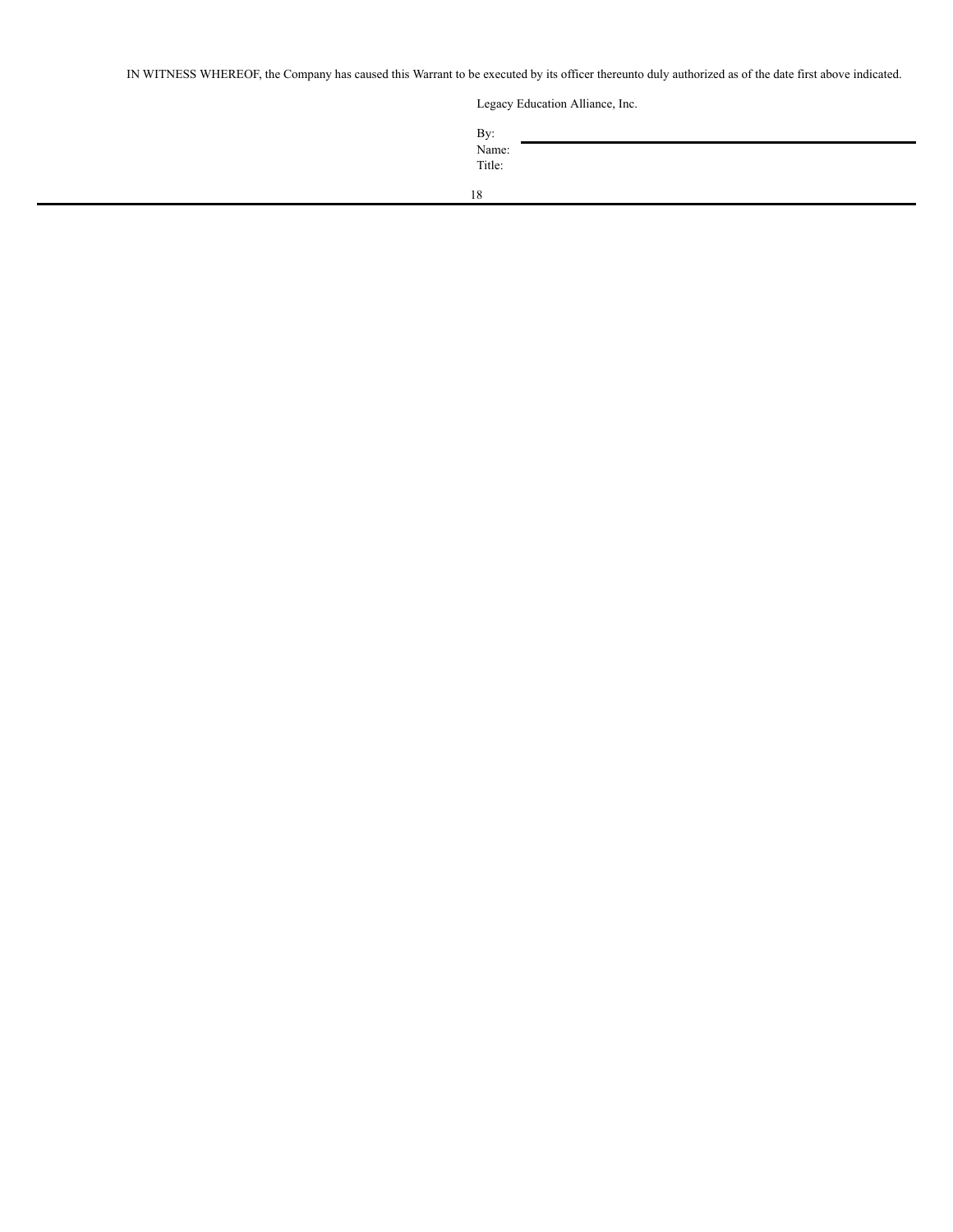# **NOTICE OF EXERCISE**

# TO: Legacy Education Alliance, Inc.

(1) The undersigned hereby elects to purchase \_\_\_\_\_\_\_\_ Warrant Shares of the Company pursuant to the terms of the attached Warrant (only if exercised in full), and tenders herewith payment of the exercise price in full, together with all applicable transfer taxes, if any.

19

Payment shall take the form of lawful money of the United States; Please issue said Warrant Shares in the name of the undersigned or in such other name as is specified below:

The Warrant Shares shall be delivered to the following DWAC Account Number:

\_\_\_\_\_\_\_\_\_\_\_\_\_\_\_\_\_\_\_\_\_\_\_\_\_\_\_\_\_\_\_

\_\_\_\_\_\_\_\_\_\_\_\_\_\_\_\_\_\_\_\_\_\_\_\_\_\_\_\_\_\_\_  $\mathcal{L}_\text{max}$ \_\_\_\_\_\_\_\_\_\_\_\_\_\_\_\_\_\_\_\_\_\_\_\_\_\_\_\_\_\_\_

[SIGNATURE OF HOLDER]

| Name of Investing Entity:                              |  |
|--------------------------------------------------------|--|
| Signature of Authorized Signatory of Investing Entity: |  |
|                                                        |  |
| Title of Authorized Signatory:                         |  |
| Date:                                                  |  |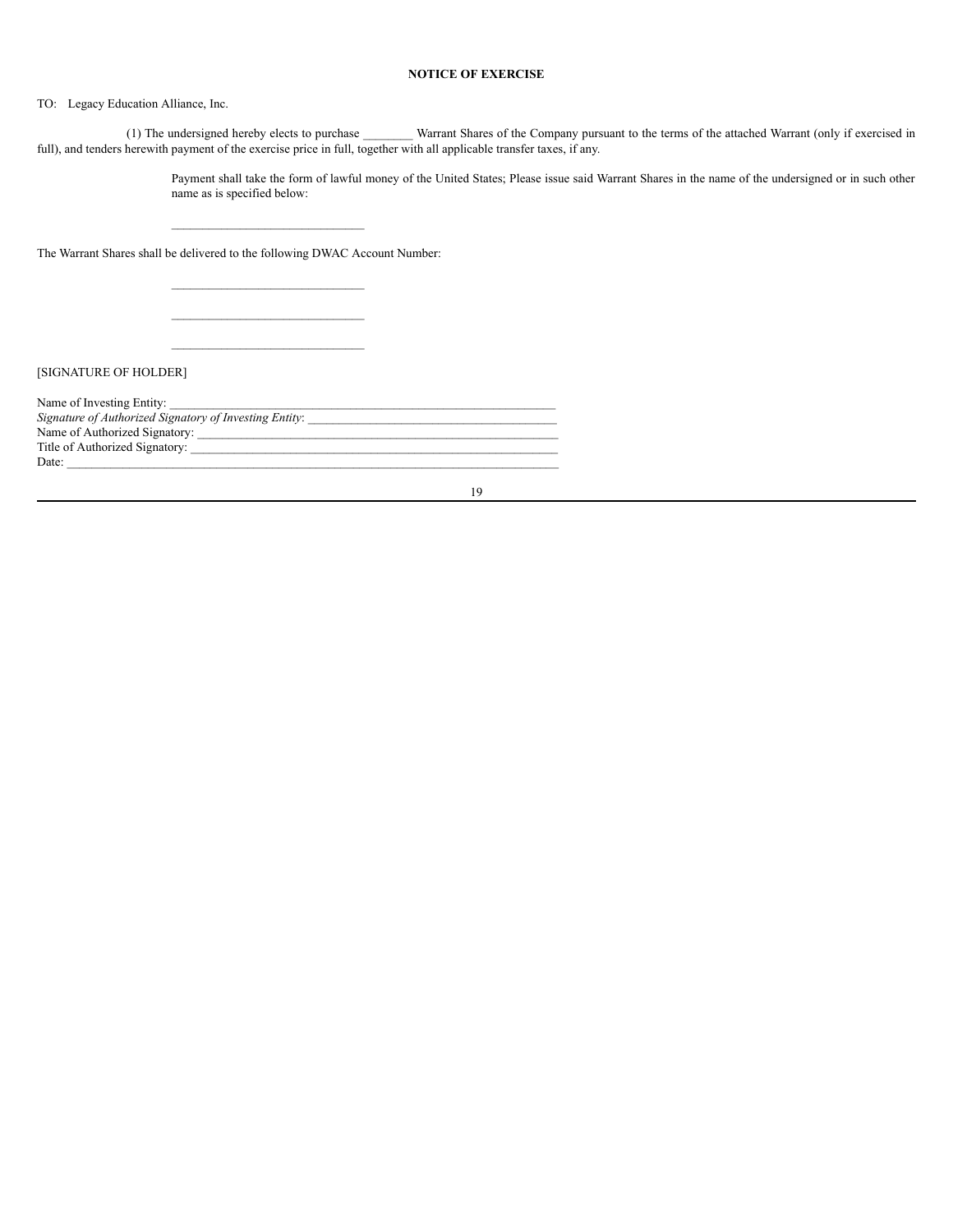## **ASSIGNMENT FORM**

(To assign the foregoing warrant, execute this form and supply required information. Do not use this form to exercise the warrant.)

|                               | FOR VALUE RECEIVED, [10] all of or [10] shares of the foregoing Warrant and all rights evidenced thereby are hereby assigned to |
|-------------------------------|---------------------------------------------------------------------------------------------------------------------------------|
| whose address is              |                                                                                                                                 |
|                               |                                                                                                                                 |
|                               |                                                                                                                                 |
| Dated:<br>Holder's Signature: |                                                                                                                                 |
| Holder's Address:             |                                                                                                                                 |
|                               |                                                                                                                                 |

NOTE: The signature to this Assignment Form must correspond with the name as it appears on the face of the Warrant, without alteration or enlargement or any change whatsoever. Officers of corporations and those acting in a fiduciary or other representative capacity should file proper evidence of authority to assign the foregoing Warrant.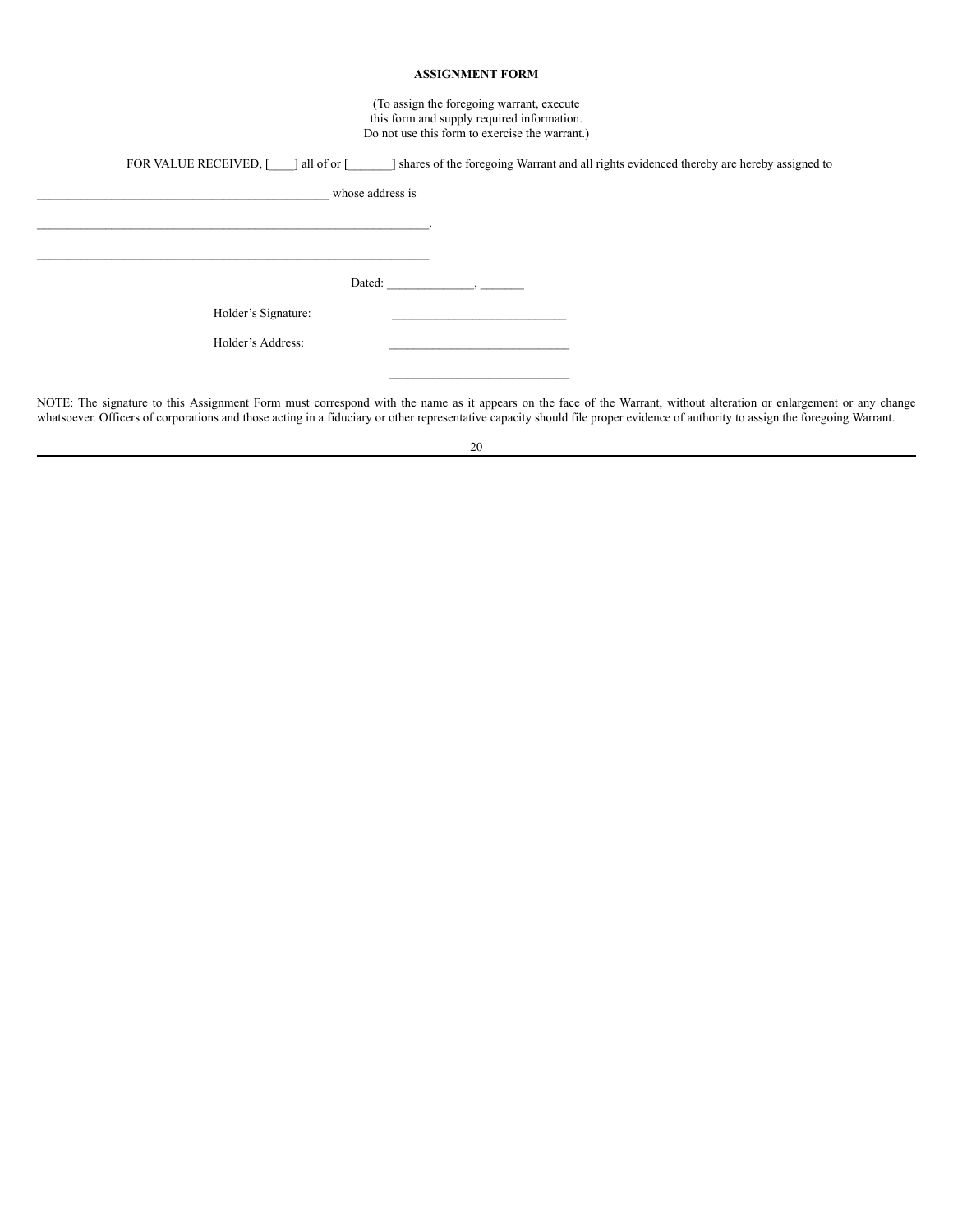# Exhibit B (US Subsidiaries)

| <b>Name</b>                                 | <b>State of Incorporation</b> |
|---------------------------------------------|-------------------------------|
| Legacy Education Alliance Holdings, Inc.    | Colorado                      |
| Elite Legacy Education, Inc.                | Florida                       |
| <b>SCB Building LLC</b>                     | Florida                       |
| Speaker Services of America Inc.            | Florida                       |
| Tigrent Learning Inc.                       | Florida                       |
| Tigrent Enterprises Inc.                    | Nevada                        |
| LEA Brands Inc.                             | Colorado                      |
| LEAI Properties, Inc.                       | Nevada                        |
| 1612 E. Cape Coral Parkway Holding Co., LLC | Florida                       |
| Legacy Events, Inc.                         | Florida                       |
|                                             |                               |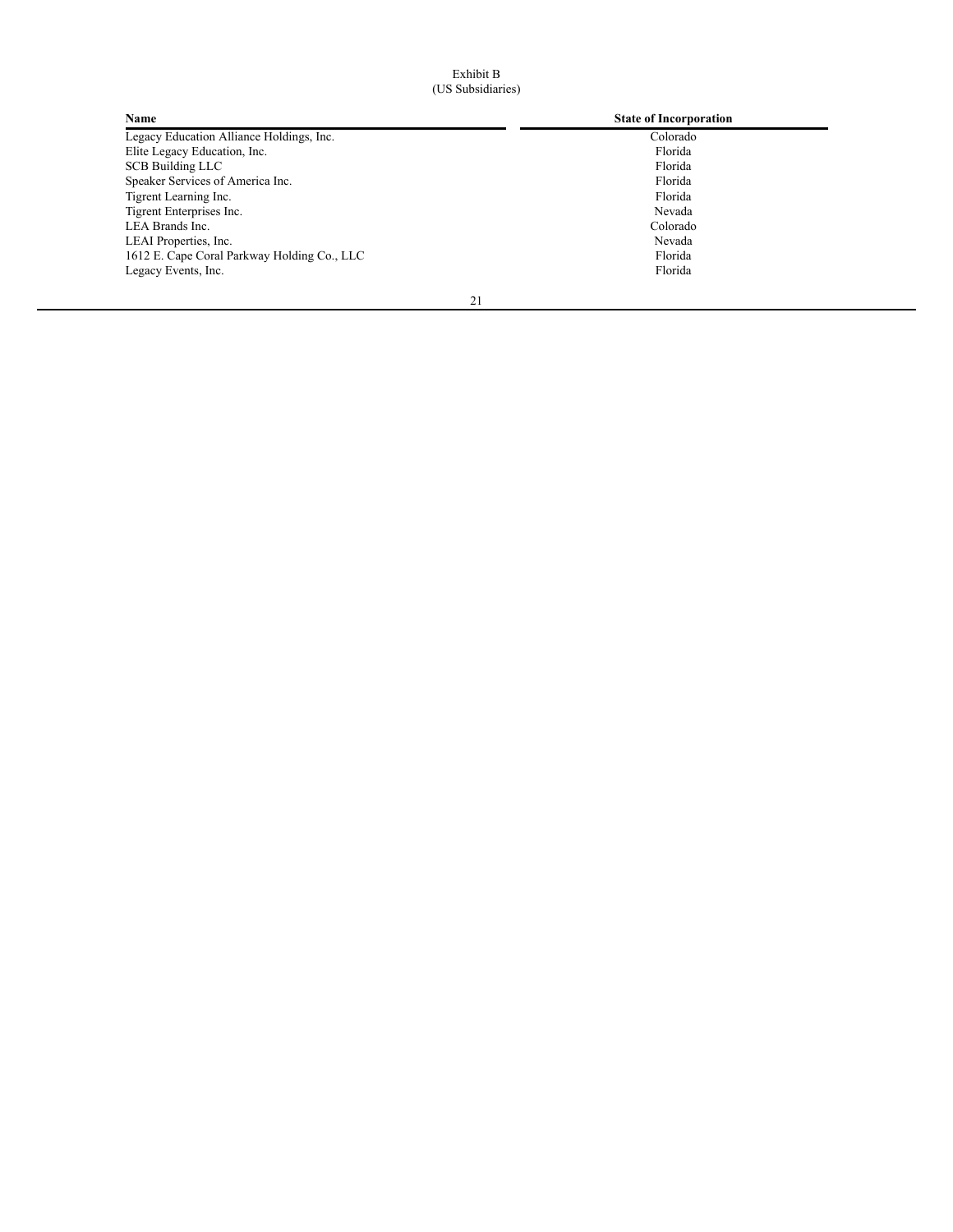Exhibit C [Intentionally Omitted]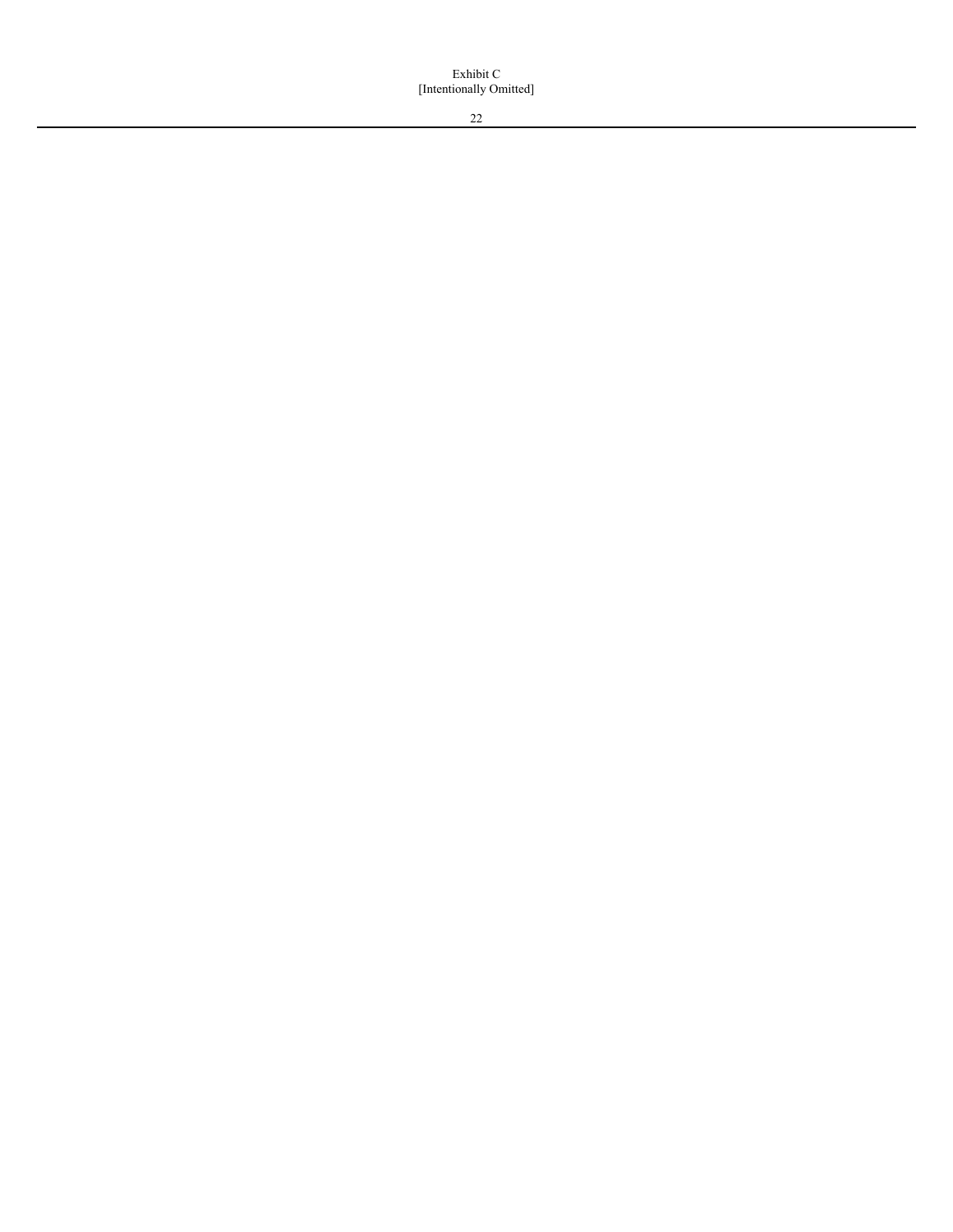### **ANNEX A**

# **NOTICE OF CONVERSION**

The undersigned hereby elects to convert principal under the 10% Convertible Debenture due June 9, 2023 of Legacy Education Alliance, Inc., Inc., a Nevada corporation (the "Company"), into shares of common stock (the "Common Stock"), of the Company according to the conditions hereof, as of the date written below. If shares of Common Stock are to be issued in the name of a person other than the undersigned, the undersigned will pay all transfer taxes payable with respect thereto and is delivering herewith such certificates and opinions as reasonably requested by the Company in accordance therewith. No fee will be charged to the holder for any conversion, except for such transfer taxes, if any.

By the delivery of this Notice of Conversion the undersigned represents and warrants to the Company that its ownership of the Common Stock does not exceed the amounts specified under Section 4 of this Debenture, as determined in accordance with Section 13(d) of the Exchange Act.

The undersigned agrees to comply with the prospectus delivery requirements under the applicable securities laws in connection with any transfer of the aforesaid shares of Common Stock.

Conversion calculations:

Date to Effect Conversion:

Principal Amount of Debenture to be Converted:

Payment of Interest in Common Stock \_\_ yes \_\_ no If yes, \$\_\_\_\_\_ of Interest Accrued on Account of Conversion at Issue.

Number of shares of Common Stock to be issued:

Signature:

Name:

Address for Delivery of Common Stock Certificates:

Or

DWAC Instructions:

Broker No: Account No: